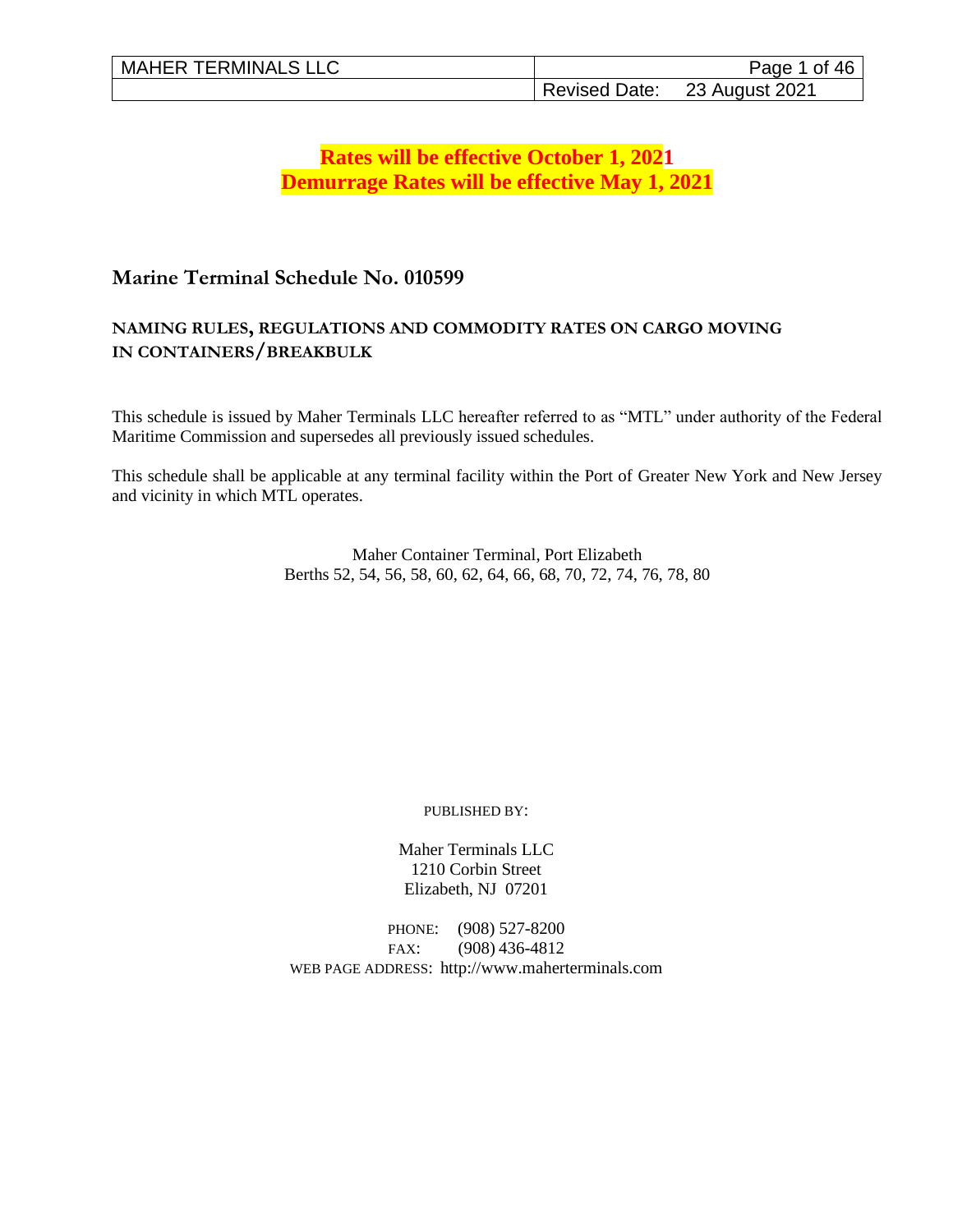| <b>MAHER TERMINALS LLC</b> | Page 2 of 46                 |
|----------------------------|------------------------------|
|                            | Revised Date: 23 August 2021 |

# **TABLE OF CONTENTS**

# **PAGE NO.**

| <b>SECTION I – RULES AND REGULATIONS</b>                                        |          |
|---------------------------------------------------------------------------------|----------|
|                                                                                 |          |
|                                                                                 | 2        |
|                                                                                 | $3 - 4$  |
|                                                                                 | 5        |
|                                                                                 | 6        |
|                                                                                 | $7 - 8$  |
|                                                                                 | 8        |
| SECTION II – TRUCK, RAIL & LIGHTER LOADING & UNLOADING                          |          |
|                                                                                 | $9 - 16$ |
| Payment of Detention Penalties to Motor Carriers Delayed at Container Terminals | 10       |
|                                                                                 | 12       |
|                                                                                 | 13       |
|                                                                                 | 14       |
|                                                                                 | 15       |
|                                                                                 | 15       |
|                                                                                 | 15       |
| <b>SECTION III – EXPORT DEMURRAGE</b>                                           |          |
|                                                                                 | 16       |
| <b>SECTION IV – IMPORT DEMURRAGE</b>                                            |          |
|                                                                                 | 21       |
| <b>SECTION V-DEMURRAGE EMPTY CONTAINERS &amp; CHASSIS</b>                       |          |
|                                                                                 | 27       |
|                                                                                 | 31       |
|                                                                                 | 31       |
| <b>SECTION VII - VESSEL OPERATIONS AND CARGO HANDLING </b>                      | 33       |

 **AGREEMENT**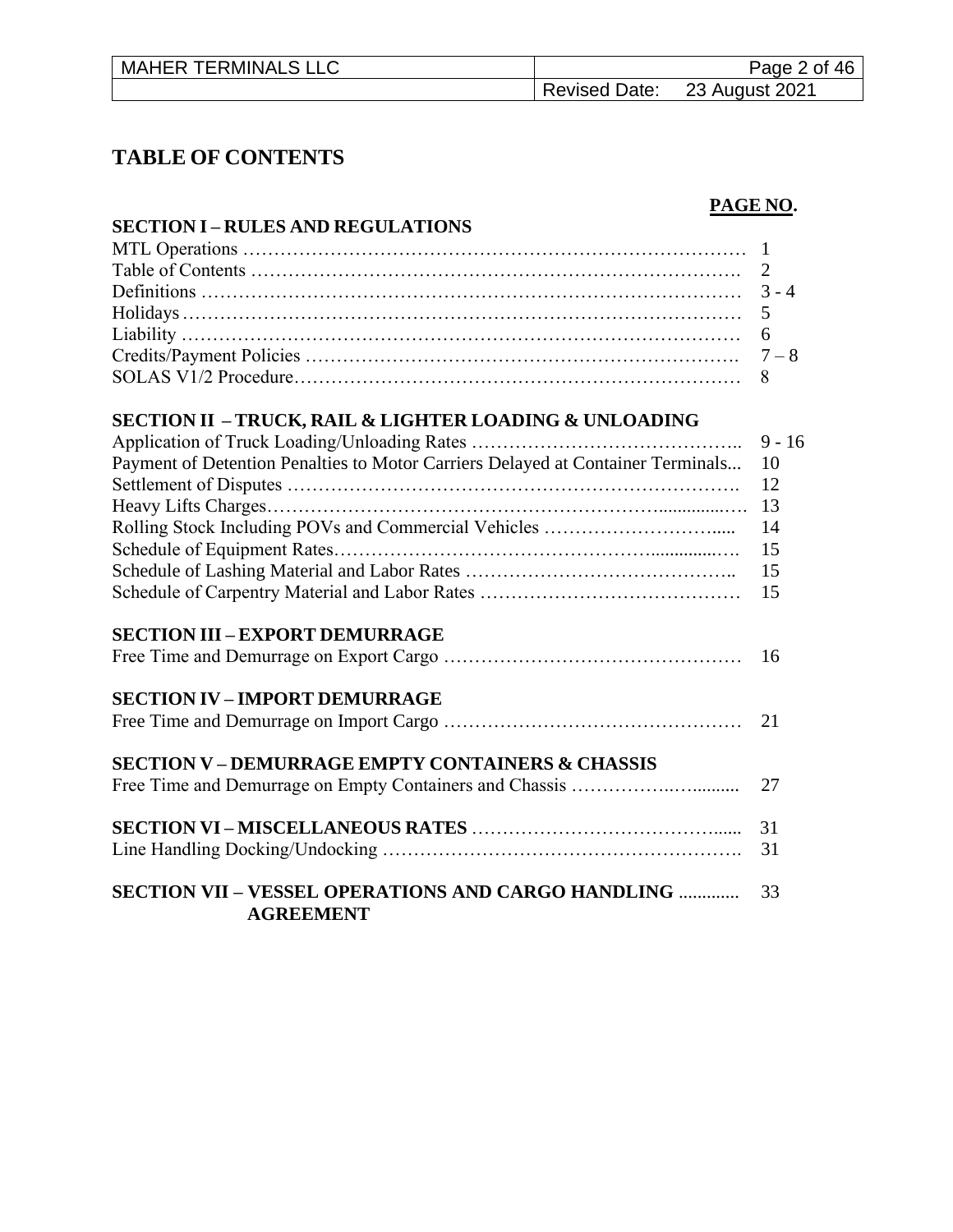| <b>MAHER TERMINALS LLC</b> | Page 3 of 46                 |
|----------------------------|------------------------------|
|                            | Revised Date: 23 August 2021 |

## **SECTION I**

**RULES AND REGULATIONS**

**SYMBOLS AND DEFINITIONS -----------------------------------**

# **DEFINITIONS:**

A. **CONTAINER** – Refers to any fully enclosed, reusable freight container of rectangular configuration, used for the repeated shipping of a number of smaller packages or bulk material. Said container may be collapsible, rigid or mobile; however, it must be susceptible to being handled in transit as a unit, and must meet ISO standards.

B. **HEAVY LIFT** – Refer only to single packages weighing 10,001 lbs. or more; provided, however, that individual airplanes, boats, containers and metals shall not be deemed heavy lifts.

C **INTACT CONTAINER** – A reusable non-disposable shipping container for intact movement requiring no stripping or stuffing of contents by the MTL.

D. **PIER CONTAINER** – A reusable, non-disposable shipping container requiring stripping or stuffing of contents by MTL or other agreed third party.

E. **TEMPERATURE CONTROLED CARGO** – Refers to cargo that must be maintained at a specific temperature or range of temperatures.

F. **THE PORT OF GREATER NEW YORK AND NEW JERSEY AND VICINITY** – All of the geographical areas designated in "The Port of New York District" map issued by the Port Authority of New York and New Jersey.

G. **TON** – Refers to a net ton of 2,000 pounds.

H. **DRY RUN** – The failed attempt to pick up an import container due to the container being lost resulting with the trucker having to leave the terminal without a container.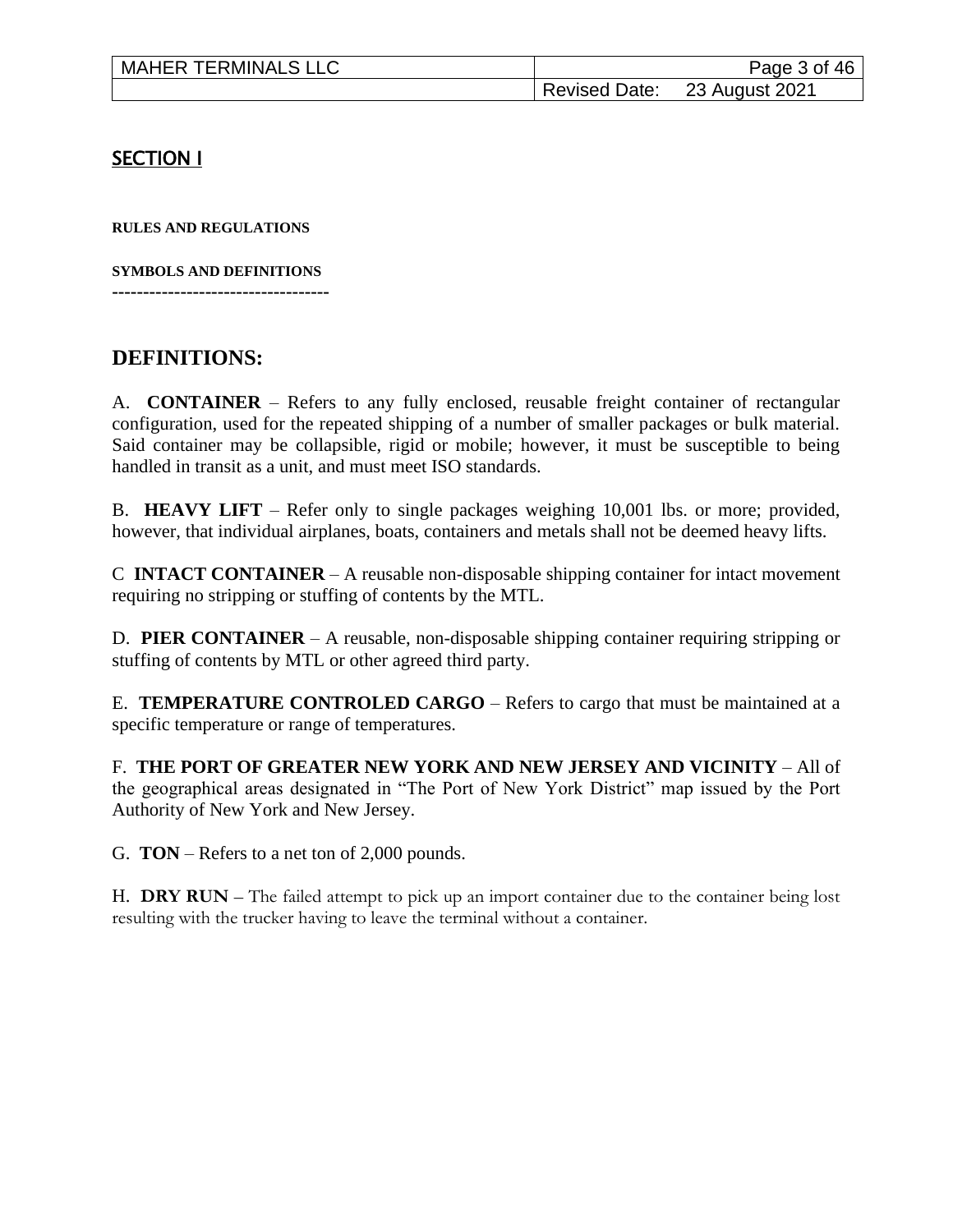| <b>MAHER TERMINALS LLC</b> | Page 4 of 46                 |
|----------------------------|------------------------------|
|                            | Revised Date: 23 August 2021 |

**RULES AND REGULATIONS**

**STRAIGHT TIME RATES AND OVERTIME CHARGES -------------------------------------------------------------**

The rates provided hereinafter are for work performed during the hours from 8:00 a.m. to 12 noon and from 1:00 p.m. to 5:00 p.m., Monday to Friday, inclusive. All ILA holidays specified in the collective bargaining agreement in effect in the Port of New York governing the employment of longshore labor being excepted.

Services performed by MTL for the convenience of the carrier, shipper or consignee outside the aforementioned hours and services performed on Saturdays, Sundays and ILA holidays specified in the collective bargaining agreement in effect in the Port of New York governing the employment of longshore labor, shall be subject to a surcharge on the applicable rate.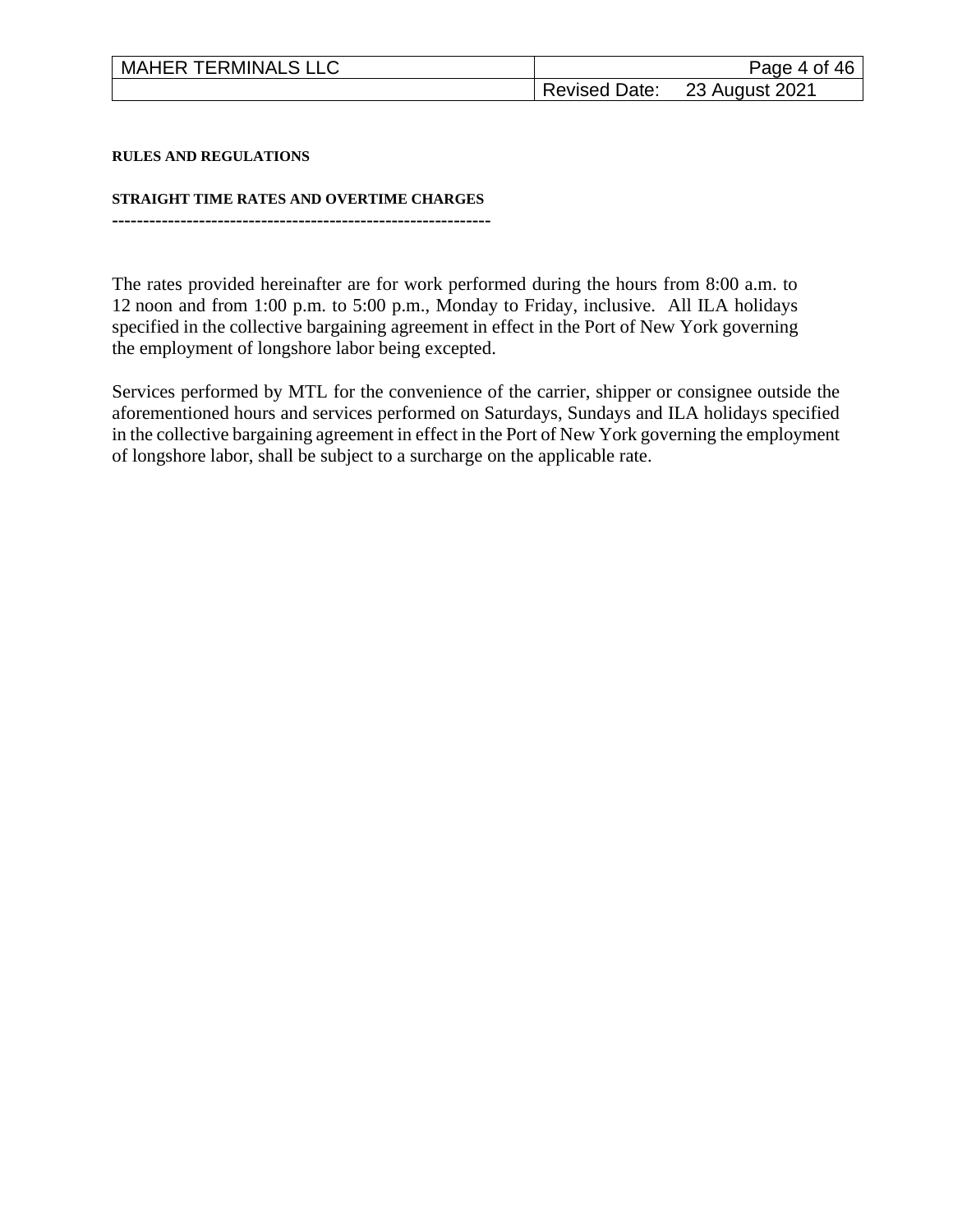| <b>MAHER TERMINALS LLC</b> | Page 5 of 46                 |
|----------------------------|------------------------------|
|                            | Revised Date: 23 August 2021 |

#### **RULES AND REGULATIONS**

**I.L.A. HOLIDAYS**

**-----------------------------------**

# **The following are the I.L.A. Holidays for the period 10/1/2021 – 9/30/2022**

| <b>Holiday</b>                                            | <b>Date Holiday Observed</b> |
|-----------------------------------------------------------|------------------------------|
| 1. Columbus Day                                           | Monday, October 11, 2021     |
| <b>Election Day</b><br>2.                                 | Tuesday, November 2, 2021    |
| 3. Veterans Day                                           | Thursday, November 11, 2021  |
| Thanksgiving Day<br>4.                                    | Thursday, November 25, 2021  |
| Christmas Eve<br>5.                                       | Friday, December 24, 2021    |
| Christmas Day<br>6.                                       | Saturday, December 25, 2021  |
| New Year's Eve<br>$7_{\scriptscriptstyle{\ddot{\wedge}}}$ | Friday, December 31, 2021    |
| 8. New Year's Day                                         | Saturday, January 1, 2022    |
| 9. Martin Luther King's Birthday                          | Monday, January 17, 2022     |
| 10. Lincoln's Birthday                                    | Friday, February 11, 2022    |
| 11. President's Day                                       | Monday, February 21, 2022    |
| 12. Gleason's Birthday                                    | Thursday, March 17, 2022     |
| 13. Good Friday                                           | Friday, April 15, 2022       |
| 14. Memorial Day                                          | Monday, May 30, 2022         |
| 15. Independence Day                                      | Monday, July 4, 2022         |
| 16. Labor Day                                             | Monday, September 5, 2022    |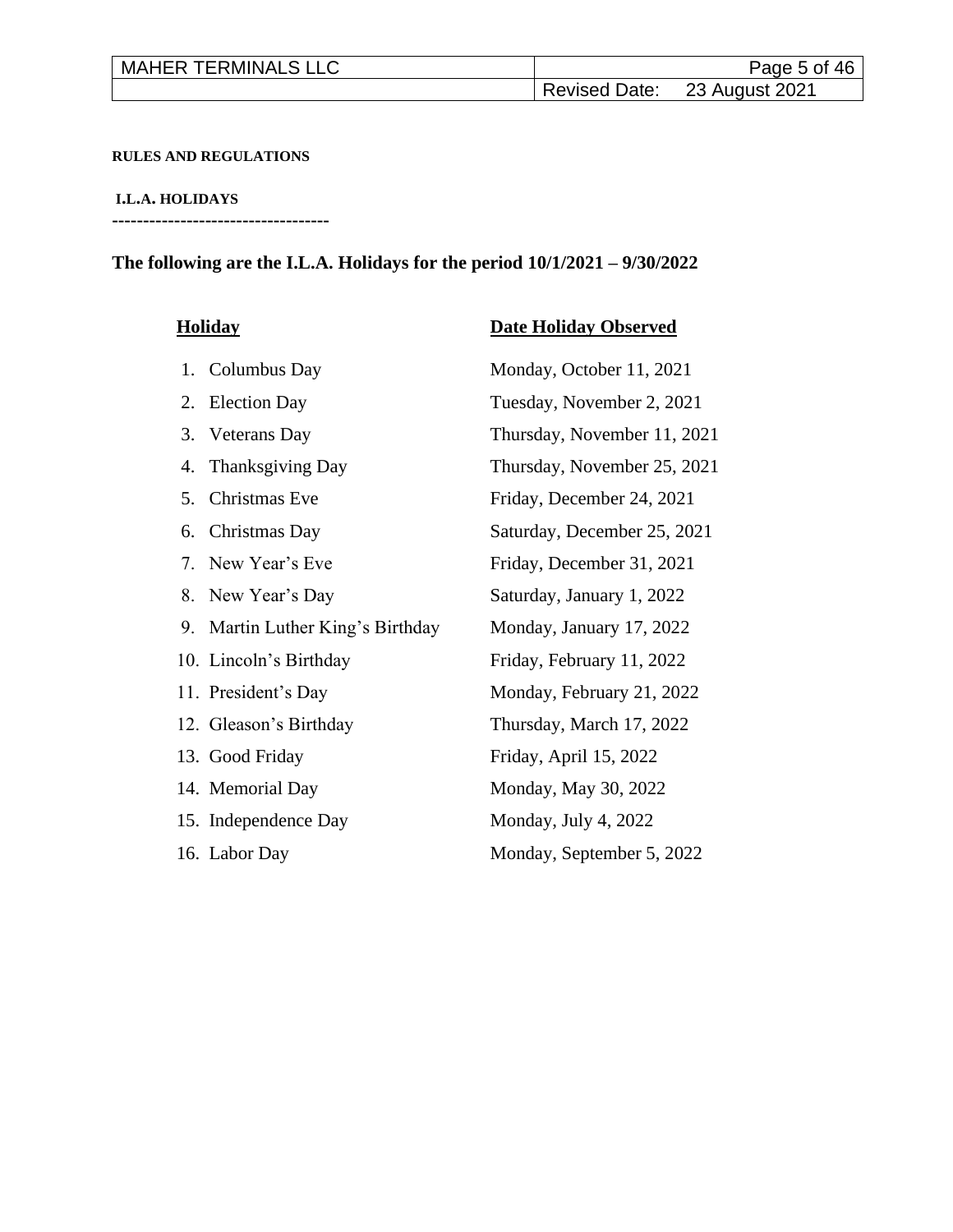| <b>MAHER TERMINALS LLC</b> | Page 6 of 46                 |
|----------------------------|------------------------------|
|                            | Revised Date: 23 August 2021 |

**RULES AND REGULATIONS**

**LIABILITY**

**----------------------------------**

"**LIMITATION OF LIABILITY** Liability for loss or damage to cargo resulting from our failure to exercise due and proper care in performing the services provided for herein, incurred during the handling, loading, unloading, receipt, delivery, or storage of such cargo on the terminal at any time, including applicable free time, shall not exceed \$500.00 (US) per package or customary freight unit, unless the value of the cargo has been declared and other arrangements made with MTL prior to its taking custody of, or assuming responsibility for the cargo."

No provision contained in this schedule shall relieve MTL from liability for its own negligence nor require any user to indemnify or hold harmless MTL for liability for its own negligence.

MTL shall be liable only for damage resulting from its failure to exercise due and proper care in performing the services provided for herein. In no case shall MTL be liable for a sum in excess of \$500.00 per package or per customary freight unit unless the trucker, shipper, cargo owner or consignee or their representatives, prior to the commencement of such services, declares in writing a higher value and pays to MTL, in addition to the other charges for such services as herein set forth, a premium computed at one half of one percent (0.50%) of the declared value of each such package or customary freight unit, for damage resulting from its failure to exercise due and proper care in performing the services provided for herein.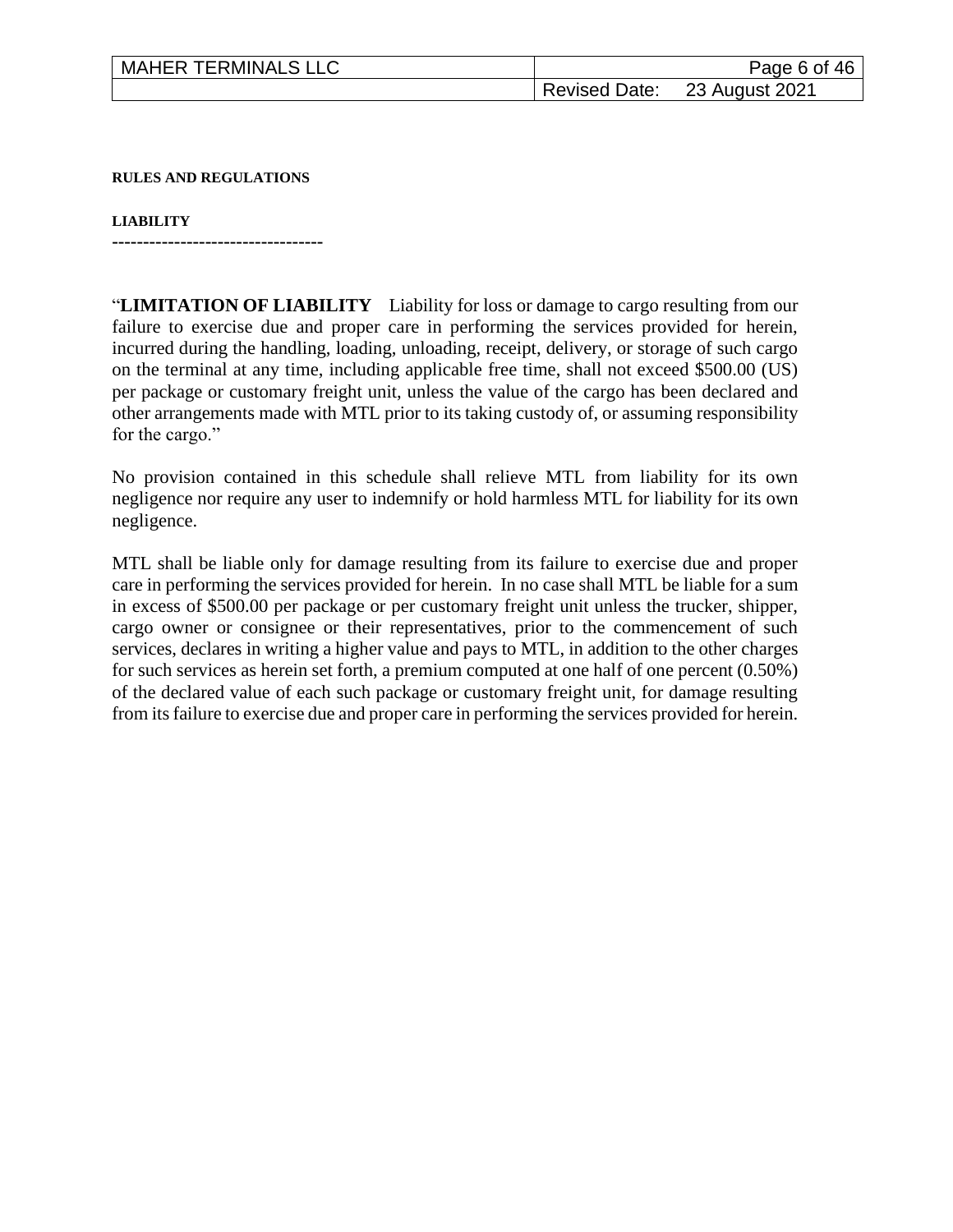| <b>MAHER TERMINALS LLC</b> | Page 7 of 46                 |
|----------------------------|------------------------------|
|                            | Revised Date: 23 August 2021 |

#### CREDIT/PAYMENT POLICIES

- A. Unless the shipper or consignee shall have made definite arrangements with MTL for the payment of loading or unloading charges, the motor carrier shall assume full responsibility for the payment of the charges for such service.
- B. Invoices are due and payable at the address shown on invoice no later than ten (10) calendar days after generation of invoice for services rendered. Failure to remit within the period above prescribed will result in withdrawal of credit. Thereafter and until such time as credit is reestablished, all pending charges shall be paid by credit card on the MTL website (see Section G) or by certified funds (certified check, cashier check, wire transfer, & money order) before departure of the cargo from the terminal facility.
- C. If a motor carrier fails to pay the charges specified herein and/or if a motor carrier is extended credit pursuant to the above provisions, and fails to pay said charges, the shipper or consignee shall become liable for such charge.
- D. Existing credit listing maintained by MTL will continue to be recognized and companies listed thereon shall continue to be extended credit in accordance with the provisions of Paragraph B. above subject to revocation as provided therein.
- E. Companies not presently approved for credit by MTL may make application therefore in writing directly to MTL. Until such time as approval for credit is granted, pending charges for import storage, import exam and reefer electricity shall be paid by credit card only on the MTL website (see Section G). In addition, any and all charges for services rendered can be paid by certified funds (certified check, cashier check, wire transfer & money order) before departure of the cargo from the terminal facility.
- F. Checks from companies having established credit with MTL will be accepted under the following provisions:
	- 1. Any company check returned for Non-Sufficient Funds (NSF) will be assessed a fee for each occurrence of \$68.00.
	- 2. Any company that has two (2) checks returned for NSF within a six-month period will be subject to cancellation of check acceptance privileges.
	- 3. Companies whose check acceptance privileges have been canceled will be required to pay by credit card (see Section G) or by certified funds (certified check, cashier check, wire transfer, and money order).
	- 4. MTL may elect to establish a maximum dollar amount for any checks to be accepted. Payment in excess of this amount must be a credit card, certified check, cashier's check or wire transfer prior to release of cargo and/or providing services.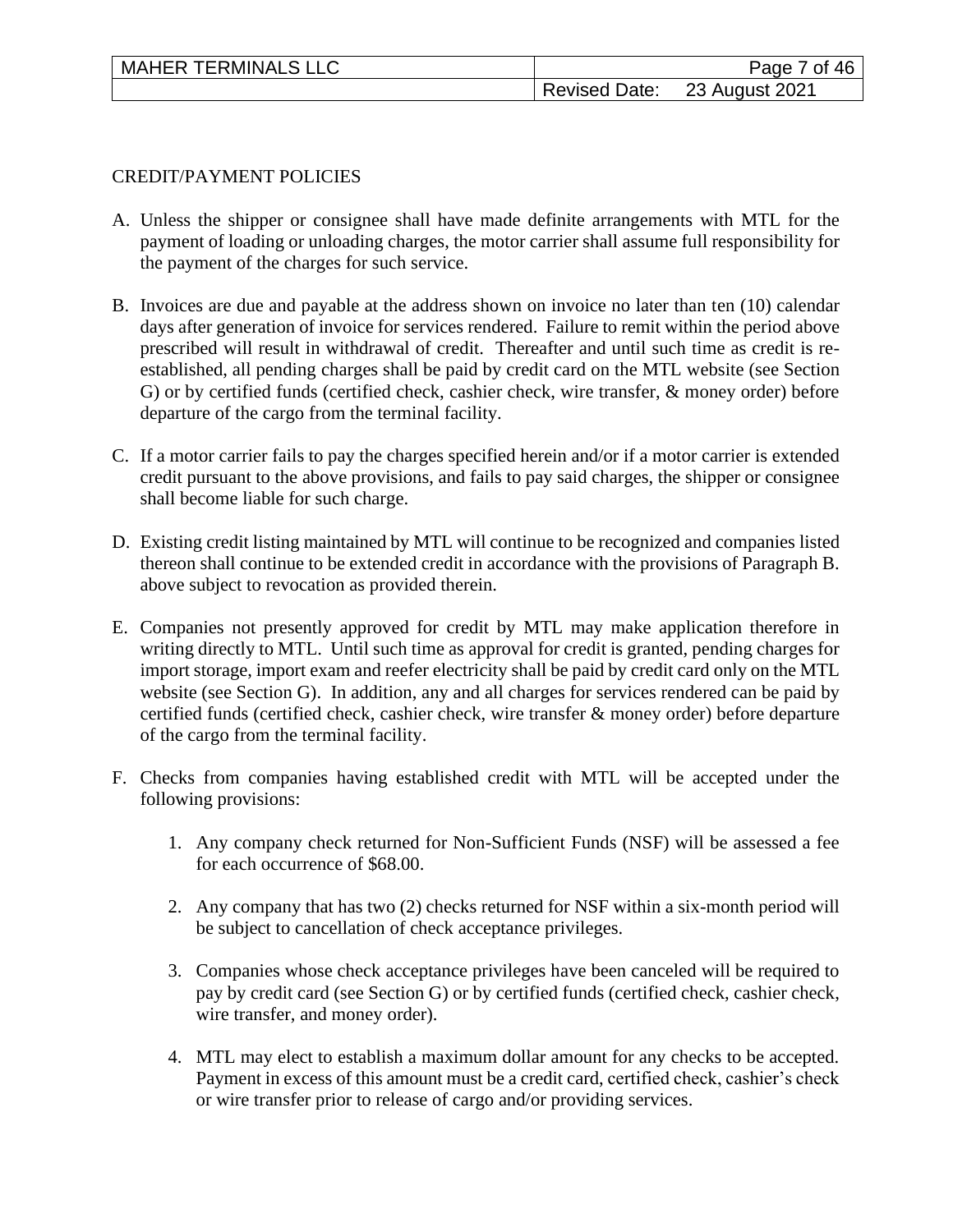| <b>MAHER TERMINALS LLC</b> | Page 8 of 46                 |
|----------------------------|------------------------------|
|                            | Revised Date: 23 August 2021 |

- G. Credit card payments will be accepted on the MTL website at www.maherterminals.com under the following provisions:
	- 1) As of January 18, 2020, MTL will accept Visa, MasterCard, Discover, and American Express credit cards.
	- 2) No debit cards will be accepted.
	- 3) To cover the cost of credit card acceptance, we pass along a credit card charge of 3.99%. This fee is not more than our cost of accepting cards.
	- 4) Maher reserves the right to suspend credit card payment privileges for companies with histories of unsubstantiated credit card claims.

\*Note: Customers with questions pertaining to charges paid by credit card should contact our credit department. Our credit department can be reached at (908) 527- 8200.

- H. No cash currency will be accepted for payments. Acceptable forms of payment will be:
	- 1) Company checks that fall within the provisions of Section F.
	- 2) Credit cards that fall within the provisions of Section G.
	- 3) Certified funds (certified check, cashier check or wire transfer)
	- 4) Money orders
- I. SOLAS VI/2 Procedure:

Effective July 1, 2016, the International Maritime Organization prohibits a Container from being loaded onto a vessel without a verified gross mass ("VGM") of the Container and cargo combined, as specified in SOLAS regulation VI/2. MTL utilizes weigh-inmotion scales when a truck enters MTL's gates into the terminal. MTL determines the weight of the container and cargo by subtracting: (1) the average weight of the tractor; and (2) the average weight of a chassis, depending on whether the chassis is for a 20' or 40' container. If the equipment provider of the chassis has made the actual weight of the chassis available in MTL's system, then MTL will utilize that filed chassis weight rather than an average weight. Maher calibrates it weigh-in-motion scales in accordance with New Jersey and federal law, as well as the manufacturer's specifications. This method used by MTL complies with requirements under the U.S. Occupational Safety and Health Act, and the United States Coast Guard has advised that this method correspondingly complies with SOLAS Regulation VI/2.

Shippers, Beneficial Cargo Owners, and/or Steamship Line Carriers may use this Container weight, determined by MTL at its gate, for VGM purposes. MTL will use this weight as a VGM and load the Container on a vessel unless the Carrier instructs MTL not to load the Container, using the normal protocols to so advise MTL.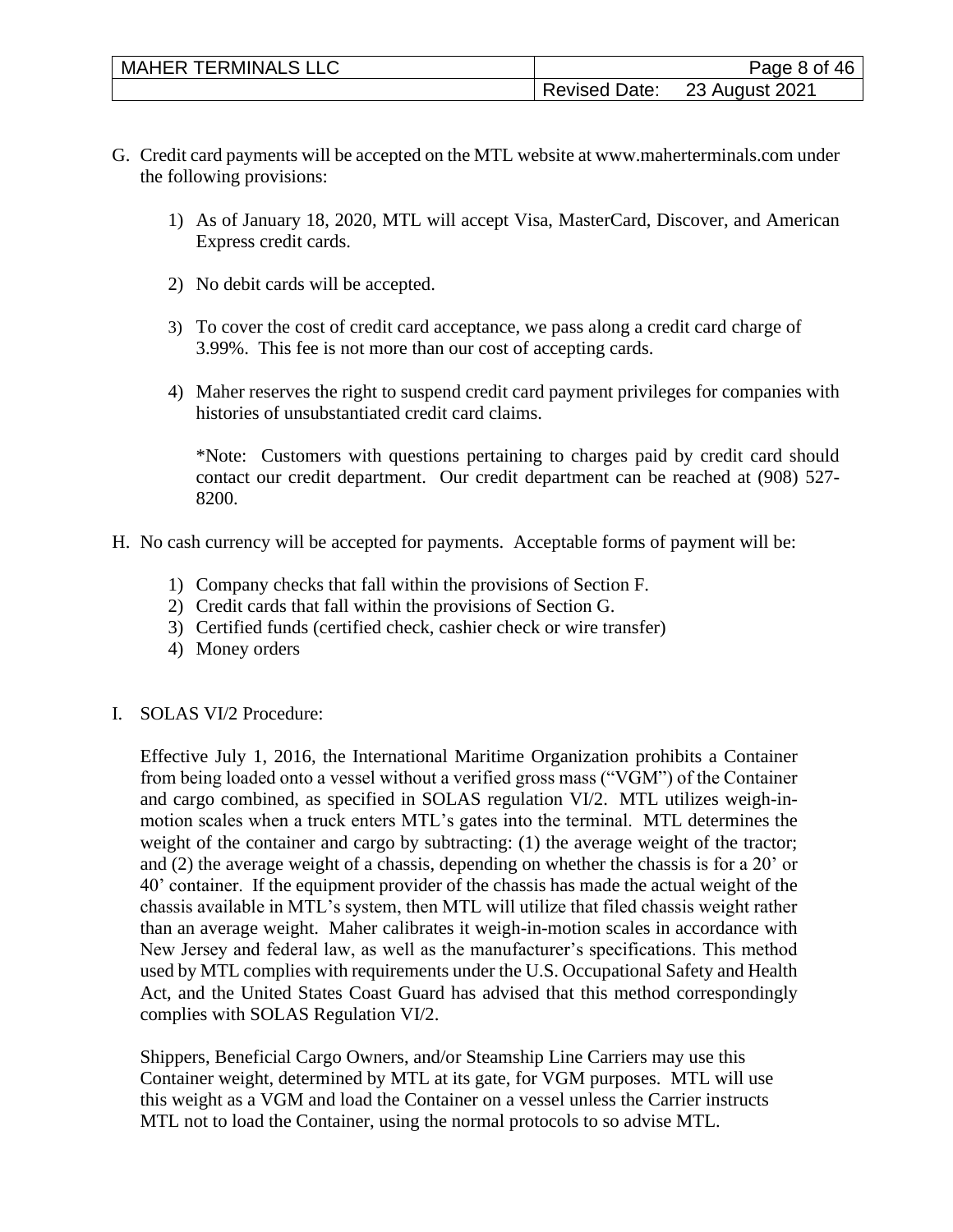| <b>MAHER TERMINALS LLC</b> |                      | Page 9 of 46   |
|----------------------------|----------------------|----------------|
|                            | <b>Revised Date:</b> | 23 August 2021 |

# SECTION II

#### **RULES AND REGULATIONS**

## **TRUCK LOADING AND UNLOADING**

**------------------------------------------**

#### 1. DEFINITIONS

- A. Truck Loading Shall mean the service of moving cargo from a place of rest on the terminal facility, elevating the cargo onto the truck and stowing of the cargo in the truck, but shall not include, among other things, special stowage, sorting or grading of, or otherwise selecting, the cargo for the convenience of the trucker or the consignee, nor the loading of cargo onto consignee's pallets.
- B. Truck Unloading Such service shall consist of removing cargo from the body of the truck to a place of rest on the terminal facility designated by MTL. Truck unloading shall be performed by MTL at the request of the motor carrier.

#### 2. RIGHT TO LOAD AND UNLOAD TRUCK

- A. Truck loading shall be performed solely by the agents, servants and employees of MTL in accordance with the rules, regulations and practices contained in this schedule. Such services shall be performed with the assistance, and under the supervision, of the driver of the truck.
- B. Truck unloading shall be performed by MTL only upon request of the motor carrier, its agents, servants and/or employees; provided that there is sufficient labor readily available to MTL to perform said services at the time of said request and provided, further, that the cargo is so situated on the truck that said services may be rendered by MTL in one continuous operation, without interruption, until completion of the desired services. Said truck unloading services shall be performed under the supervision and direction of the driver of the truck.
- C. Only trucks properly registered and licensed will be serviced by MTL. Equipment used for truck loading and unloading will be furnished exclusively by MTL; no lift trucks, cranes, etc., other than those supplied by MTL, will be permitted on the terminal facility.

#### 3. SAFETY

The motor carrier, shipper or consignee shall provide a vehicle, which is adequate and suitable for safe loading and unloading.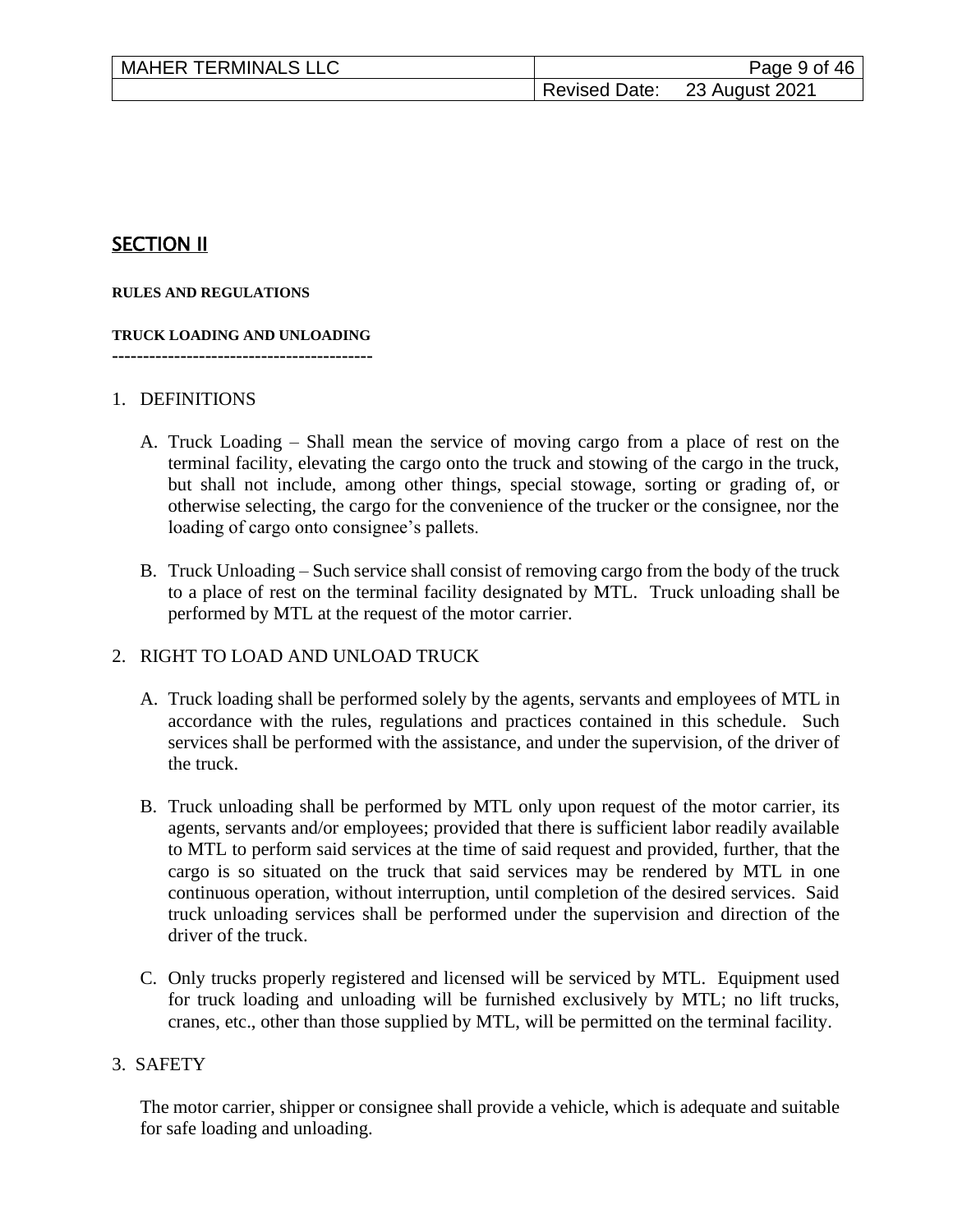| <b>MAHER TERMINALS LLC</b> | Page 10 of 46                |
|----------------------------|------------------------------|
|                            | Revised Date: 23 August 2021 |

#### 4. APPLICATION OF RATES

Rates are quoted in cents per 100 lbs., unless otherwise noted.

#### 5. MISPLACED EQUIPMENT/CARGO BY A MOTOR CARRIER

Provide clerking, checking and draying services including equipment to locate and correct misparked equipment/cargo by a motor carrier …………….\$215.00 per occurrence.

#### 6. OTHER SERVICES

Nothing contained herein shall be construed as requiring MTL to perform, without charge, any service not specifically provided for herein.

#### 7. HEAVY LIFTS

The handling of heavy lifts shall be limited to the capacity of MTL's equipment at that terminal facility. The schedule rates set forth herein for other than heavy lifts are applicable to single packages weighing 10,000 lbs. or less.

Heavy lifts will be handled only at the discretion of MTL. Heavy lifts on other than open flat bed truck (OFBT) will be charged at triple the heavy lift rate, except that heavy lifts on freely moving wheels will be charged at the rates shown for heavy lifts on OFBT.

## 8. PAYMENT OF DETENTION PENALTIES TO MOTOR CARRIERS DELAYED AT THE CONTAINER TERMINALS

## PAYMENT OF DETENTION PENALTIES TO MOTOR CARRIERS DELAYED AT THE CONTAINER TERMINALS

 The payment of detention penalties by MTL to a Motor Carrier is not a matter of right, but rather as a matter of contract. The rules governing detention at MTL are set forth in this Schedule. Maher has no obligation to pay claims for detention except as provided herein. Effective March 1, 2007, electronic submission will be the only accepted method for filing trucker detention claims; paper invoices will not be accepted. Submission of claims for detention and acceptance of payments for detention from Maher constitutes acknowledgement by the claimant of actual knowledge of the rules governing detention by Maher including, but not limited to, the mandatory arbitration provision specified in said rules.

- 1. Free-time: This section of the Schedule is being revised to specifically encourage
- 2. Motor Carriers to utilize the Second Shift gate hours in the Maher Container Terminal for the processing of containers.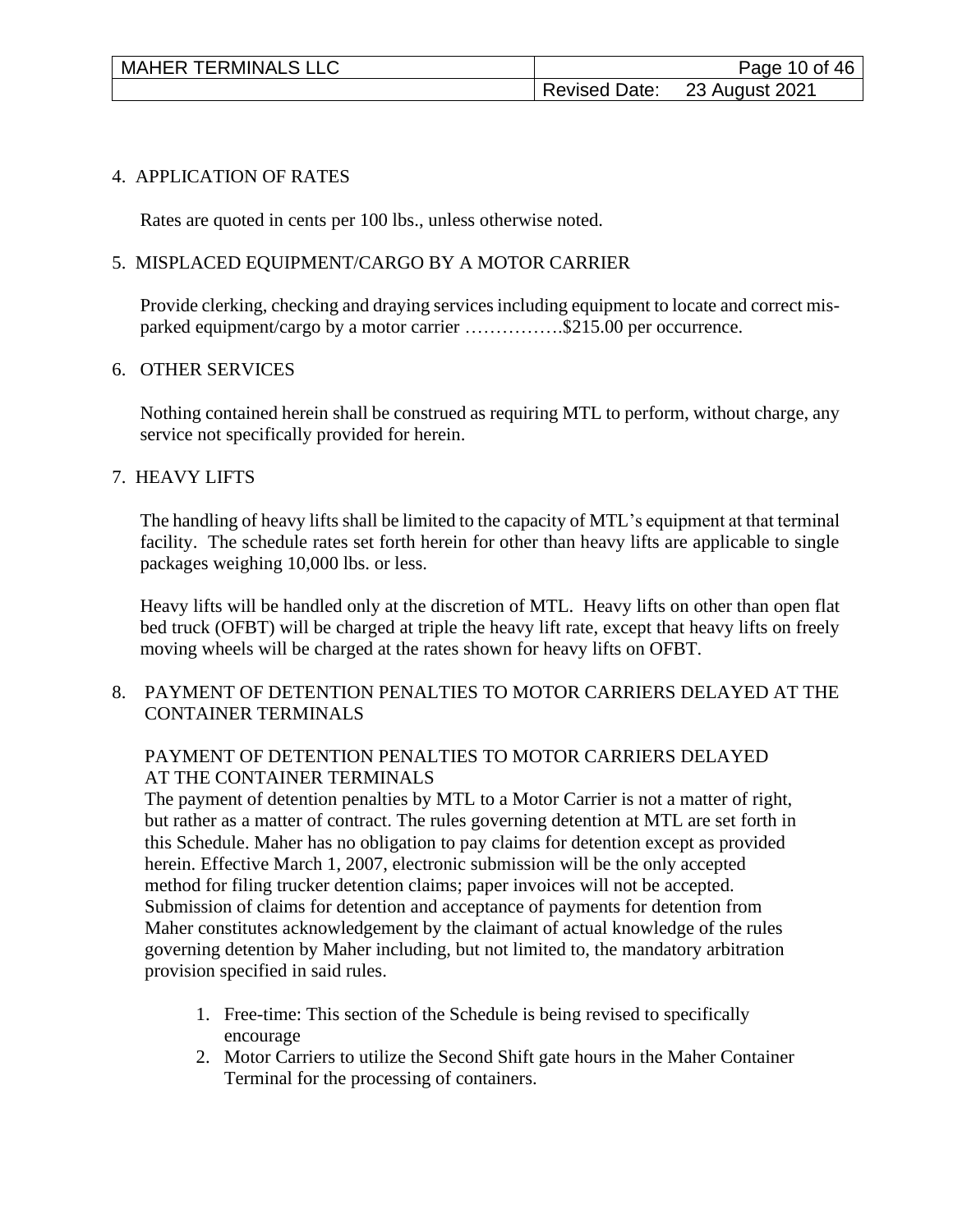| <b>MAHER TERMINALS LLC</b> |                      | Page 11 of 46  |
|----------------------------|----------------------|----------------|
|                            | <b>Revised Date:</b> | 23 August 2021 |

- A. Free-time at the Maher Container Terminal MAHER TERMINALS LLC Page 11 of 43 Revised Date: 7 February 2019 Containers processed between 0600 and 1200
	- Single Moves………………………………………...……...150 Minutes ▪ Double Moves……………………………………………….180 Minutes

Containers processed between 1200 and 1900 hours:

- Single Moves………………………………………………..150 Minutes
- Double Moves……………………………………………….210 Minutes
- B. Lost Containers Lost containers on "Dry Run" only \$100.00 Note: If driver elects to pick up another container single or double move – normal detention rules apply

2. Computation of Time: Computation of time will be based upon the Motor Carrier's arrival at the terminal, at the first point of processing. Terminal time will terminate when the Motor Carrier exits the outbound gate of the terminal, including Roadability.

3. Exclusions: MTL will not be responsible for delays caused by extreme temperatures, severe weather or delays resulting from the aftermath and cleanup required due to a severe weather occurrence. Additionally, MTL will not be responsible for delays caused by a disruption of power, telephone, shortage of containership line equipment, or data services such as those supplied to U.S. Customs, which are beyond the control of MTL. MTL will also not be responsible for delays on days when any one or multiple other container terminals in Port Elizabeth, Port Newark, or Bayonne are closed. Detention payments will not be paid under the following circumstances:

- To motor carriers requiring genset mounting/dismounting to or from a container whether the container is full or empty.
- Reefers processed after 1600 hrs.
- On the day after a holiday.
- Handling of over dimensional cargo.
- Weekend and holiday gates.

The force majeure exclusions will not include delays due to failure(s) of MTL's computer system. Motor Carriers have an obligation to utilize all of the technologies and services which are made available by MTL to pre-check or preclear a shipment prior to dispatching a driver to the terminal.

MTL will deny payments of detention penalties to Motor Carriers who fail to ensure availability of cargo prior to the arrival at the terminal or follow terminal procedures which result in delays to themselves or other Motor Carriers. Detention payments will not be paid to Motor Carriers arriving at the terminal facility with a bare chassis upon which they request a container that is already on a chassis, to be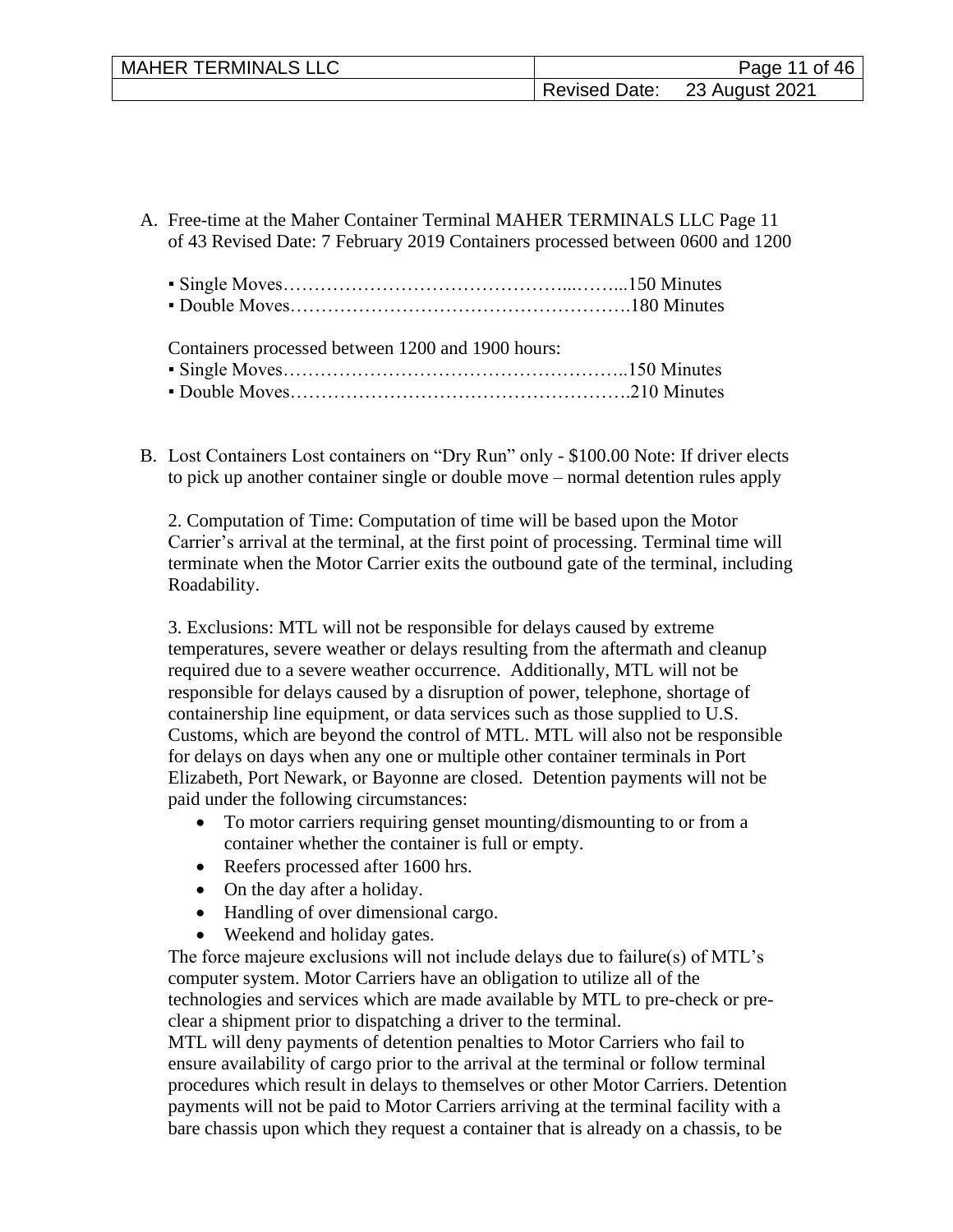| <b>MAHER TERMINALS LLC</b> | Page 12 of 46                |
|----------------------------|------------------------------|
|                            | Revised Date: 23 August 2021 |

placed unless MTL has been given prior notification. All requests of this nature are to be submitted to the Container Yard, in writing, at least 24 working hours prior to the delivery of cargo. Detention payments will not be paid with respect to any transaction if the Motor Carrier requests assistance from MTL's clerical service for such transaction, with the exception of transactions where assistance from MTL's clerical services is required for an issue that could not have been avoided had the Motor Carrier ensured the availability of cargo/equipment prior to dispatching a driver to the terminal facility. If any employee, agent or representative of a Motor Carrier (or any other person with the actual or implied consent of the Motor Carrier) is found to have stolen, pilfered, or vandalized any chassis component(s) or other property belonging to MTL, its customers or other persons present on terminal with the consent of MTL, the Motor Carrier will be held fully responsible for the cost of repairing said equipment. The Motor Carrier will also forfeit its ability to submit any invoicing pertaining to trucker detention for 180 days. If a specific employee, agent or representative of a Motor Carrier is found to be involved with stolen, pilfered, or vandalized chassis components in a second instance, that individual will be permanently barred from submitting any claims to MTL for detention.

4. Payment of Penalties: When the power vehicle is delayed beyond the allowable free time, MTL shall be charged at a rate of \$12.50 per 15 minutes or part thereof, or \$50.00 per hour. However, there shall be no penalties paid for detentions of less than twenty-nine (29) minutes. Claims shall be filed within seven (7) calendar days from the date on which the claim arose or said claim shall be barred. All requests for payment of detention must be individually specified on such forms and in such a manner as may be specified by MTL. All decisions by MTL regarding the payment or non-payment of detention are final.

 5. Settlement of Disputes: All disputes arising pursuant to this provision shall be arbitrated pursuant to the Commercial Arbitration Rules of the American Arbitration Association.

## 9. CONTAINERS FOR U.S. GOVERNMENT AGENCY INSPECTION AND OTHER INSPECTION/SAMPLING AND MISCELLANEOUS TERMINAL SERVICES

- A. Providing facility/security/clerical services during a tailgate inspection/sampling of full containers shall be charged \$275.65 per grounded container.
- B. Drayage by outside trucker to an off Terminal U.S. Government Agency Exam facility and returned \$381.20 plus associated grounding/mounting. \$131.20 (each way.)
- C. U.S. Government Agency Exams \$615.30 per unit, handled by Maher Terminals Personnel, including grounding and mounting. This rate does not include applicable off terminal warehouse exam charges overtime surcharge - weekday \$105.15, weekend and holiday \$167.30, and reefer plug/unplug charge of \$83.00 per container.
- D. ExpressRail Drayage originating at a Maher facility \$106.50 per unit.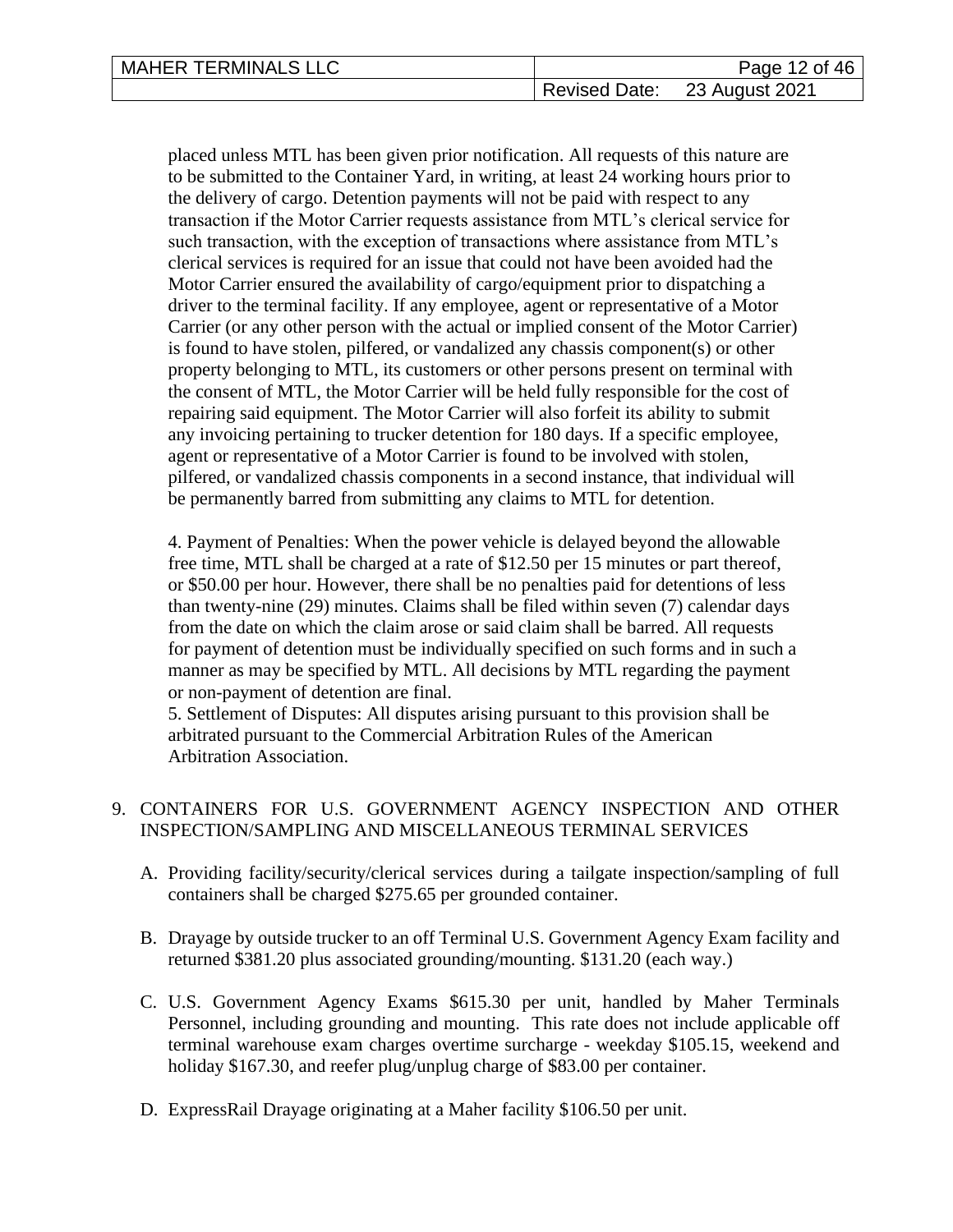| <b>MAHER TERMINALS LLC</b> | Page 13 of 46                |
|----------------------------|------------------------------|
|                            | Revised Date: 23 August 2021 |

#### 10. PROJECT SHIPMENT RATES

Any interested party may contact MTL requesting special truck unloading and storage rates on large advanced shipments being consolidated for movement by water carrier. Requests must include as much information as possible; i.e., types of freight moving, amounts and weight of same and dates, to permit sufficient evidence on which to make a decision.

#### 11. SCHEDULE OF RATES (FOR TRUCK LOADING AND UNLOADING) (RATES ARE QUOTED IN 100 LBS. UNLESS OTHERWISE NOTED)

Cargo Not Otherwise Specified (NOS) is \$9.40 with the minimum charge for every truck entering the terminal to deliver or receive loose breakbulk cargo of \$814.10 per truck.

| Boat wood cradle disposal minimum \$523.55 per cradle        |  |
|--------------------------------------------------------------|--|
| Boat metal cradle disposal up to 30' \$2,515.65 per cradle   |  |
| Boat metal cradle disposal $31' - 40'$ \$3,303.60 per cradle |  |
| Boat metal cradle disposal over 40' \$3,775.25 per cradle    |  |
|                                                              |  |

**\****Note***:** Applicable for boats directly discharged from the vessel to the water only. Breakbulk cargo load/discharge to/from vessel directly from trucker's low boy.

Heavy Lift charges – OFBT Only

See Item 11. Not applicable on Airplanes, Boats, Containers and Metals. Pieces must be properly packaged and capable of being handled by forklift trucks. Rates for units designed to be lifted from the top, and or pieces insufficiently packaged to protect contents if handled by forklift, will be furnished on request.

|                      | $1-24$ pcs. | $25-50$ pcs. | Over 50 pcs. |
|----------------------|-------------|--------------|--------------|
| $10,001-25,000$ lbs. | \$3.40      | \$2.85       | \$2.05       |
| 25,001-60,000 lbs.   | \$4.00      | \$3.20       | \$2.15       |

Rates apply when pieces are to or from one vessel for one consignee/consignor. Rates for pieces over 60,000 lbs. furnished on request.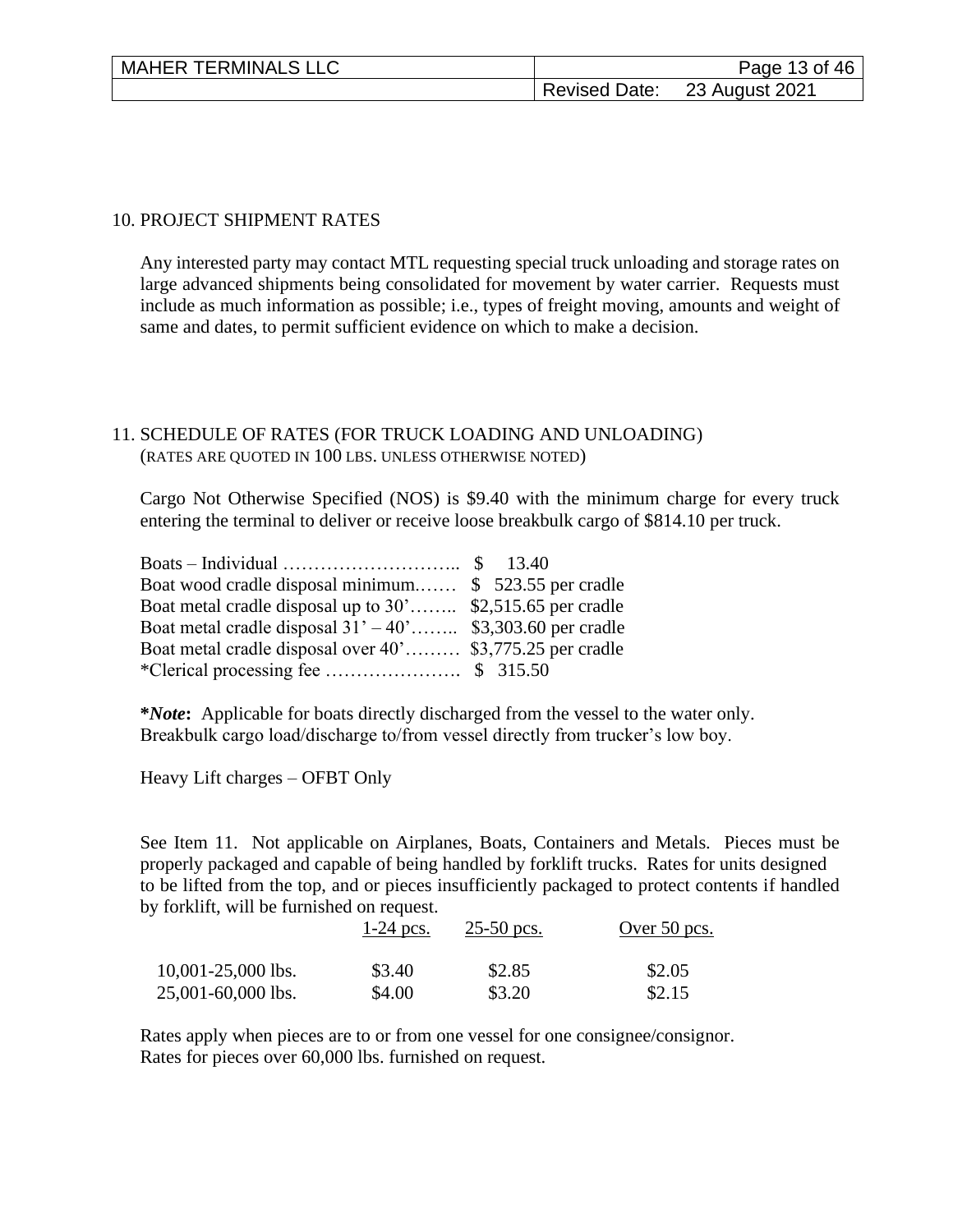| <b>MAHER TERMINALS LLC</b> | Page 14 of 46                |
|----------------------------|------------------------------|
|                            | Revised Date: 23 August 2021 |

#### **RULES AND REGULATIONS ROLLING STOCK**

**-----------------------------------**

DRIVEABLE ROLLING STOCK – DELIVERING DRIVER IS RESPONSIBLE FOR DRIVING OFF.

The minimum gate charge will be \$137.95 per delivering carrier. (Driver Drive Offs)

| 75,000 lbs. and up           | $$422.60$ each unit |
|------------------------------|---------------------|
| 50,000 lbs. up to 74.999 lbs | $$284.80$ each unit |
| 6,000 lbs. up to 49,999 lbs  | $$215.00$ each unit |

Vehicles with steel treads will only be handled by LIFT-OFF as they cannot be driven on the terminal. (Rubber tread can be driven off)

Privately owned passenger vehicles or commercial passenger vehicles individually driven for delivery or receipt to or from a terminal facility. Per unit ..……………………………..\$145.35

#### **Handling Over Dimensional flat rack Cargo**

Use of Container Crane to Deliver or Receive over dimensional flat rack cargo. Rate includes all associated labor and equipment expense One Crane lift \$3,628.30 \*Two Crane Picks \$2,669.55 Per unit \*Three Crane Picks \$2,342.30 Per unit \*Four Crane Picks \$2,182.30 Per unit \*Five Crane Picks \$2,085.50 Per unit

**Crane lifts must also be performed same day and within a four hour period.**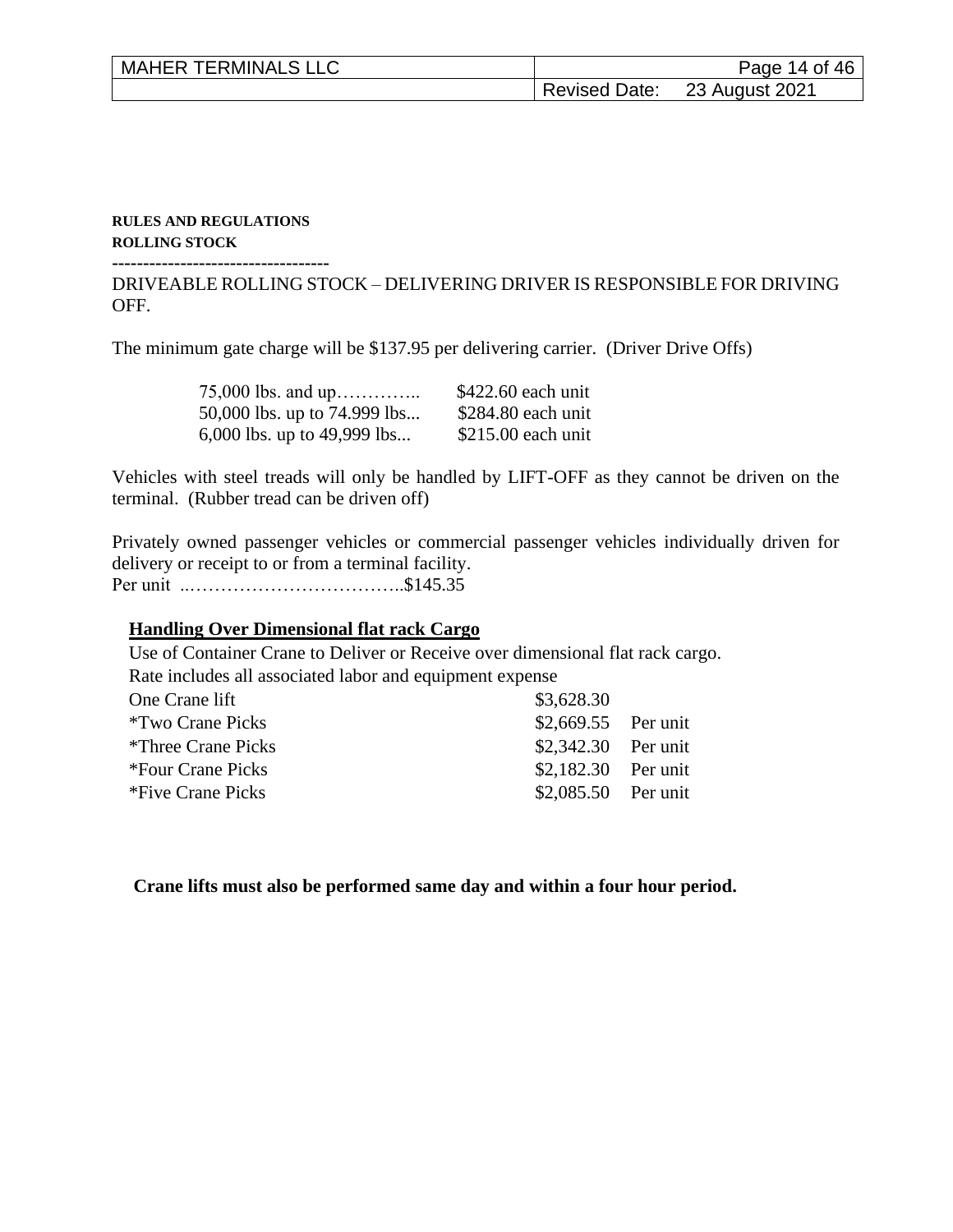| <b>MAHER TERMINALS LLC</b> |                      | Page 15 of 46  |
|----------------------------|----------------------|----------------|
|                            | <b>Revised Date:</b> | 23 August 2021 |

#### **SCHEDULE OF HOURLY EQUIPMENT RATES**

**-----------------------------------------------------**

## **SCHEDULE OF HOURLY AND PER LIFT EQUIPMENT RATES**

| <b>Container Crane</b> |                                            | \$1703.35        |
|------------------------|--------------------------------------------|------------------|
| Straddle Carrier       |                                            | \$451.90         |
| Top Loader             | $(60,000$ lbs.)                            | \$291.50         |
|                        | Forklifts up to 10,000 lbs.                | \$43.75          |
| Forklifts,             | 10,001 lbs. to $15,000$ lbs.               | \$54.65          |
| Forklifts,             | 15,001 lbs. to 25,000 lbs.                 | \$96.75          |
| Stacker,               | 35,000 lbs. capacity                       | \$150.95         |
| Hustler                |                                            | \$112.00         |
| <b>Flatbeds</b>        |                                            | \$34.35          |
| <b>Empty handler</b>   |                                            | \$291.00         |
|                        | Portable Lights per unit per day           | \$328.95         |
|                        | Daily rental charge – Containment platform |                  |
|                        | Unit (contains liquid cargo spills)        | \$558.00 per day |

# **Field / Lashing**

Field Lashing or miscellaneous services – Cost plus 20%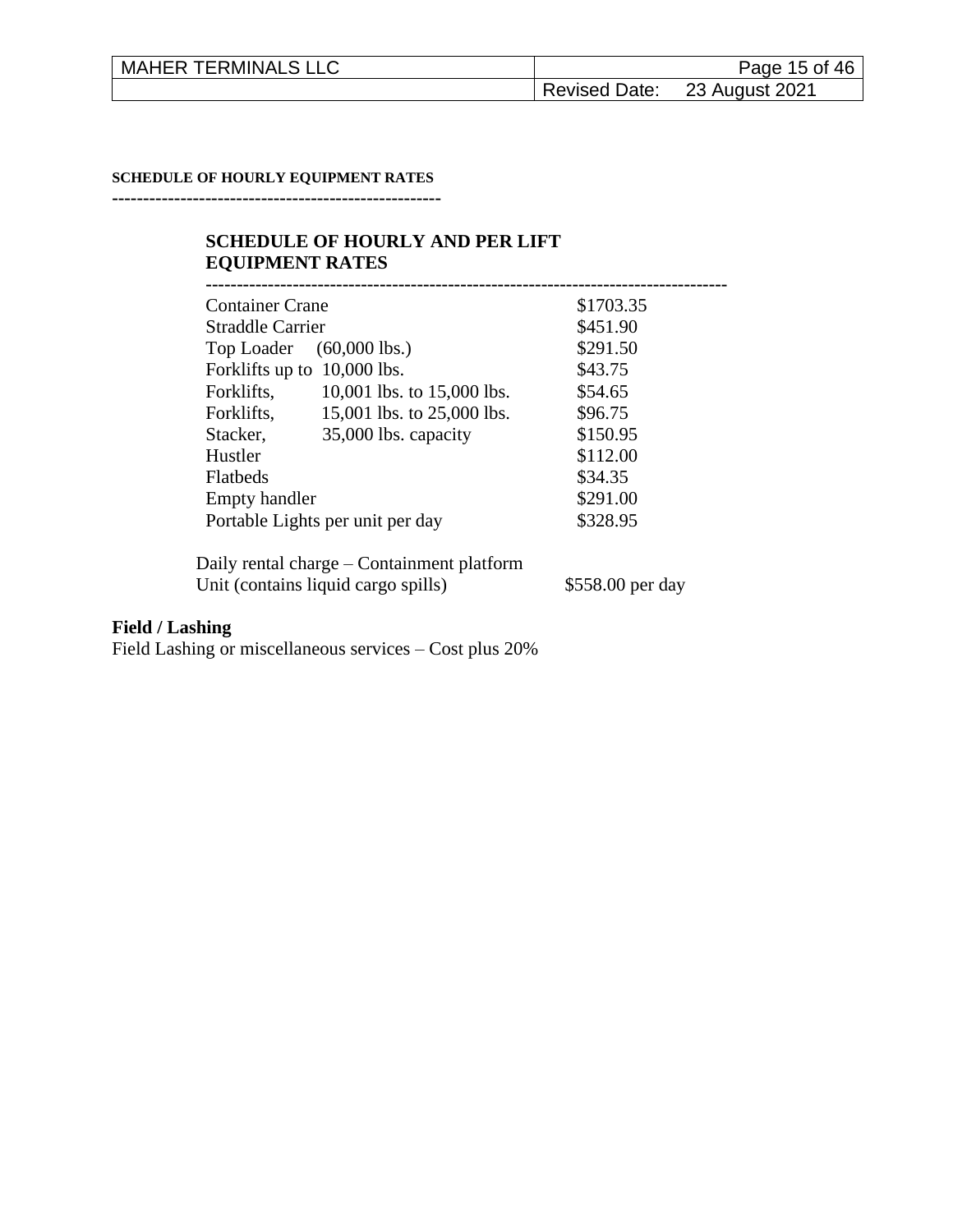| <b>MAHER TERMINALS LLC</b> |               | Page 16 of 46  |
|----------------------------|---------------|----------------|
|                            | Revised Date: | 23 August 2021 |

## SECTION III

#### **RULES AND REGULATIONS**

#### **FREE TIME AND DEMURRAGE ON EXPORT CARGO**

**------------------------------------------------------------**

#### 1. DEFINITIONS

- A. FREE TIME The specified period during which cargo may occupy space assigned to it on a terminal facility free of demurrage immediately prior to the loading of such cargo on the vessel.
- B. DEMURRAGE A charge assessed against the cargo remaining in or on terminal facilities after the expiration of free time.

#### 2. FREE TIME PERIOD

- A. Free time on export cargo shall not be more than five (5) days (exclusive of Saturdays, Sundays and non worked ILA holidays).
- B. On intact containers, free time shall not be more than five (5) days (exclusive of Saturdays, Sundays and non working ILA holidays).

#### 3. COMPUTATION OF FREE TIME PERIOD

Free time on export cargo shall commence at 12:01 a.m. on the day after the said cargo is received at the terminal facility and terminate at 11:59 p.m. on the final day of free time. Consolidation time on export cargo shall commence at 12:01 a.m. on the day following the last day of free time and terminate at 11:59 p.m. on the final day of consolidation time.

#### 4. SCALE OF DEMURRAGE CHARGES

At the expiration of free time period, or if consolidation time has been granted, the consolidation time period, demurrage shall be assessed in accordance with the following rates and provisions.

#### A. Breakbulk Cargo

1 st Period Demurrage:

10 cents per 100 lbs. or 9 cents per cubic foot, whichever is greater, per day, or fraction thereof, for the first five (5) calendar days after the expiration of free time. Minimum charge \$37.00. 2<sup>nd</sup> Period Demurrage:

12 cents per 100 lbs. or 10 cents per cubic foot, whichever is greater, per day, or fraction thereof, for the next five (5) succeeding days. Minimum charge \$58.00.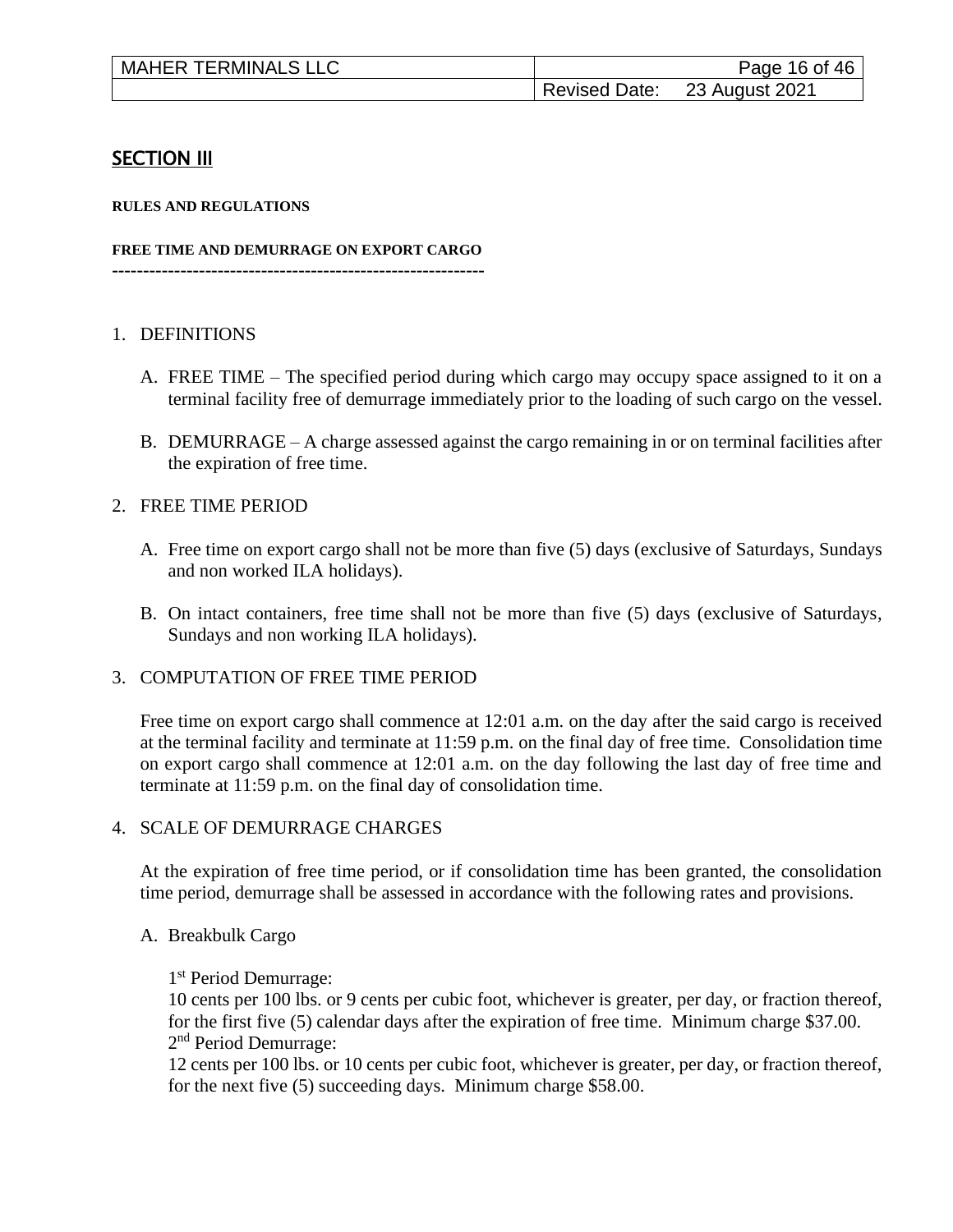| <b>MAHER TERMINALS LLC</b> | Page 17 of 46                |
|----------------------------|------------------------------|
|                            | Revised Date: 23 August 2021 |

3<sup>rd</sup> Period Demurrage:

17 cents per 100 lbs. or 11 cents per cubic foot, whichever is greater, per day, or fraction thereof, for each succeeding day. Minimum charge \$80.00 per day.

#### B. House Containers

1. General cargo containers of all dimensions after the expiration of free time:

| $1 - 4$ days      | \$183.00 per calendar day |
|-------------------|---------------------------|
| $5 - 9$ days      | \$239.00 per calendar day |
| 10 days and above | \$417.00 per calendar day |

2. Temperature controlled containers of all dimensions after expiration of free time:

| $1 - 3$ days     | \$446.00 per calendar day |
|------------------|---------------------------|
| 4 days and above | \$640.00 per calendar day |

3. Special Equipment, Platforms, Flatracks, Open tops, etc., of all dimensions after expiration of free time:

| $1 - 3$ days     | \$351.00 per calendar day |
|------------------|---------------------------|
| 4 days and above | \$552.00 per calendar day |

4. Tanks

| $1 - 3$ days     | \$264.00 per calendar day |
|------------------|---------------------------|
| 4 days and above | \$460.00 per calendar day |

An additional charge of \$65.70 per container per calendar day after expiration of electricity free time for electricity usage.

- C. Saturdays, Sundays and ILA holidays shall be included in computing demurrage. No demurrage shall be assessed after the vessel has commenced to load.
- D. Except as otherwise provided in this section, demurrage shall be for the account of the cargo.
- E. When the vessel for any reason fails to meet the announced date of sailing, any demurrage accruing after such date shall be assessed in successive periods for the account of the vessel until the vessel commences to load.
- F. In the case of a vessel cancellation, cargo on free time, or if a vessel has been designated, cargo on consolidation time, on the announced date of sailing shall be subject to first period demurrage assessed against the vessel commencing on the day when the cargo was received at the terminal facility and terminating on the said announced date of sailing unless the export shipper on or before that date has another vessel designated for loading, removes the cargo from the terminal, or elects storage if same is provided.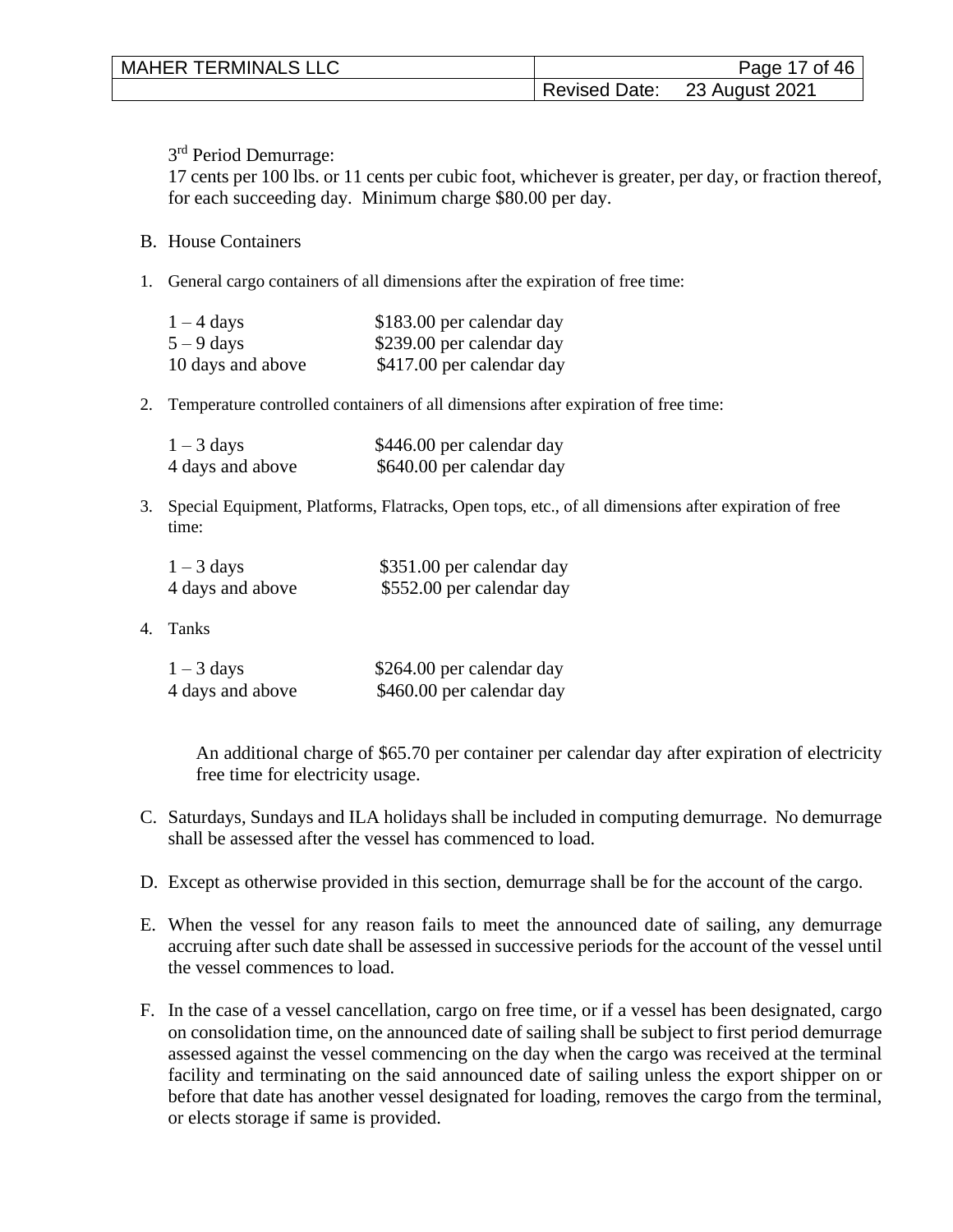- G. If the export shipper takes none of the action mentioned in Paragraph F. of this item, demurrage charges in successive periods shall be assessed against the export shipper after the vessel's liability for demurrage has expired. Such demurrage shall likewise terminate upon the export shipper's action as aforesaid. For cargo on demurrage on the cancelled date of sailing, demurrage shall continue for the account of the export shipper until such time as he takes one of said actions. In the event the export shipper has another vessel designated, the provisions of 2.A. above shall apply, with the free time for the other vessel commencing on the date that the export shipper has this other vessel designated.
- H. The announced date of sailing shall be that date(s) appearing in the Journal of Commerce or the Shipping Digest or any other appropriate publication of general circulation as, from time to time, may be designated in this schedule.
- I. When the loading of cargo into a vessel is prevented by any factor immobilizing the pier facility or facilities in all or in part, such as weather conditions, strike or work stoppage of longshoremen or personnel employed by MTL or water carrier, cargo affected thereby shall be granted additional free time of demurrage to cover the delay if the cargo is on free time or consolidation time when such condition arises. If cargo is on demurrage, first period demurrage charges shall be assessed against such cargo.
- J. At the time export cargo is received by the pier facility a receipt shall be issued evidencing receipt of the cargo, which shall show the date of receipt and shall identify the vessel on which the goods are to move. The identification of the vessel is made for the purpose of determining the application of the foregoing Paragraphs E. and I. of this section.

## 5. TRANSFER OF OWNERSHIP OF CARGO FOR EXPORT

The transfer of ownership of cargo for export after said cargo has been received at a terminal facility shall not entitle such cargo to additional free time.

## 6. REMOVAL OF EXPORT CARGO FROM TERMINAL FACILITY PRIOR TO LOADING INTO VESSEL

- A Subject to the provision of Item 4, if export cargo is not loaded into a vessel and is, at any time, removed from the terminal facility, the said cargo shall be subject to demurrage rules and charges set forth above. Said charges shall be assessed from the day the cargo was received at the terminal facility to the day of its removal therefrom. Redelivery gate charge \$422.80 plus applicable grounding and mounting of \$131.20 each way. Removal or install of a Hazardous placard on a container/unit, inclusive of necessary equipment to segregate and drayage to a secured location for mechanic to preform task will be charged a flat fee of \$611.70. Placards must be provided.
- B. In addition, said cargo shall be responsible for the receipt and delivery labor costs incurred by MTL as a consequence thereof.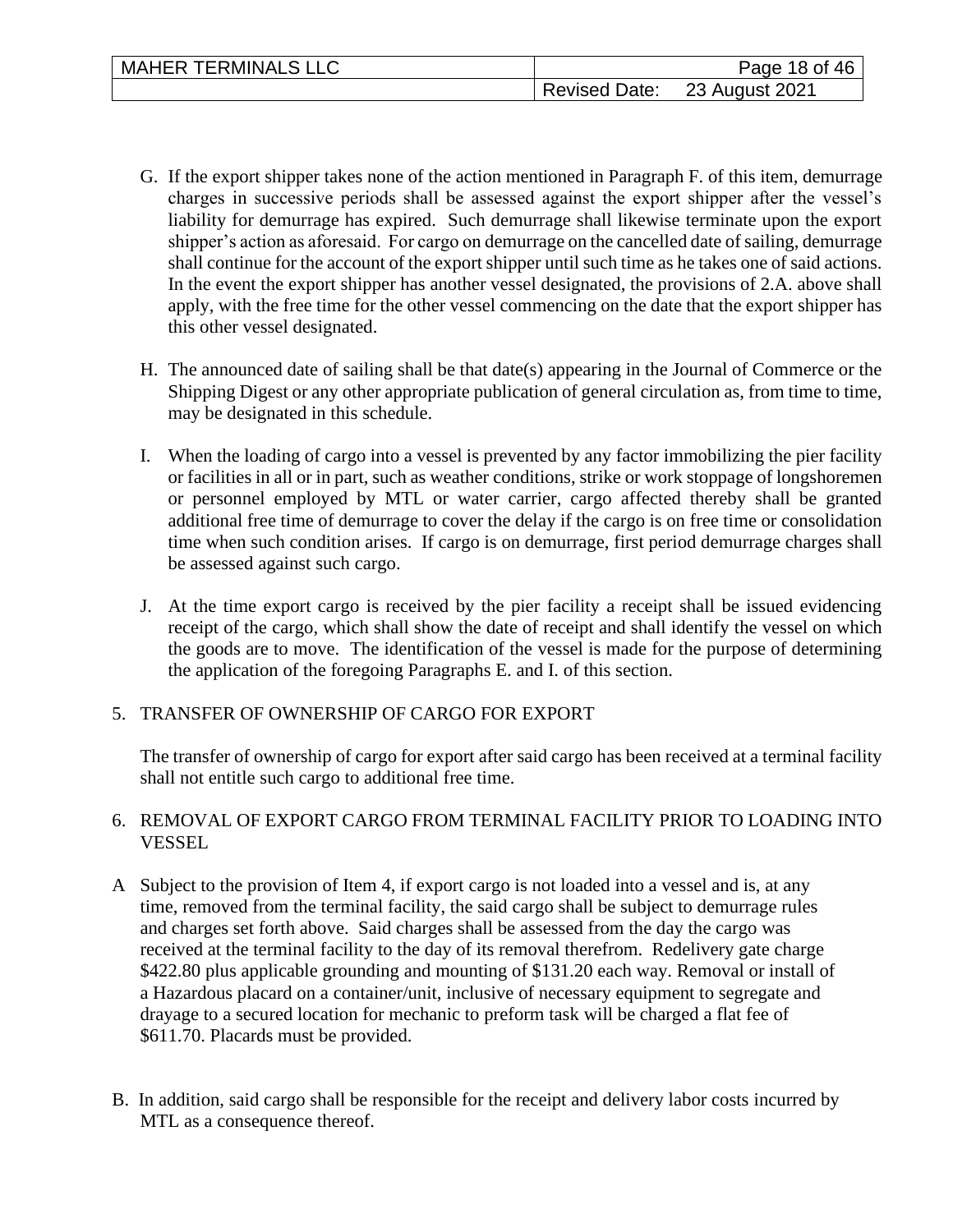C. If export cargo is removed from terminal and subsequently returns for vessel loading the redelivery gate charge and grounding and mounting charges will apply (see section A). Storage charges will be waived upon verification that the removed export booking loaded to vessel.

## 7. RESPONSIBILITY FOR PAYMENT OF DEMURRAGE AND OTHER CHARGES

- A. Except as otherwise provided, demurrage and other charges specified herein, shall be for the account of the cargo.
- B. Demurrage and other charges shall be due and payable when service is provided.
- C. MTL has the right to require payment in full of any and all such charges before such cargo leaves the terminal facility.

## 8. CARGO RECEIVED PRIOR TO EFFECTIVE DATE OF SCHEDULE

All cargo for export which has been received prior, but still remains at a terminal facility on March 17, 2010, shall be deemed to have been received, as noted in the MTL equipment inventory computer system, for the purpose of applying this schedule as of said date and free time shall be allowed accordingly.

## 9. EXPORT ON TERMINAL

- A. Cargo which is not loaded on a vessel and remains at the terminal beyond the expiration of free time, may be placed in public storage at any time thereafter, at the option of MTL and at the risk and expense of the cargo.
- B. Cargo remaining on the terminal in excess of 30 days, will be considered as abandoned and sold for collection of demurrage charges due MTL. At the time of sale, MTL makes no representation of the cargo. All bids are based on a view by the bidders of these contents. All bids are final. Thirty (30) days prior to such sale, a registered receipted letter or e-mail of notice will be sent to either the carrier or the shipper of record. Acknowledgement by the carrier and/or the shipper of record prior to the timeframe mentioned above overrides all mentioned requirements for the sale of the cargo. Any monies received beyond the charges due, will be returned to the shipper/carrier if claimed within one year of the mailed notice.

Notwithstanding the foregoing if MTL, in its sole discretion, shall determine that any cargo remaining on the terminal beyond the expiration of free time is: (i) subject to spoilage and/or (ii) subject to rapid devaluation due to the passage of time, then in either of such events such cargo may, at the sole option of MTL, be considered abandoned as of the expiration of free time and may be sold at any time thereafter by MTL without notice to the owner of record.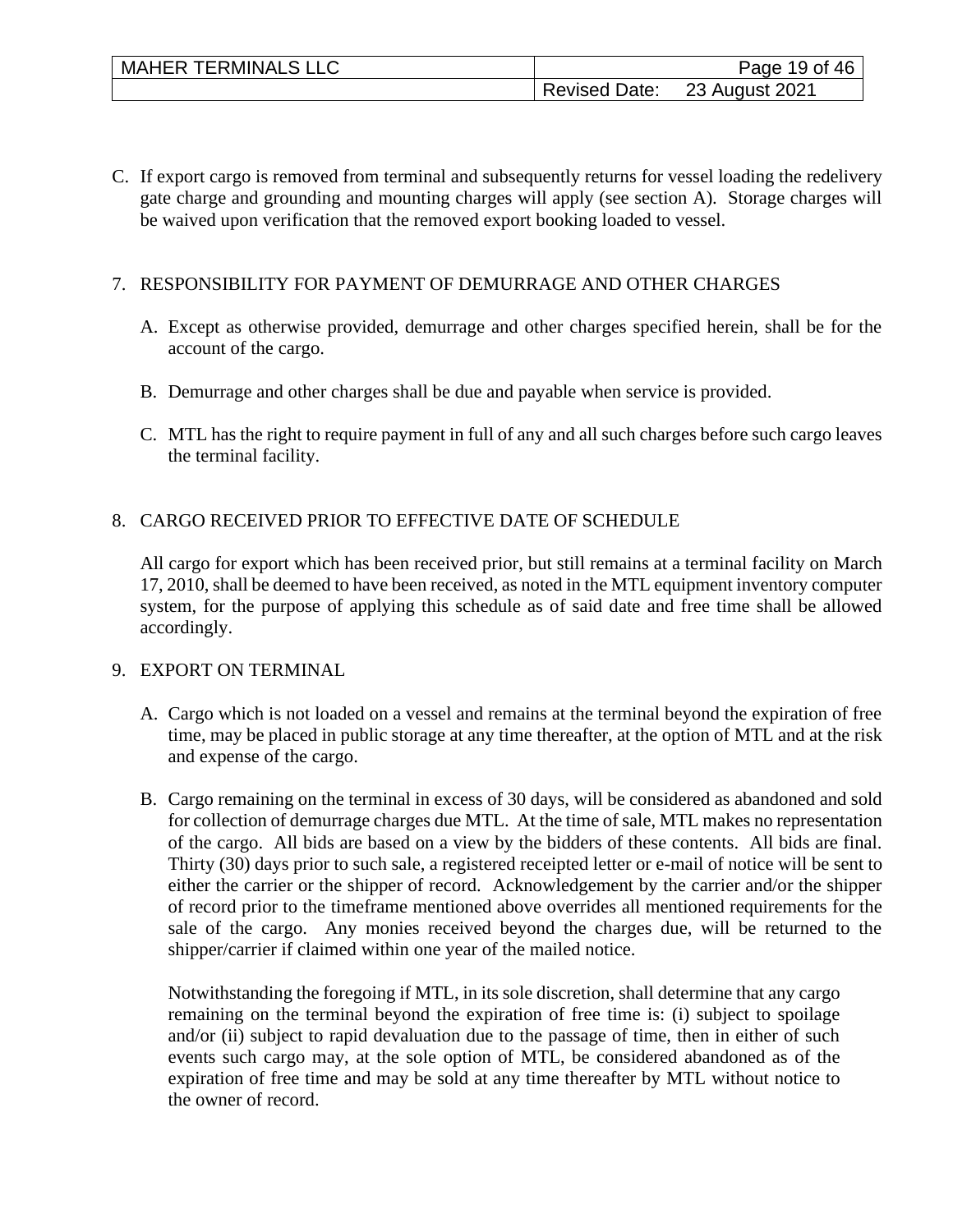| <b>MAHER TERMINALS LLC</b> |               | Page 20 of 46  |
|----------------------------|---------------|----------------|
|                            | Revised Date: | 23 August 2021 |

 $\mathsf{l}$ 

Nothing contained in this paragraph shall require MTL to investigate the nature of cargo remaining on its terminal beyond free time, to take any special actions to preserve such cargo or to take any of the actions contemplated in this paragraph. Nothing in this paragraph shall accord to the owner of record of any other person any right or claim against Maher for taking any actions permitted in this paragraph, for not taking any such actions or for delaying in the taking of any such actions.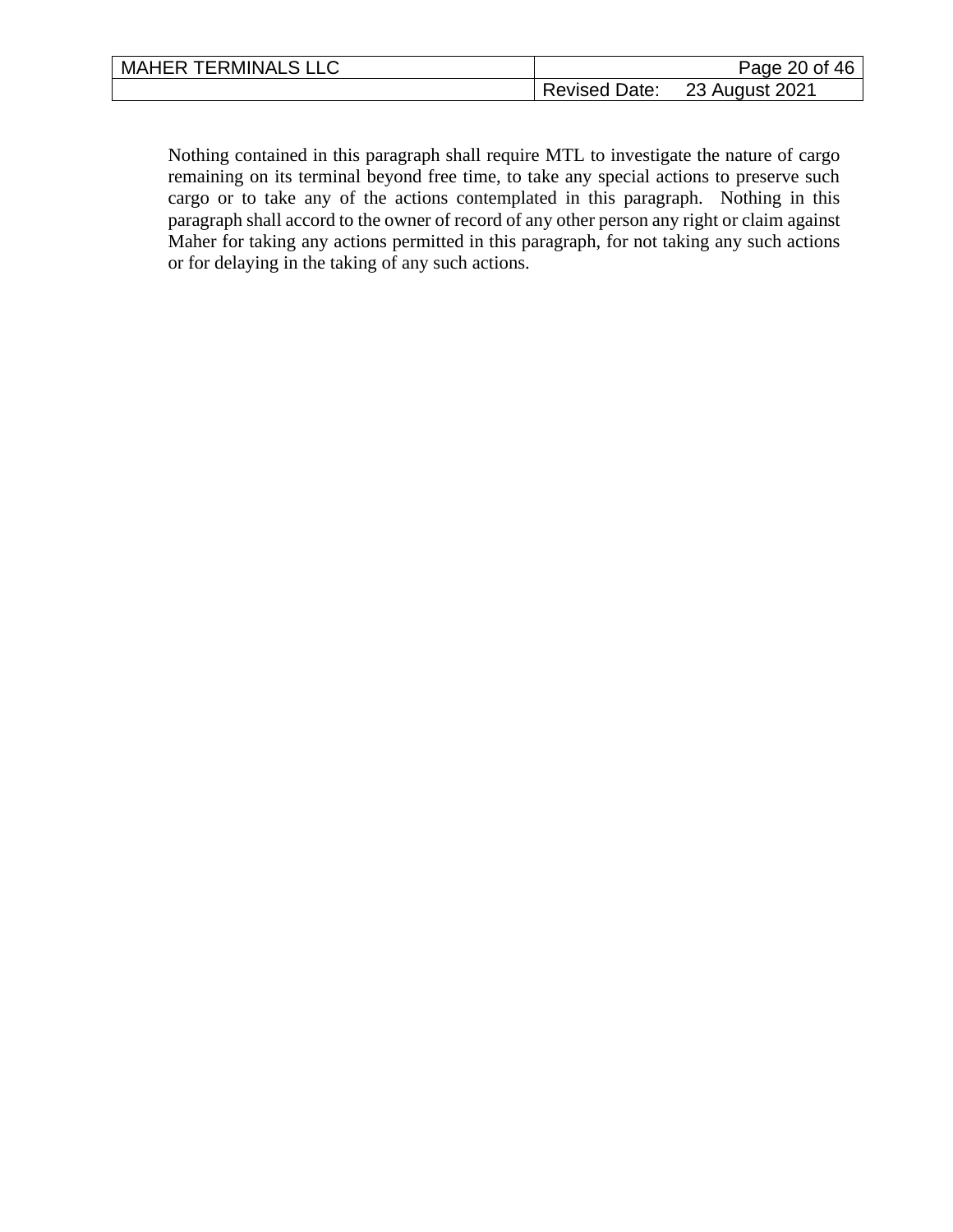| <b>MAHER TERMINALS LLC</b> |               | Page 21 of 46  |
|----------------------------|---------------|----------------|
|                            | Revised Date: | 23 August 2021 |

# **SECTION IV**

#### **RULES AND REGULATIONS**

#### **FREE TIME AND DEMURRAGE ON IMPORT CARGO**

**-------------------------------------------------------------**

#### 1. DEFINITIONS

- A. FREE TIME The specified period during which cargo may occupy space assigned to it on a terminal facility free of demurrage after discharge of such cargo onto the terminal facility.
- B. DEMURRAGE A charge assessed against the cargo remaining in or on terminal facilities after the expiration for free time.

#### 2. FREE TIME PERIOD

A. Breakbulk Cargo:

Four (4) days free time exclusive of Saturdays, Sundays and non worked ILA holidays will be allowed for the removal of import cargo discharged from vessels in the Port of New York, except that; green coffee beans in bags and cocoa beans in bags will be allowed eight (8) days and no free time will be allowed on cargo which is of a special nature/project cargo as to require earlier removal because of local ordinances or other governmental regulations or because piers are not equipped to care for such property for such period, such as, but not restricted to:

- 1. Cargo in bulk
- 2. Oils and/or liquids in bulk, in ship's tanks
- 3. Animals and birds, live
- 4. Bullion and treasure
- 5. Dangerous and hazardous cargo
- 6. Jewelry, precious stones, etc.
- 7. Refrigerated Cargo
- B. Containerized Cargo (house Containers):
	- 1. Containerized Cargo (house containers)

 Until further notice MTL at its discretion may honor a containership line's demurrage provisions as published in its tariff. For any free time extension of ten (10) or more days, demurrage will accrue from the expiration of free time at the third tier rate. If the containership line's tariff provisions are not acceptable or do not provide appropriate coverage, then the following schedules will apply. Any extended periods of free time granted by a containership line's tariffs will be at the responsibility and liability of the containership line and/or the cargo.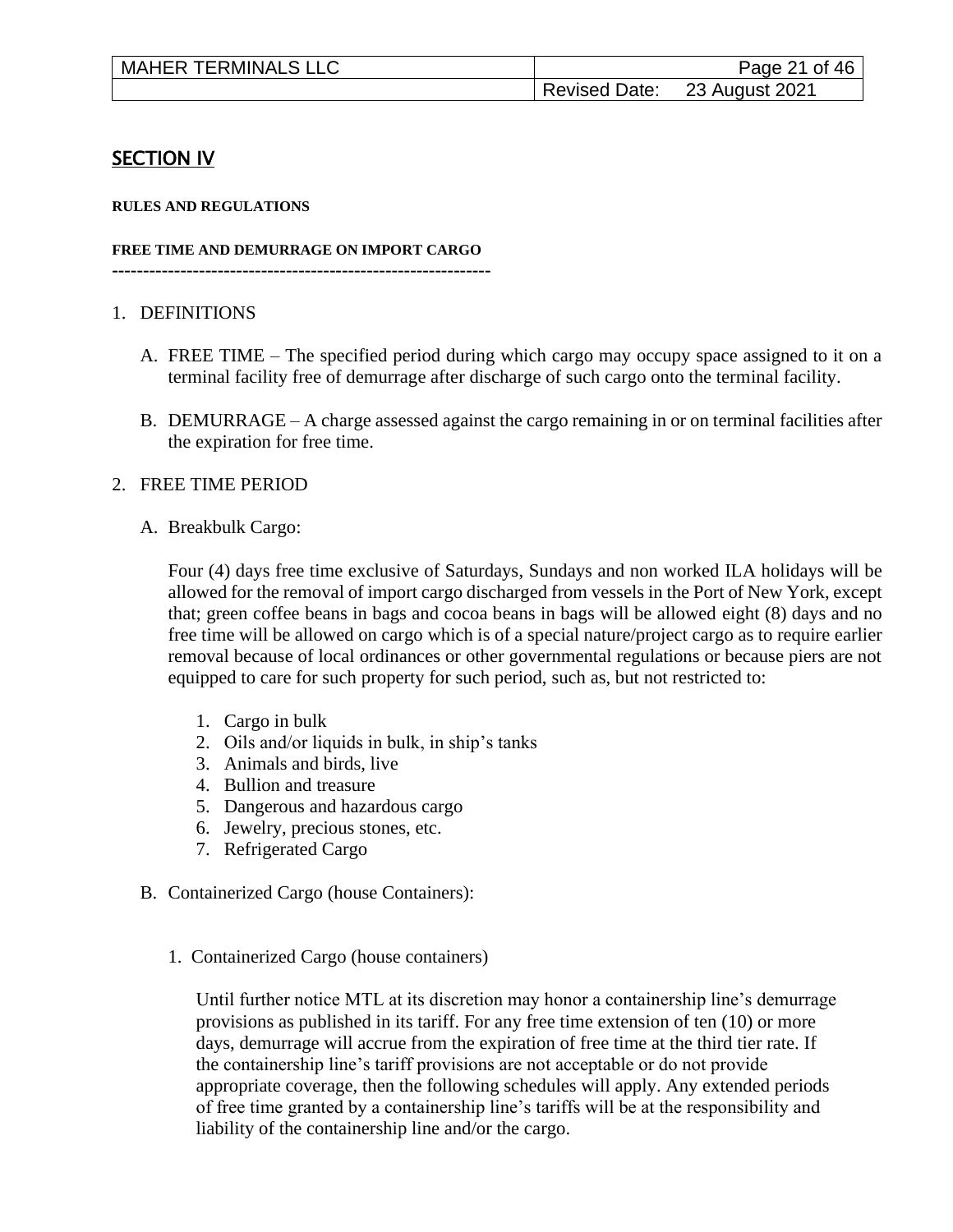2. General cargo containers:

Four (4) days free time exclusive of Saturdays, Sundays and non worked ILA holidays will be allowed for the removal of containers discharged from vessels in the Port of New York.

3. Refrigerated containers (House Containers) and special equipment.

Two days free time, exclusive of Saturdays, Sundays and non worked ILA holidays will be allowed for the removal of containers discharged from vessels in the Port of New York.

- 4. Containers of green coffee beans in bags and cocoa beans in bags will be allowed eight (8) days free time exclusive of Saturdays, Sundays and non worked ILA holidays.
- 5. All cargo that is entitled to additional free time must be received by MTL one day prior to the arrival of a vessel (in the case of holidays and weekends, the last work day before).

#### 3. COMPUTATION OF FREE TIME PERIOD

Free time on import cargo/containers shall commence at gate opening on the first business day following system update of first point of rest on terminal and will expire on the last day of free time (Saturdays, Sundays and non-working ILA holidays excluded). Cargo/containers updated in the system to first point of rest on terminal after gate opening on a normal business day shall begin free time the following business day and will expire on the last day of free time (Saturdays, Sundays and non-working ILA holidays excluded).

#### 4. SCALE OF DEMURRAGE CHARGES

The following scale of demurrage rates and provisions will apply to cargo remaining undelivered after the expiration of free time:

#### A. Breakbulk Cargo

1 st Period Demurrage:

11 cents per 100 lbs. or 10 cents per cubic foot, whichever is greater, per day, or fraction thereof, for the first five (5) calendar days after the expiration of free time. Minimum charge \$37.00.

2<sup>nd</sup> Period Demurrage:

13 cents per 100 lbs. or 11 cents per cubic foot, whichever is greater, per day, or fraction thereof, for the next five (5) succeeding days. Minimum charge \$58.00.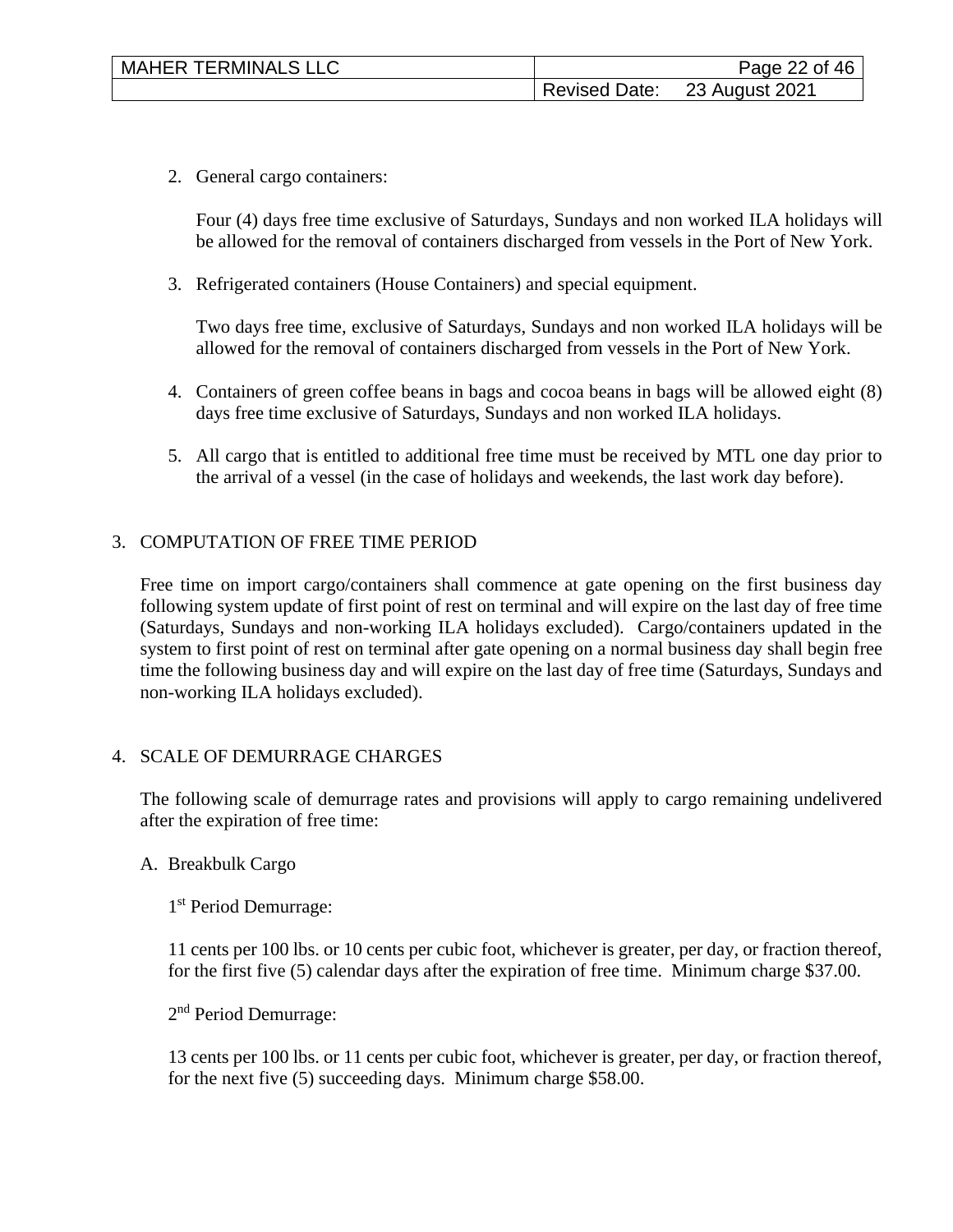| <b>MAHER TERMINALS LLC</b> |                      | Page 23 of 46  |
|----------------------------|----------------------|----------------|
|                            | <b>Revised Date:</b> | 23 August 2021 |

3<sup>rd</sup> Period Demurrage:

18 cents per 100 lbs. or 12 cents per cubic foot, whichever is greater, per day, or fraction thereof, for each succeeding day. Minimum charge \$80.00.

- B Special Nature/Project Cargo Heavy Lift (Breakbulk) Cargo must be delivered same day as discharge. In the event that does not happen a daily charge of \$5,300.00 per piece will be assessed.
- C. Merchant Haulage Containers:
	- 1. General cargo containers of all dimensions after the expiration of free time:

| $1 - 4$ days      | \$183.00 per calendar day |
|-------------------|---------------------------|
| $5 - 9$ days      | \$239.00 per calendar day |
| 10 days and above | \$417.00 per calendar day |

2. Temperature controlled containers of all dimensions after expiration of free time:

| $1 - 3$ days     | \$446.00 per calendar day |
|------------------|---------------------------|
| 4 days and above | \$640.00 per calendar day |

3. Special Equipment, Platforms, Flatracks, Open tops, etc., of all dimensions after expiration of free time:

| $1 - 3$ days     | \$351.00 per calendar day |
|------------------|---------------------------|
| 4 days and above | \$552.00 per calendar day |

4. Tanks

| $1 - 3$ days     | \$264.00 per calendar day |
|------------------|---------------------------|
| 4 days and above | \$460.00 per calendar day |

An additional charge of \$65.70 per container per calendar day after expiration of electricity free time for electricity usage.

#### 5. UNDELIVERED CARGO

- A. Cargo which is undelivered and remains at the terminal beyond the expiration of free time, may be placed in public storage at any time thereafter, at the option of MTL and at the risk and expense of the cargo.
- B. Cargo remaining on the terminal in excess of 30 days, will be considered as abandoned and sold for collection of demurrage charges due MTL. At the time of sale, MTL makes no representation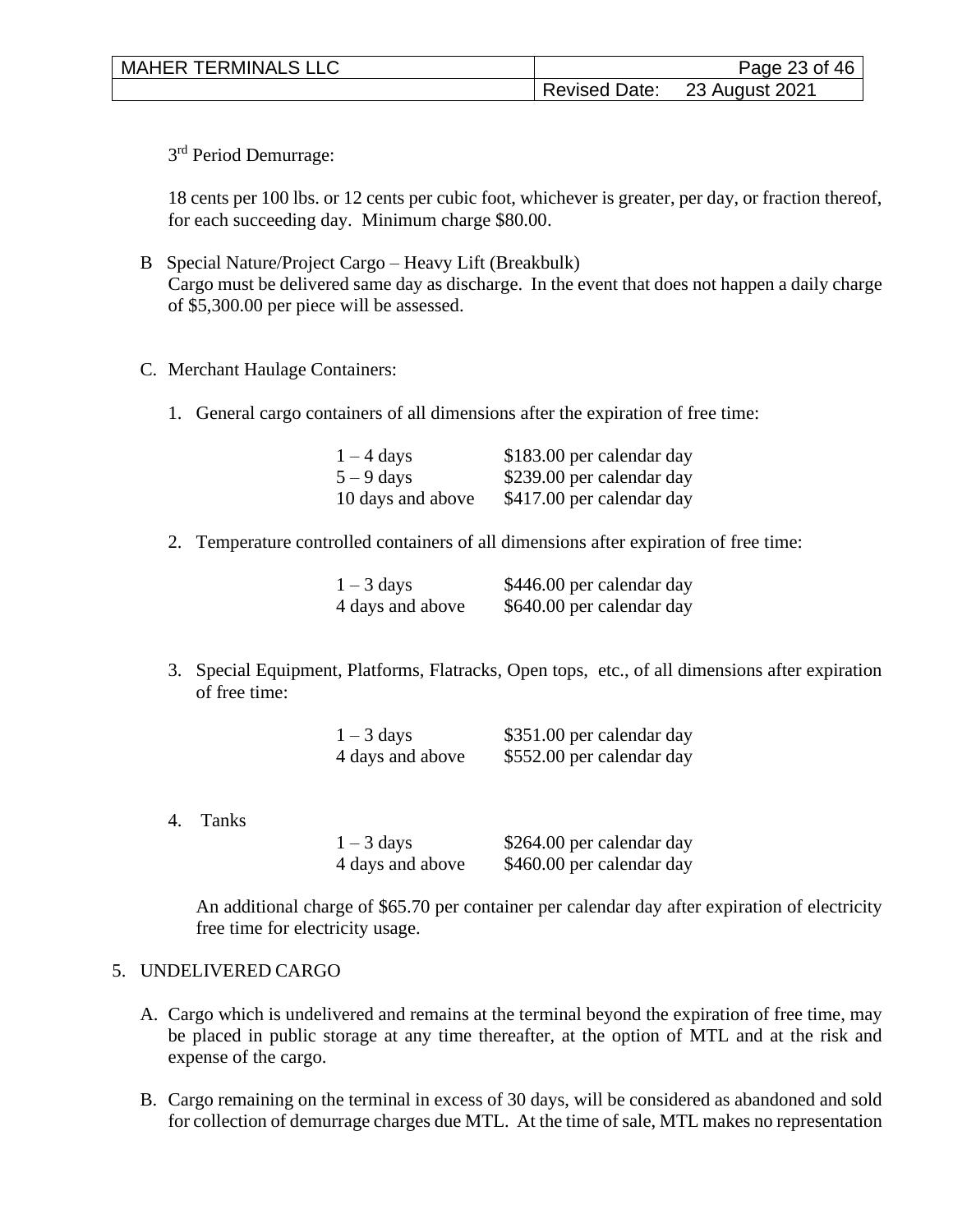| <b>MAHER TERMINALS LLC</b> |                      | Page 24 of 46  |
|----------------------------|----------------------|----------------|
|                            | <b>Revised Date:</b> | 23 August 2021 |

of the contents of a container. All bids are based on a view by the bidders of these contents. All bids are final. Thirty (30) days prior to such sale, a registered receipted letter or e-mail of notice will be sent to either the carrier or the owner of record. Any monies received beyond the charges due, will be returned to the owner if claimed within one year of the mailed notice. Acknowledgement by the carrier and/or the owner of record prior to the timeframe mentioned above overrides all mentioned requirements for the sale of the cargo.

Notwithstanding the foregoing if MTL, in its sole discretion, shall determine that any cargo remaining on the terminal beyond the expiration of free time is: (i) subject to spoilage and/or (ii) subject to rapid devaluation due to the passage of time, then in either of such events such cargo may, at the sole option of MTL, be considered abandoned as of the expiration of free time and may be sold at any time thereafter by MTL without notice to the owner of record. Nothing contained in this paragraph shall require MTL to investigate the nature of cargo remaining on its terminal beyond free time, to take any special actions to preserve such cargo or to take any of the actions contemplated in this paragraph. Nothing in this paragraph shall accord to the owner of record of any other person any right or claim against Maher for taking any actions permitted in this paragraph, for not taking any such actions or for delaying in the taking of any such actions.

#### 6. TRANSFER OF OWNERSHIP OF CARGO

The transfer of ownership of cargo after said cargo has been received at a terminal facility shall not entitle such cargo to additional free time.

#### 7. RESPONSIBILITY FOR PAYMENT OF DEMURRAGE AND OTHER CHARGES

- A. Except as otherwise provided, demurrage and other charges specified herein, shall be for the account of the cargo.
- B. Demurrage and other charges shall be due and payable when service is provided.
- C. MTL has the right to require payment in full of any and all such charges before such cargo leaves the terminal facility.

#### 8. EXTENSIONS OF FREE TIME AND DEMURRAGE PERIODS A. Cargo on Free Time:

In the event the consignee or owner of the cargo should make application for delivery of the cargo or portion thereof during the free time period and MTL should be unable for any reason within MTL control to make available to the consignee, or owner of such cargo, the cargo or a portion thereof, charges will be waived for the duration of MTL's inability to make the cargo available.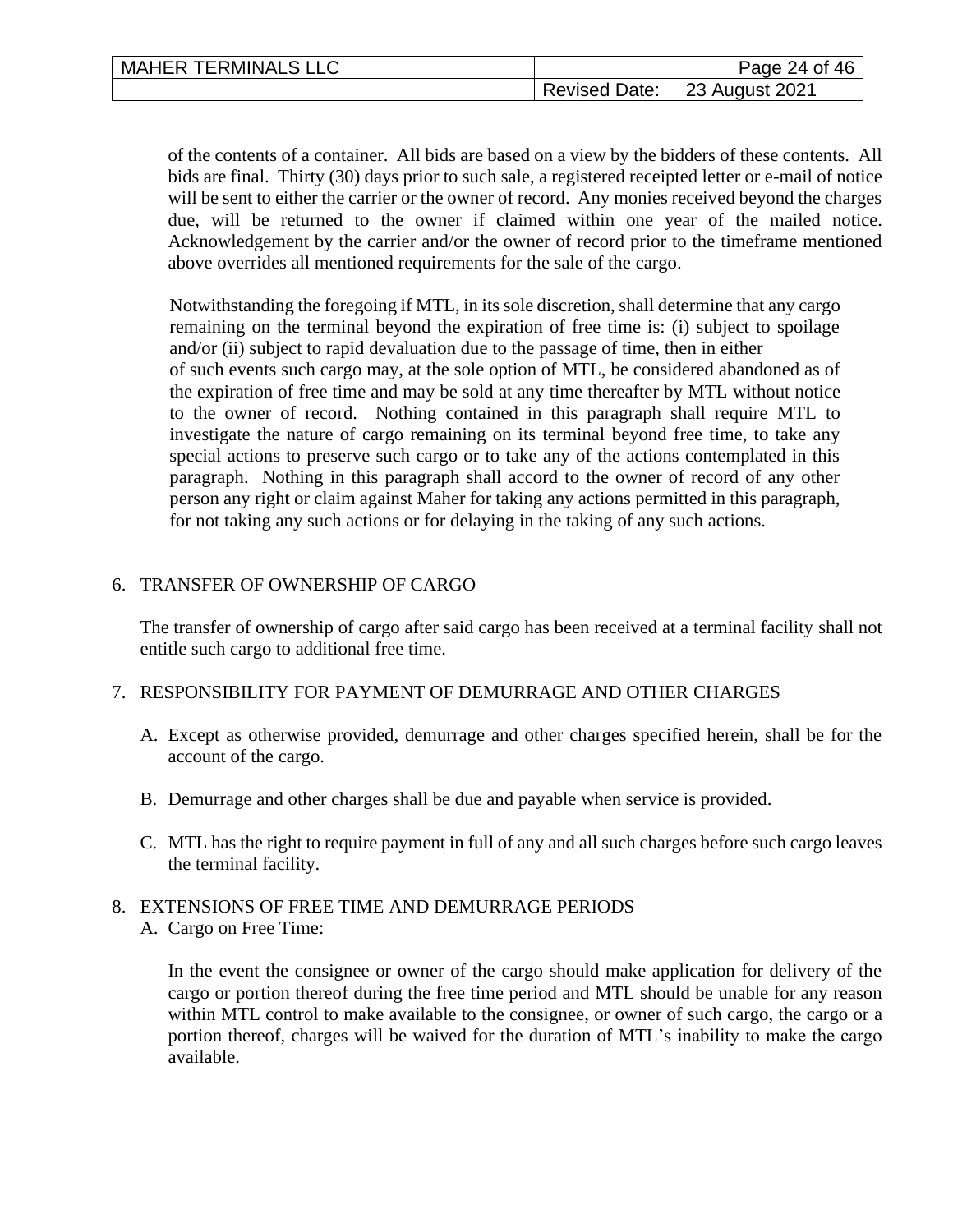| <b>MAHER TERMINALS LLC</b> |                      | Page 25 of 46  |
|----------------------------|----------------------|----------------|
|                            | <b>Revised Date:</b> | 23 August 2021 |

B. Cargo in first period or succeeding periods:

When the consignee is prevented from removing his cargo by factors beyond his control, such as, but not limited to, longshoremen's strikes, trucking strikes or weather conditions which affect the entire port area or a substantial portion thereof, or where a consignee is prevented from removing his cargo by a longshoremen's strike which affects only one pier or less than a substantial portion of the area; Then, in either event, cargo which is in the first period demurrage will continue to be assessed at the first period demurrage rates, and cargo which is in the second period demurrage or in any succeeding period after the second period demurrage, will revert to the first period demurrage charges for such time as the consignee is prevented from removing his cargo by such strike or factors beyond his control. If the terminal is open for fifty-percent of the day, this day will be considered a full service day.

- C. Following a longshoremen's strike of four (4) days or greater duration:
- 1. Cargo which is on free time at the commencement of the strike will be extended an additional free time **period of not less than four (4) days, exclusive of Saturdays, Sundays** and nonworked ILA holidays. If terminal is open on an ILA holiday and is processing gate transactions, the day will be treated as a business day. Beyond the time at which the free time period would normally terminate; and
	- 2. Cargo which is in the first period demurrage at the commencement of this strike will be extended an additional first period demurrage of four (4) calendar days beyond the time at which first period demurrage would normally terminate. The extensions referred to in subparagraph (1) and (2) above shall apply only
		- a) If cargo is actually picked up with such extended time; or
		- b) If, pursuant to an appointment system adopted by both carriers and consignees, cargo is picked up within twenty-four (24) hours of advance notification that cargo is available for pickup and readily accessible, in which latter event time shall not be extended more than twenty-four (24) hours beyond the additional free time or the demurrage period.
	- 3. Cargo which is on second period demurrage (or any succeeding demurrage period) at the commencement of the strike shall revert to such demurrage period at the conclusion of the strike.
- D. Delays in delivery Carrier errors or omissions:

In the case of an error or omission, which was solely caused by the steamship line, its duly appointed agent or authorized representative, excluding MTL, and said action or inaction prevented the consignee or owner of the cargo from taking or effecting delivery of cargo, an adjustment to demurrage may be made. These specific conditions must be completely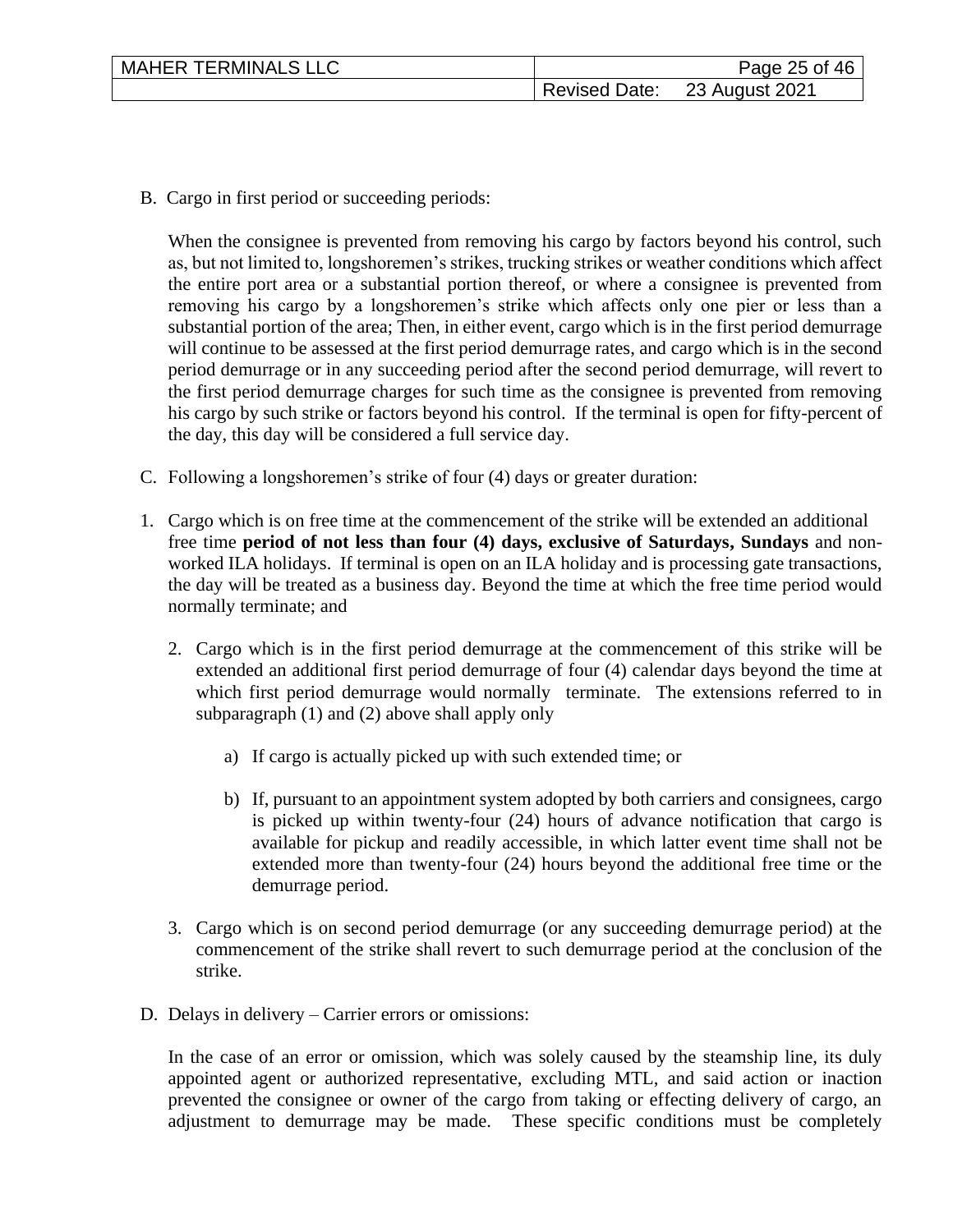| <b>MAHER TERMINALS LLC</b> |                      | Page 26 of 46  |
|----------------------------|----------------------|----------------|
|                            | <b>Revised Date:</b> | 23 August 2021 |

documented and recorded. The adjustment will be limited to a period of no more than 30 calendar days following expiration of normal free time. The adjustment will be limited to the chart below per day per dry container for the said 30-day period. Thereafter, all cargoes remaining on terminal will be assessed in accordance with the prevailing tariff in effect.

Demurrage charges after the expiration of free time shall be charged by following rates:

| $1 - 4$ days      | \$147.00 per calendar day |
|-------------------|---------------------------|
| $5 - 9$ days      | \$191.00 per calendar day |
| 10 days and above | \$333.00 per calendar day |

#### 9**.** MULTIPLE CONTAINER RULE

Applicable only on dry containers provided all such containers are on one Bill of Lading from one Shipper to one Consignee, one port of loading to one port of discharge on one vessel and at least (12) containers are removed from the terminal within the free time period as defined in Section IV, Rule 2, Paragraph B, 2 "General Cargo Containers."

|                               | Free Time |
|-------------------------------|-----------|
| 13 to 19 containers inclusive | 5 days    |
| 20 to 25 containers inclusive | 6 days    |
| 26 to 30 containers inclusive | 7 days    |
| 31 and above                  | 8 days    |

Demurrage will commence on the next business day after the expiration of free time.

Free time request under the Multiple Container Rule received after 8 a.m. the morning before the start of a vessel (in the case of holidays and weekends, the last work day before) will not qualify for the Multiple Container Rule.

#### 10. TRANSSHIPMENT CARGO:

Transshipment cargo must be reported to the terminal before the arrival of each vessel. If no application is made at that time, demurrage accrued after normal free time will be for the account of the carrier/cargo.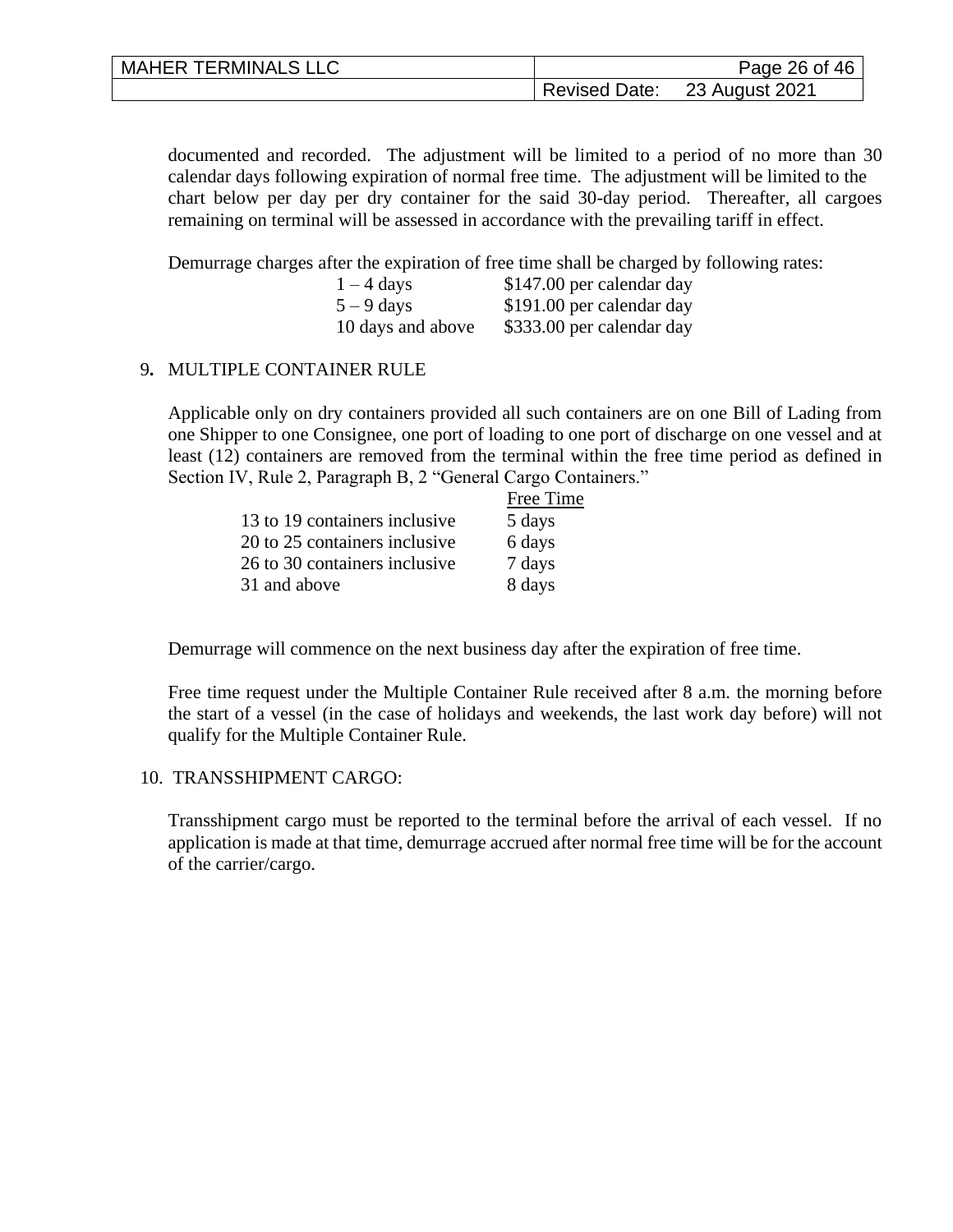| <b>MAHER TERMINALS LLC</b> |               | Page 27 of 46  |
|----------------------------|---------------|----------------|
|                            | Revised Date: | 23 August 2021 |

## SECTION V

#### **RULES AND REGULATIONS**

#### **FREE TIME AND DEMURRAGE ON EMPTY CONTAINERS/CHASSIS**

**------------------------------------------------------------------------------**

#### 1. PURPOSE

The purpose of this part is:

- A. To define and set schedule rates and rules applicable to circumstances resulting from the cessation of transportation services by a user of MTL's facility. Cessation may occur for any reason, including, but not limited to bankruptcy, discontinuance of service, acts of God, acts of Government, force majeure.
- B. To insure MTL receives a fair charge for the use of his facilities, labor and equipment, when containers, and/or chassis are not being used for commerce.

#### 2. DEFINITIONS

- A. A container is defined as a cargo carrying unit usually measuring from 20 feet to 45 feet in length by 8 feet in width and 8 or more feet in height or a platform 20 feet to 45 feet in length by 8 feet in width, designed for the purpose of direct transfer of the unit and its contents to and from sea going vessels. The unit may also be a tank for liquids mounted on a platform, a bin or a bolster used for similar purpose.
- B. A chassis is a vehicle designed and built to carry containers or platforms with facility for tractor coupling for transport.
- C. Free time is the specified period a container or chassis may occupy space assigned to it on a terminal free of charge.
- D. Demurrage is a charge assessed against a container and/or chassis after the expiration of free time.
- E. Terminal facility user is any person or entity, including but not limited to, vessel operator, vessel owner, container owner, container lessor or lessee utilizing a terminal facility, and services provided thereon or thereat or both.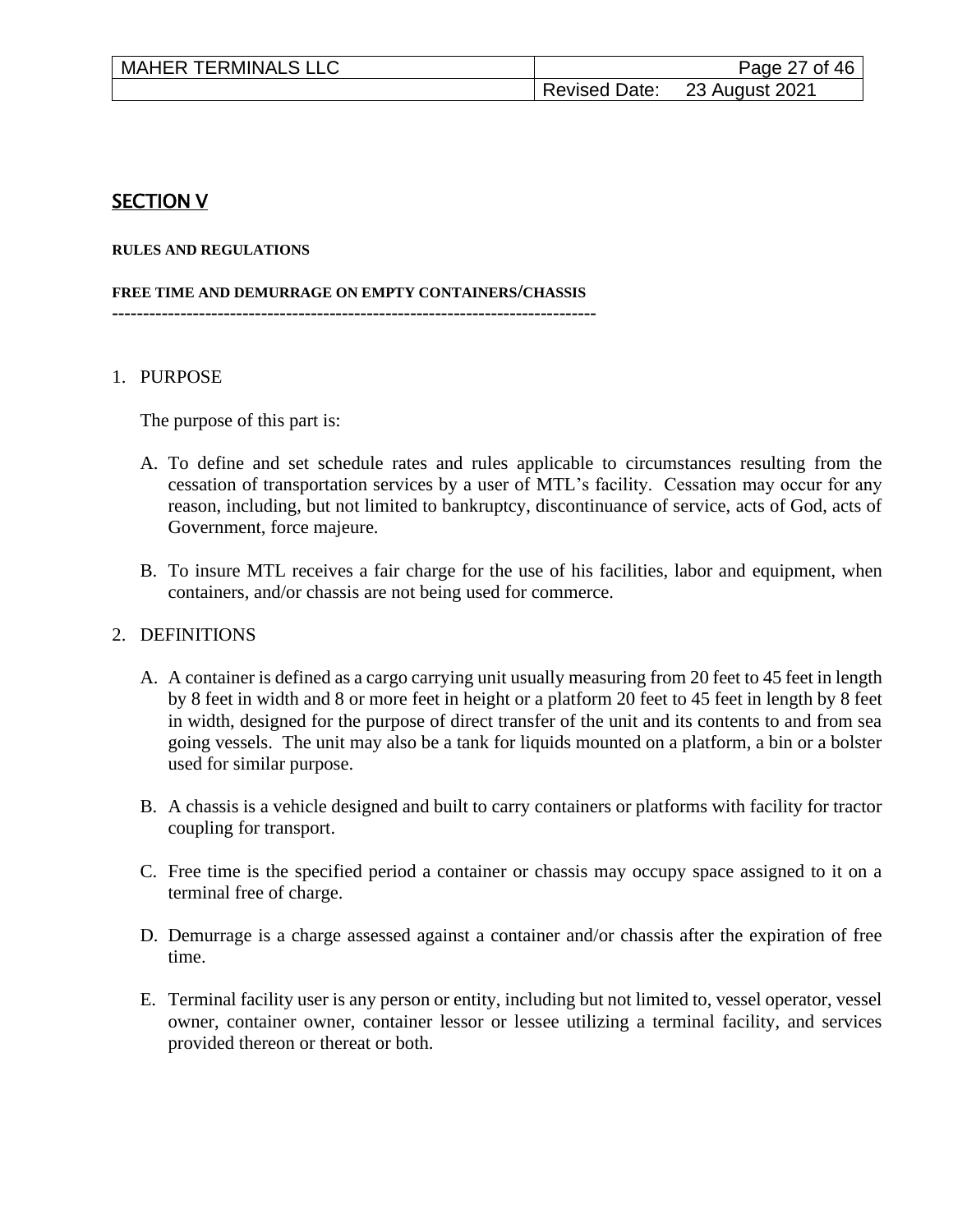| <b>MAHER TERMINALS LLC</b> | Page 28 of 46 |                              |
|----------------------------|---------------|------------------------------|
|                            |               | Revised Date: 23 August 2021 |

## 3. COMPUTATION AND NOTICE OF FREE TIME

- A. Free time on containers and/or chassis shall not be more than four (4) days (exclusive of Saturdays, Sundays and none worked ILA holidays) and shall begin after notice has been mailed by certified mail or e-mail to the terminal facility users at their last known address, if known. Notice may also be given by publication in The Journal of Commerce.
- B. Notice shall set forth the fact that demurrage begins, the length of the first period and the time the second period of demurrage shall begin. The notice shall also set forth the conditions and the charges that must be paid before a container and/or chassis will be delivered.
- C. Free time on containers and/or chassis shall commence at 12:01 a.m. on the day after notice has been given the facility users or has been published in the Journal of Commerce.

## 4. SCALE OF DEMURRAGE CHARGES

The following scale of demurrage rates and provisions will apply to the containers and/or chassis remaining undelivered after the expiration of free time:

- A. Empty containers of which no dimension exceeds 20 feet, or chassis for 20 foot containers, a charge of \$70.05 each per day for the first (30) thirty calendar days after the expiration of free time and \$141.10 each per calendar day per container and/or chassis thereafter.
- B. Empty containers exceeding 20 feet in length or chassis in excess of 20 feet in length, a charge of \$105.50 each per day for the first (30) thirty calendar days after the expiration of free time and \$212.15 each per calendar day per container and/or chassis thereafter.

## 5. EXTENSION OF FREE TIME OR SUSPENSION OF DEMURRAGE

- A. When the removal of containers or chassis from a terminal is prevented by force majeure, including but not limited to weather conditions or work stoppage of longshoremen or personnel employed by MTL, such containers and/or chassis affected thereby shall be granted additional time free of demurrage to cover the delay period if the containers and/or chassis are on free time when such condition arises. If the container and/or chassis is in the demurrage period, first period demurrage charges shall be assessed against such containers and/or chassis.
- B. Following a longshoremen's strike of four (4) days or more:
	- 1. Containers and/or chassis which are on free time at the commencement of the strike will be extended an additional free time period of not less than four (4) days exclusive of Saturdays, Sundays and non worked ILA holidays beyond the time at which free time would normally terminate.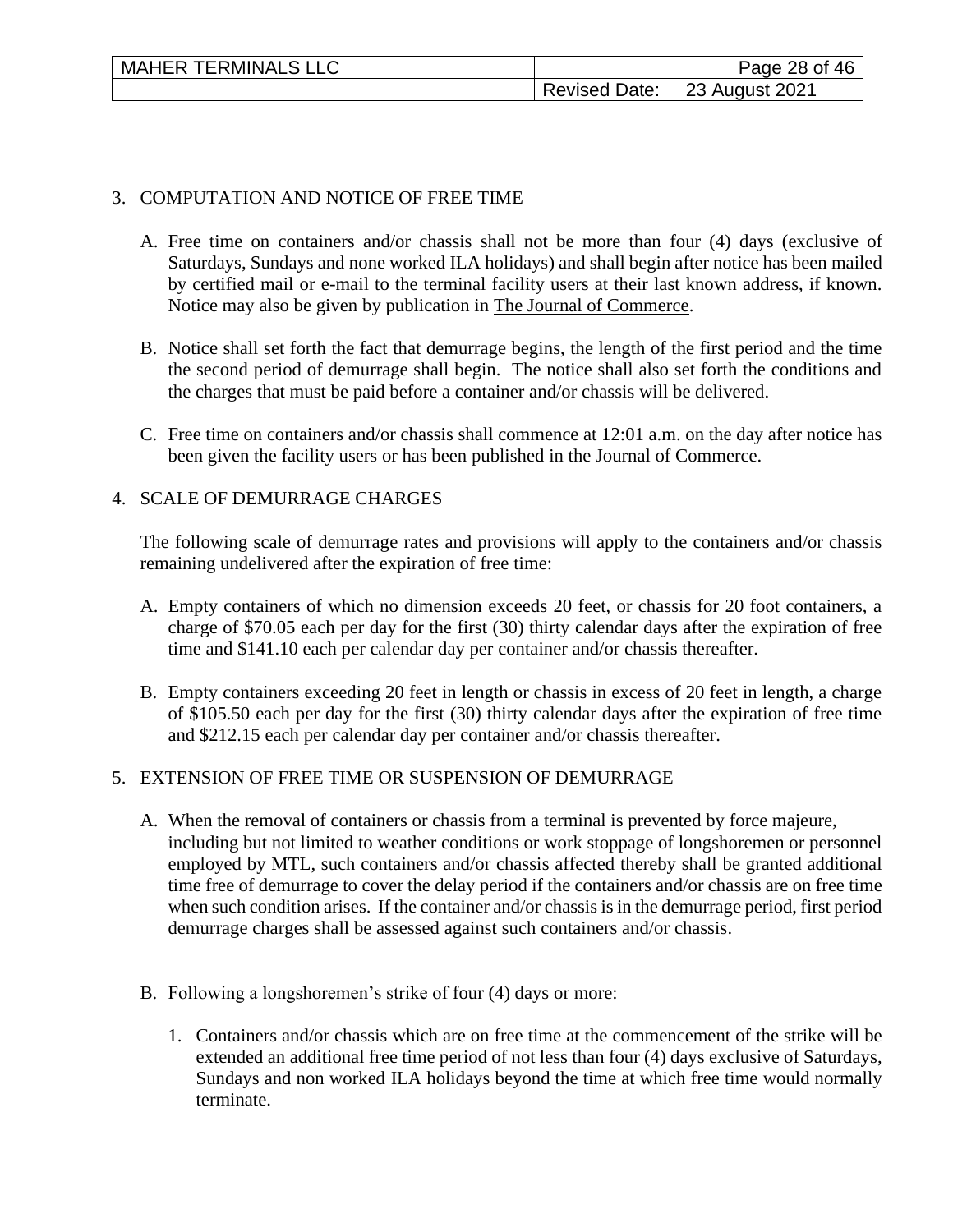- 2. Containers and/or chassis which are in first period demurrage at the commencement of the strike will be extended an additional four (4) calendar days beyond the time first period demurrage would normally terminate.
- C. The foregoing extensions or suspensions shall apply only:
	- 1. If such containers and/or chassis are picked up within such extended free time, or
	- 2. If, pursuant to an appointment system agreed upon by MTL and the terminal facility user, the containers and/or chassis are picked up within twenty-four hours of advance notification that such units are available for pickup and readily accessible.
- D. Containers and/or chassis, which are in second period demurrage at the commencement of a strike shall revert to such demurrage period at the conclusion of the strike.

## 6. UNDELIVERED CONTAINERS AND/OR CHASSIS

- A. Containers and/or chassis, which remain at a terminal beyond the expiration of free time may be placed in public storage at any time thereafter at the option of MTL at the risk and expense of the containers and/or chassis and the terminal users.
- B. Containers and/or chassis remaining on the terminal in excess of thirty (30) days will be considered as abandoned and may be sold at public auction for collection of charges due MTL. Thirty (30) days prior to such sale, a registered letter of notice will be sent to the terminal users or MTL will take other reasonable steps to advise those terminal users of whose interest in the equipment he is aware. Net proceeds of such sale less expense will be held in a separate fund established by MTL out of which MTL shall be paid its charges. Monies received beyond the charges due MTL will be returned to the owner if claimed within one year of the mailed notice.

## 7. TRANSFER OF OWNERSHIP OF CONTAINERS AND/OR CHASSIS

The transfer of ownership of containers and/or chassis after receipt at the terminal shall not entitle such containers and/or chassis to additional free time.

## 8. DELIVERY AND MOUNTING CHARGES

On delivery the terminal facility users shall be charged for gate services, mounting of containers on chassis or flat bed trucks and segregating containers from stack as applicable.

# 9. RESPONSIBILITY FOR PAYMENT OF DEMURRAGE AND OTHER CHARGES

- A. Demurrage and other charges specified herein shall be for the account of the terminal facility users.
- B. Demurrage charges shall be due and payable when service is provided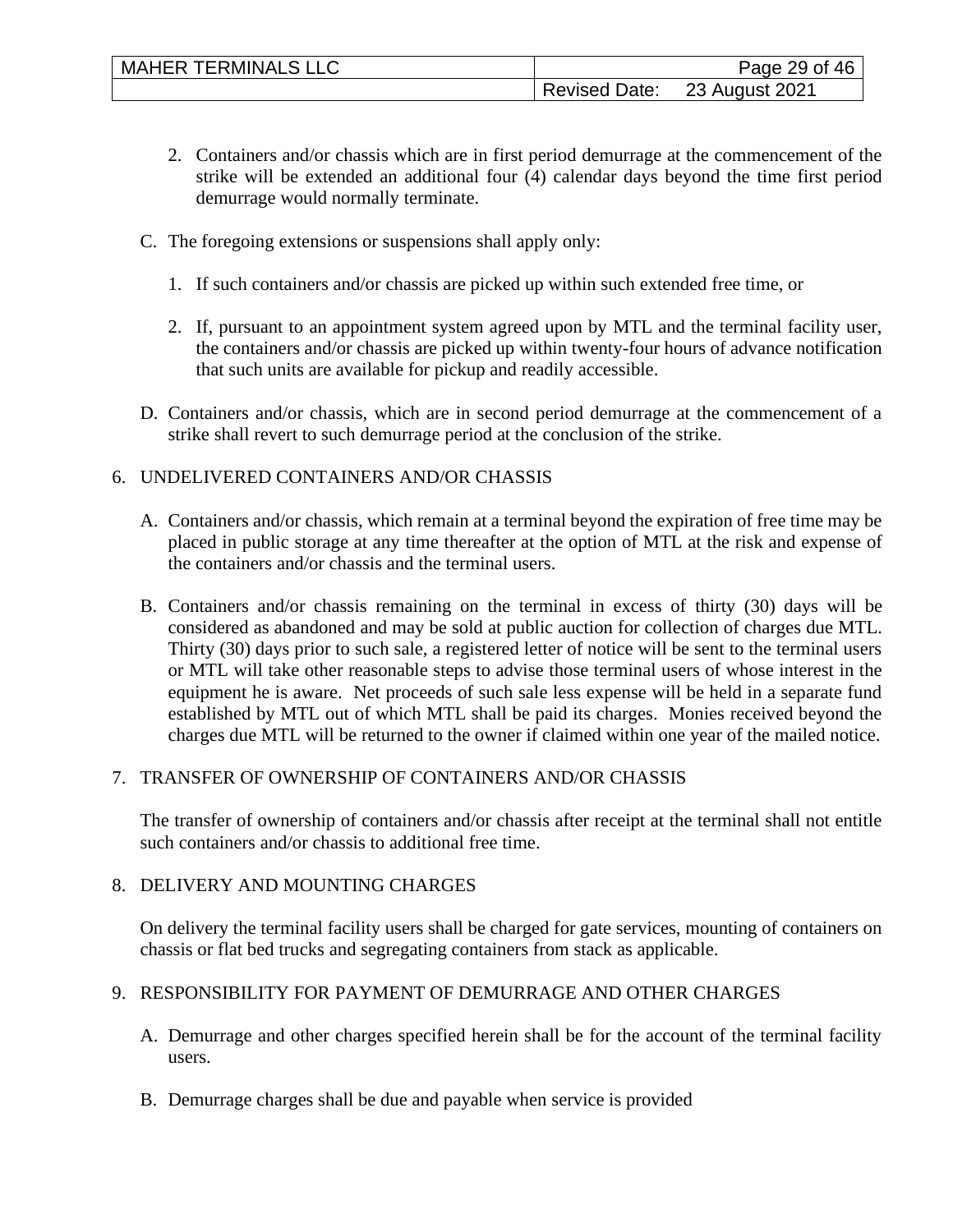| <b>MAHER TERMINALS LLC</b> | Page 30 of 46        |                |
|----------------------------|----------------------|----------------|
|                            | <b>Revised Date:</b> | 23 August 2021 |

C. MTL has the right to require payment in full of any and all charges before such containers and/or chassis are delivered from the terminal.

## 10. SCHEDULE OF RATES AND CHARGES

| B. Mounting or grounding containers \$131.20 each way |                                                                                                                 |
|-------------------------------------------------------|-----------------------------------------------------------------------------------------------------------------|
|                                                       | \$237.95 per overtime labor hour<br>\$307.20 per mealtime labor hour<br>Machine hour rate per schedule Page 15. |

## 11. CONTAINERS AND/OR CHASSIS RECEIVED AT A TERMINAL PRIOR TO THE EFFECTIVE DATE OF THIS SECTION V

All containers and/or chassis which have been received prior to, but still remaining at MTL on a terminal facility on March 17, 2010, shall be deemed to have been received, as noted in the MTL equipment inventory computer system, for the purpose of applying this Section V of this schedule, as of said date and free time will be allowed accordingly.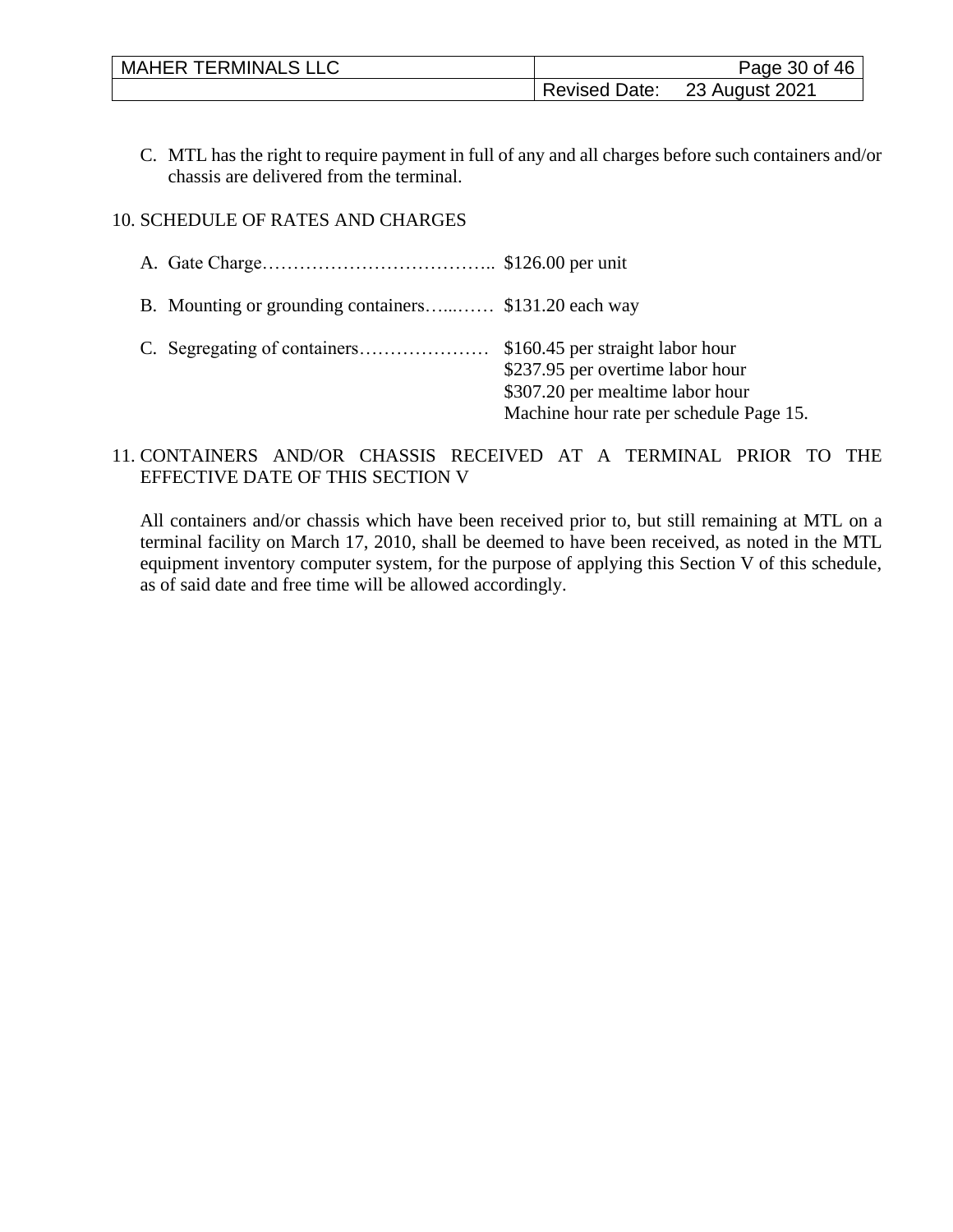| <b>MAHER TERMINALS LLC</b> | Page 31 of 46 |                              |
|----------------------------|---------------|------------------------------|
|                            |               | Revised Date: 23 August 2021 |

# SECTION VI

**RULES AND REGULATIONS**

**MISCELLANEOUS RATES**

**----------------------------------**

Line Handling

|  | \$8,859.20 flat rate |
|--|----------------------|
|  | (In and Out)         |

2. Breakbulk Cargo:

| a. Stevedoring | Extra Labor Basis                                          |
|----------------|------------------------------------------------------------|
| b. Terminal    | \$77.40 per 2,240 lbs. or 40 cf.,<br>whichever is greater. |

- 3. Stevedoring of a 20′ or 40′ container loaded or empty to or from a cellular container vessel, and the related loaded and empty gate moves - \$549.70 per unit. This does not include NYSA/ILA assessments.
- 4. For services to be performed by MTL on request, for which there is no rate in the MTL Schedule.
	- Cost: \$160.45 per straight labor hour \$237.95 per overtime labor hour \$307.20 per mealtime labor hour Equipment hour rates per schedule Page 17

Conditions for charges for export containers received at MTL from Millennium Marine Rail:

- 1. Export containers received at MTL from Millennium Marine Rail that are not loaded to a vessel within 10 calendar days of receipt of the container………….. \$241.20 (one time charge)
- 2. Export containers sent EDI 204 or Millennium Marine Rail Customer Service Package Export Prelodge instructions must be received prior to unloading from train...................\$215.35 (one time charge)
- 3. Export containers sent EDI 204 or Millennium Marine Rail Customer Service Package Export Prelodge instructions must be valid with no discrepancies……………...….……..... \$215.35 (one time charge)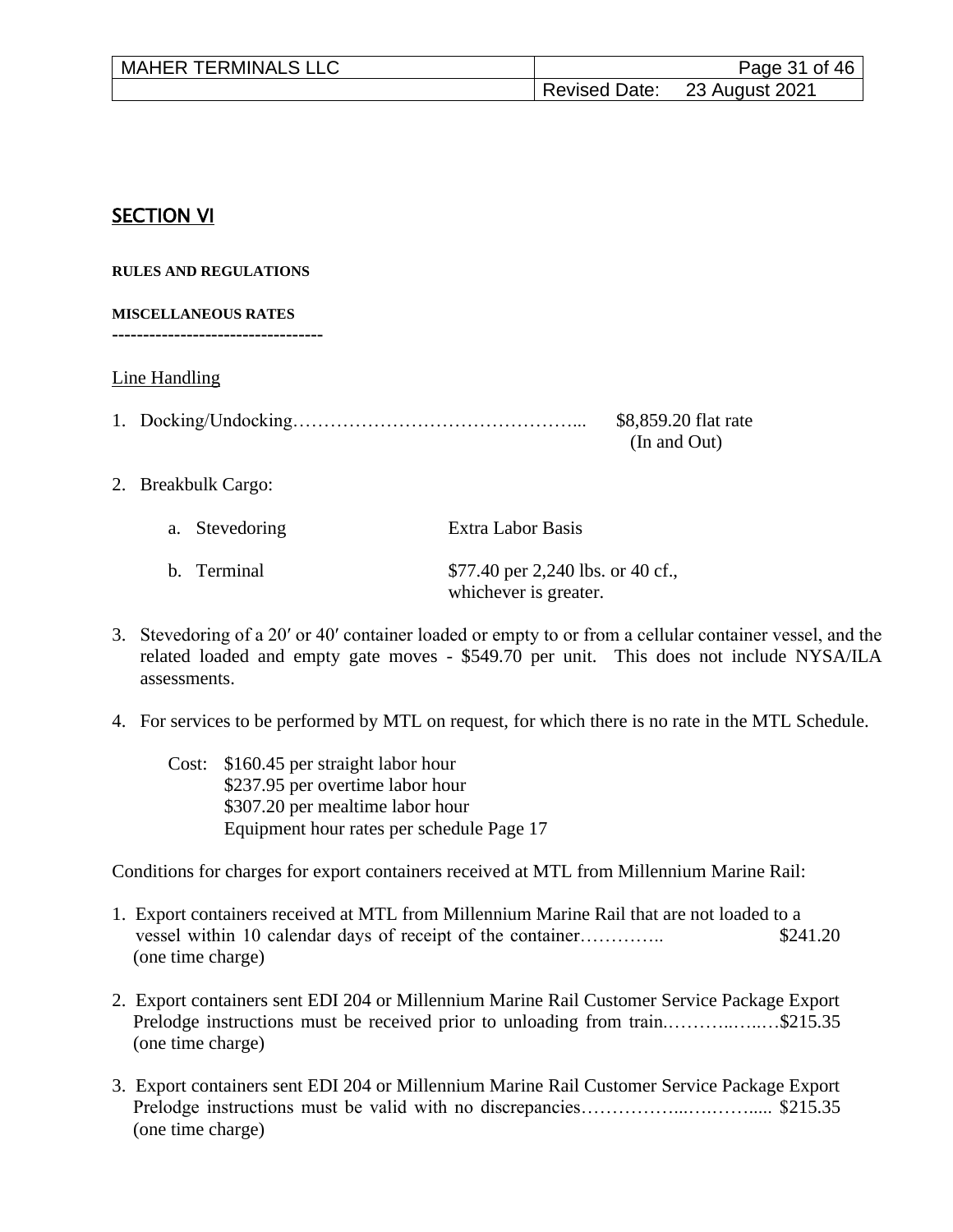| <b>MAHER TERMINALS LLC</b> |                              | Page 32 of 46 |
|----------------------------|------------------------------|---------------|
|                            | Revised Date: 23 August 2021 |               |

# **Reefer Services**

| Daily charge for use of Reefer bank          | \$100.70 |
|----------------------------------------------|----------|
| Pre-Trip Reefer charge per unit              | \$241.20 |
| Daily Reefer monitoring charge               | \$76.15  |
| Plug In or Unplug (per activity)             | \$84.35  |
| Genset Mount/Dismount (per activity)         | \$160.60 |
| Fueling Gensets-Per Unit (Fuel not included) | \$40.20  |
| Fueling Gensets- priced on a cost plus basis |          |
| Request adjustment for Reefer temperature    | \$40.20  |
| <b>Cold Treatment Reefers</b>                | \$116.70 |
| Electric Usage - Daily charge                | \$65.70  |

TRUCKS REQUIRING MECHANICAL ASSISTANCE DUE TO BREAK DOWNS ON TERMINAL

| Third party mechanic- has TWIC card   |  | \$166.90 per occurrence |
|---------------------------------------|--|-------------------------|
| Third party mechanic $-$ no TWIC card |  | \$333.80 per occurrence |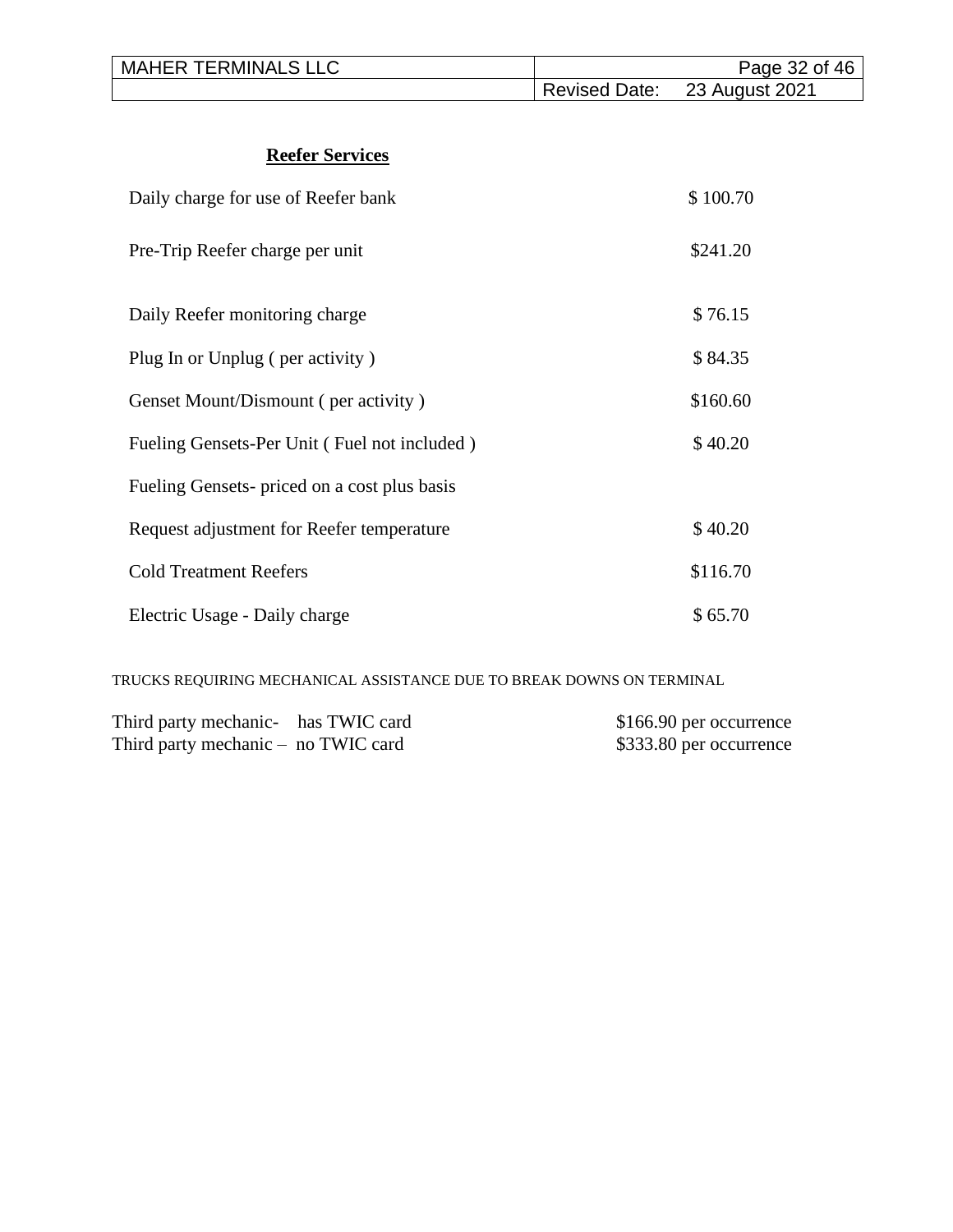| <b>MAHER TERMINALS LLC</b> |               | Page 33 of 46  |
|----------------------------|---------------|----------------|
|                            | Revised Date: | 23 August 2021 |

#### **SECTION VII**

**RULES AND REGULATIONS**

**VESSEL OPERATIONS AND CARGO HANDLING AGREEMENT (IN ABSENCE OF INDIVIDUALLY NEGOTIATED AGREEMENT) ------------------------------------------------------------------------------**

#### 1. PURPOSE

The purpose of this part is:

- A. To define and set rules, terms and conditions applicable to circumstances where MTL shall stevedore a vessel and/or receive, store and release cargo in conjunction therewith when a separate written agreement with the carrier operating the vessel does not exist, has lapsed or is otherwise not applicable for any reason, including, but not limited to bankruptcy, establishment of a new service or discontinuance of service.
- B. To avoid ambiguity as to the rights and obligations of MTL and a carrier-vessel operator where no written agreement exists between MTL and the carrier-vessel operator.
- 2. DISCLAIMER: Nothing contained in the following rules, terms and conditions shall in any way modify or limit any rights MTL may have to apply and exercise any maritime or other liens that may exist under law (or which are set forth elsewhere in this Marine Terminal Schedule) and/or that may be applied against any vessel, component of a vessel (including cargo containers) or cargo.

#### 3. RULES, TERMS AND CONDITIONS

This **AGREEMENT** will apply where no fully executed agreement exists between the carrier (herein "**CARRIER")**, or vessel operator (herein "**CARRIER**"), and **MAHER TERMINALS LLC** (herein "**CONTRACTOR**") as stated above.

#### **SECTION 1: UNDERTAKINGS AND CONSIDERATIONS**

1. For and in consideration of the covenants, undertakings and conditions herein described, it is mutually agreed between the parties hereto that **CONTRACTOR** will perform and **CARRIER** will pay for each service to its vessels or containers as provided for in the attached rate schedules, which constitute an integral part of this **AGREEMENT**, at **CONTRACTOR'S** terminal in Port Elizabeth, New Jersey (the "Marine Terminal"), for full and empty containers, and satellite facilities for empty containers (the "Empty Depot"), to be loaded on or discharged from container vessels owned, chartered, and/or operated by **CARRIER**, or operating in any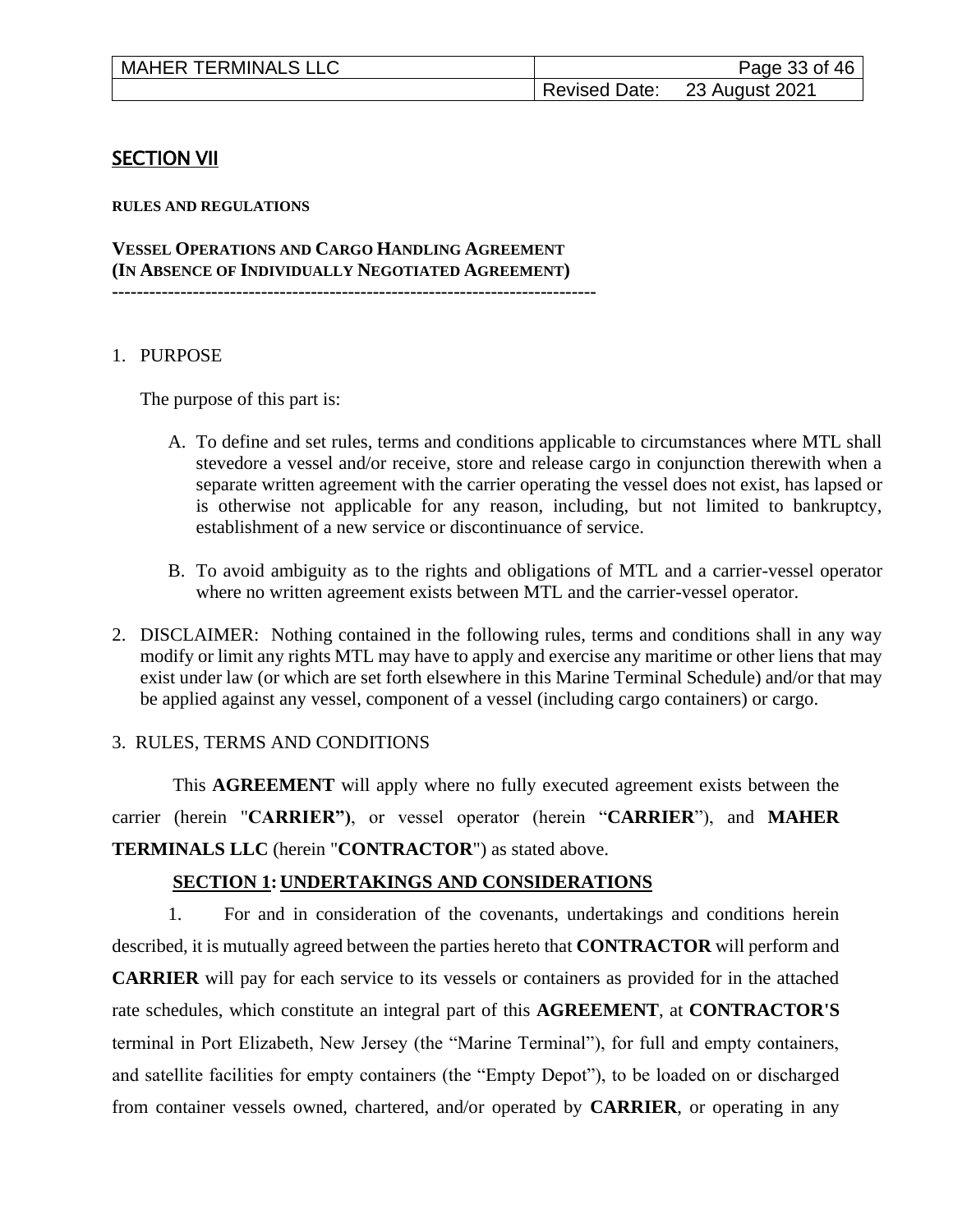| <b>MAHER TERMINALS LLC</b> | Page 34 of 46                |
|----------------------------|------------------------------|
|                            | Revised Date: 23 August 2021 |

vessel or space sharing agreement, upon the terms, conditions and provisions provided herein for the **CARRIER'S** Service calling the Port of New York/New Jersey (the "Port"). **CONTRACTOR'S** Marine Terminal and the Empty Depot together constitute the "Terminal."

2. The regular or normal working day for both stevedoring and terminal operations shall consist of eight (8) hours from 8:00 a.m. to 12:00 noon, and from 1:00 p.m. to 5:00 p.m., and the regular or normal working week shall consist of forty (40) hours made up of five (5) regular or normal working days from Monday through Friday, inclusive, except legal holidays as specified by the NYSA-ILA Agreement, hereinafter referred to as "straight time hours". Any other time in excess of the regular or normal working hours mentioned shall be considered overtime.

3. All employees or laborers employed in the performance of services under this **AGREEMENT** shall be employees of **CONTRACTOR**, or its subcontractors, at all times and not of the **CARRIER** unless provided for otherwise**.**

## **SECTION 2: STEVEDORING AND TERMINAL SERVICES**

1. As specified in the attached Rate Schedule, **CONTRACTOR** will provide the following services for the vessels carrying **CARRIER'S** containers:

A. Berthing facilities for the container vessels of the **CARRIER** in Port Elizabeth, New Jersey;

B. All necessary labor and container gantry crane or cranes to handle containers and hatch covers of vessels;

C. All necessary labor and container handling equipment to transport **CARRIER**'S containers to and from the yard and vessel;

D. All necessary labor and supervision to perform the stevedoring operations;

E. Clerks to perform clerical functions;

F. Labor for handling of lines for docking and undocking of vessels. Costs associated to linesmen ordered, but not utilized due to weather conditions are the responsibility of the

#### **CARRIER**;

G. Lashing costs occurring on overtime shifts as well as those associated to additional manning requirements will be the responsibility of the **CARRIER**;

H. The planning and stowage of containers in accordance with prestow instructions of **CARRIER**; and,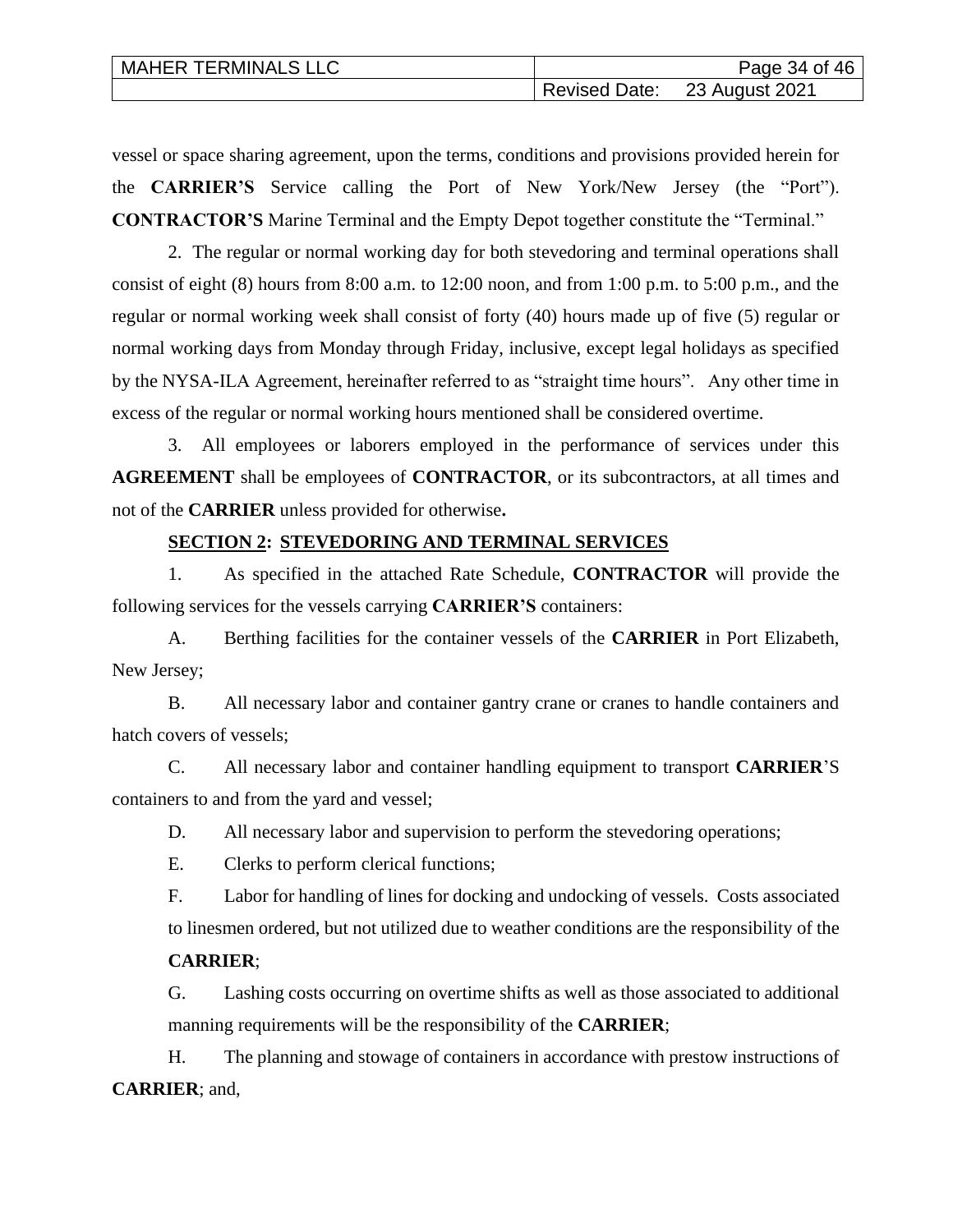| <b>MAHER TERMINALS LLC</b> | Page 35 of 46                |
|----------------------------|------------------------------|
|                            | Revised Date: 23 August 2021 |

I. Prepare and furnish to **CARRIER** appropriate container stowage plan and related documents, including container weights, refrigerated cargo, hazardous and non-containerized cargo and exception lists, prior to vessel's departure, and refrigerated cargo and hazardous cargo lists are to be provided to the vessel prior to loading such cargo.

2. If after the commencement of work the **CONTRACTOR'S** employees are prevented from working through no fault of the **CONTRACTOR,** the entire duration of all gang detention lasting ten (10) minutes or more per occurrence will be charged at the detention rate on a per gang basis. Repeated similar type detentions of less than ten (10) minutes caused by the **CARRIER** and occurring more than three (3) times per vessel are for **CARRIER'S** account and will be charged at the detention rate on a per gang basis.

3. In the case of work interruption caused by the breakdown of one or more cranes, there will be no straight time charge to **CARRIER** during that guarantee period. Overtime differential charges, if any, during that guarantee period, are for **CARRIER'S** account. In such case, **CONTRACTOR** reserves the right to discontinue operations until repairs are completed. If **CARRIER** requests standby beyond the guarantee period when the breakdown occurred, all standby costs, both straight time and overtime will be for the account of the **CARRIER**. In any event, all overtime differential charges during the breakdown period and while the vessel is working, are for **CARRIER**'s account.

4. **CARRIER** and **CONTRACTOR,** if necessary, will support each other's efforts to introduce new technology that will enhance the operation. It is understood that such new technology may replace technology specifically provided for under this **AGREEMENT**.

#### **SECTION 3: LANE AND YARD SERVICE**

**CONTRACTOR** will provide during straight time hours:

1. Labor, supervision, and equipment to perform yard services, and receiving and delivery of loaded and empty containers through the container lanes as referenced in the Rate Schedule.

2. Labor and supervision to inspect containers either in the lanes or via remote video equipment for all containers entering or exiting the terminal through the automated container lanes and to record the condition of the container. Roadability under the Federal Highway Act and the Federal Motor Carrier Safety Regulations continues to be the responsibility of the trucking representative, the chassis provider and/or the Intermodal Equipment Provider.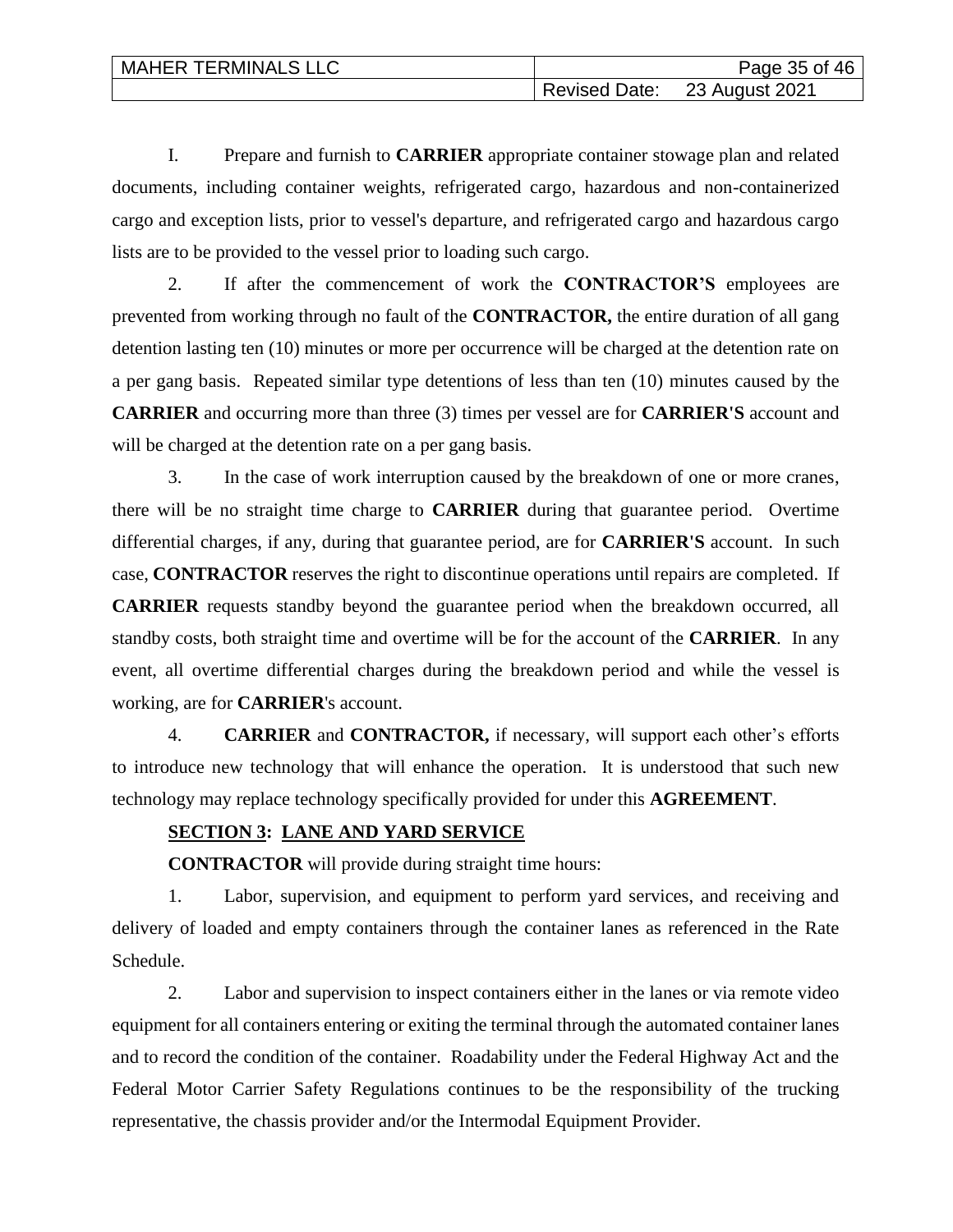| <b>MAHER TERMINALS LLC</b> |                      | Page 36 of 46  |
|----------------------------|----------------------|----------------|
|                            | <b>Revised Date:</b> | 23 August 2021 |

3. Labor, supervision and scale to weigh export container loads and reject overweights. The **CARRIER** in its capacity as container operator shall provide the **CONTRACTOR** with the Gross Mass for each export laden container to be loaded as verified by shipper ("VGM") in accordance with SOLAS regulation VI/ 2 within the agreed cut-off times. If the **CARRIER** does not provide the **CONTRACTOR** with the VGM, **CARRIER** authorizes **CONTRACTOR** to use the weight determined by **CONTRACTOR** at its in gate which **CARRIER** and **CONTRACTOR** shall adopt for all purposes as the VGM as if determined by **CARRIER**. **CARRIER** understands and acknowledges that **CONTRACTOR** shall determine the VGM by weighing the tractor, chassis and laden container and deducting the estimated weight of the tractor and chassis using standardized tractor/ chassis weights available to **CONTRACTOR** to determine the VGM of the laden container. **CONTRACTOR** will not load any export laden container without a VGM. The **CONTRACTOR**, at no additional cost to **CARRIER**, shall provide the Master of the vessel with a final stowage plan (BAPLIE version 2.2 or newer if available) showing a confirmation for each container that VGM has been obtained. The **CONTRACTOR** shall not be obliged to verify if the VGM provided by **CARRIER** or calculated by **CONTRACTOR** is correct and assumes no liability for the loading of a container with an incorrect VGM.

4. **CARRIER** authorizes **CONTRACTOR** to honor manifests, dock receipts, delivery orders or information electronically transmitted in mutually agreeable formats relating to cargo and containers for which **CONTRACTOR** performs service. Import containers shall be electronically freight released by the **CARRIER** or its representative to the **CONTRACTOR** for delivery. **CONTRACTOR** shall screen hazardous cargo documents to ensure compliance with applicable law and regulations.

5. Preparation and electronic transmission to **CARRIER** of documentation incidental to the receipt and delivery of containers and cargo. Documentation shall include daily equipment status report, receiving and delivery records, all retrievable electronically when required by the **CARRIER**. The vessel stowage plan shall be delivered to the vessel upon completion of cargo work. Upon **CARRIER'S** request, **CONTRACTOR** will cooperate with **CARRIER** to provide an EDI stow plan.

6. **CONTRACTOR** will only receive **CARRIER'S** export and empty containers at the Marine Terminal booked for the first scheduled vessel per service.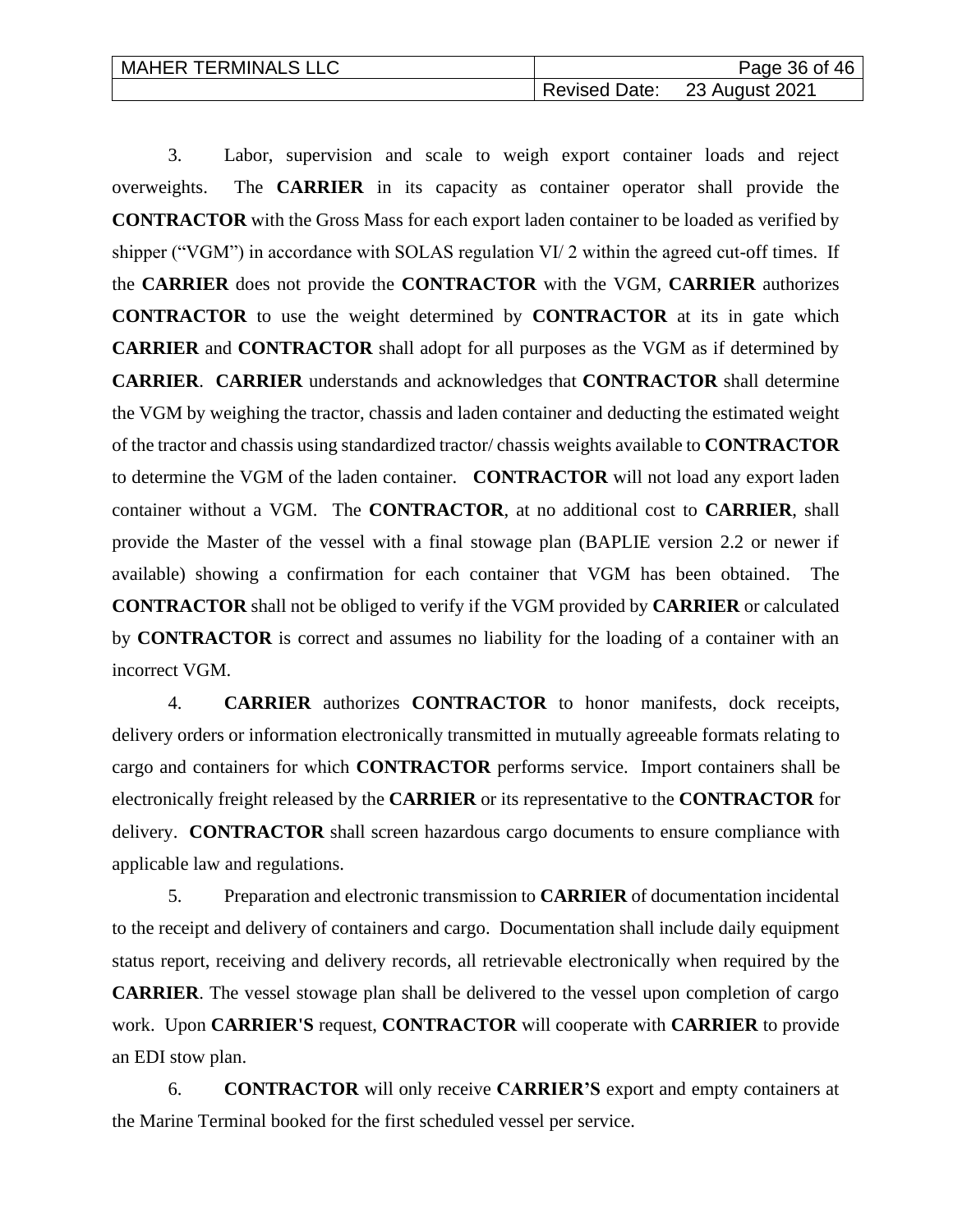| <b>MAHER TERMINALS LLC</b> | Page 37 of 46                |
|----------------------------|------------------------------|
|                            | Revised Date: 23 August 2021 |

#### **SECTION 4: DEMURRAGE, FREE TIME, TRUCK LOADING**

1. Free time and demurrage for import and export full containers and loose cargo shall be governed by the regulations and rates contained in the Maher Terminals Schedule 010599 in effect and filed with the Federal Maritime Commission ("Contractor's Schedule") or any future revisions to Contractor's Schedule. Resulting charges for demurrage shall be collected and retained by **CONTRACTOR**. **CARRIER** shall have the option to implement its own terminal schedule ("Carrier Schedule") providing the free time is the same or less than Contractor's Schedule and the demurrage rates are the same or higher than Contractor's Schedule. **CARRIER'S** tariff language specific to free time calculations and provisions must be aligned with or default to the Contractor's Schedule. **CARRIER'S** failure to do so will prevent the **CONTRACTOR** from collecting on **CARRIER'S** behalf pursuant to the Carrier's **S**chedule. In the event **CARRIER** elects to file the Carrier's Schedule with the FMC, **CONTRACTOR** agrees to share demurrage revenues collected in excess of those generated by Contractor's Schedule, as mutually agreed, with **CARRIER**. **CONTRACTOR** shall retain a 15% administration fee on all demurrage revenues collected on behalf of the **CARRIER. CONTRACTOR** will disburse excess collected demurrage to **CARRIER** on a quarterly basis contingent upon **CARRIER'S** account being current and in good standing. All demurrage associated to abandoned cargo shall be collected and retained by the **CONTRACTOR** for the **CONTRACTOR'S** account**. CONTRACTOR** has the right to suspend accepting demurrage guarantees from the **CARRIER** if the **CARRIER'S** account becomes past due. In the event of a conflict between this **AGREEMENT** (including attached schedules) and Contractor's Schedule, this **AGREEMENT** shall prevail.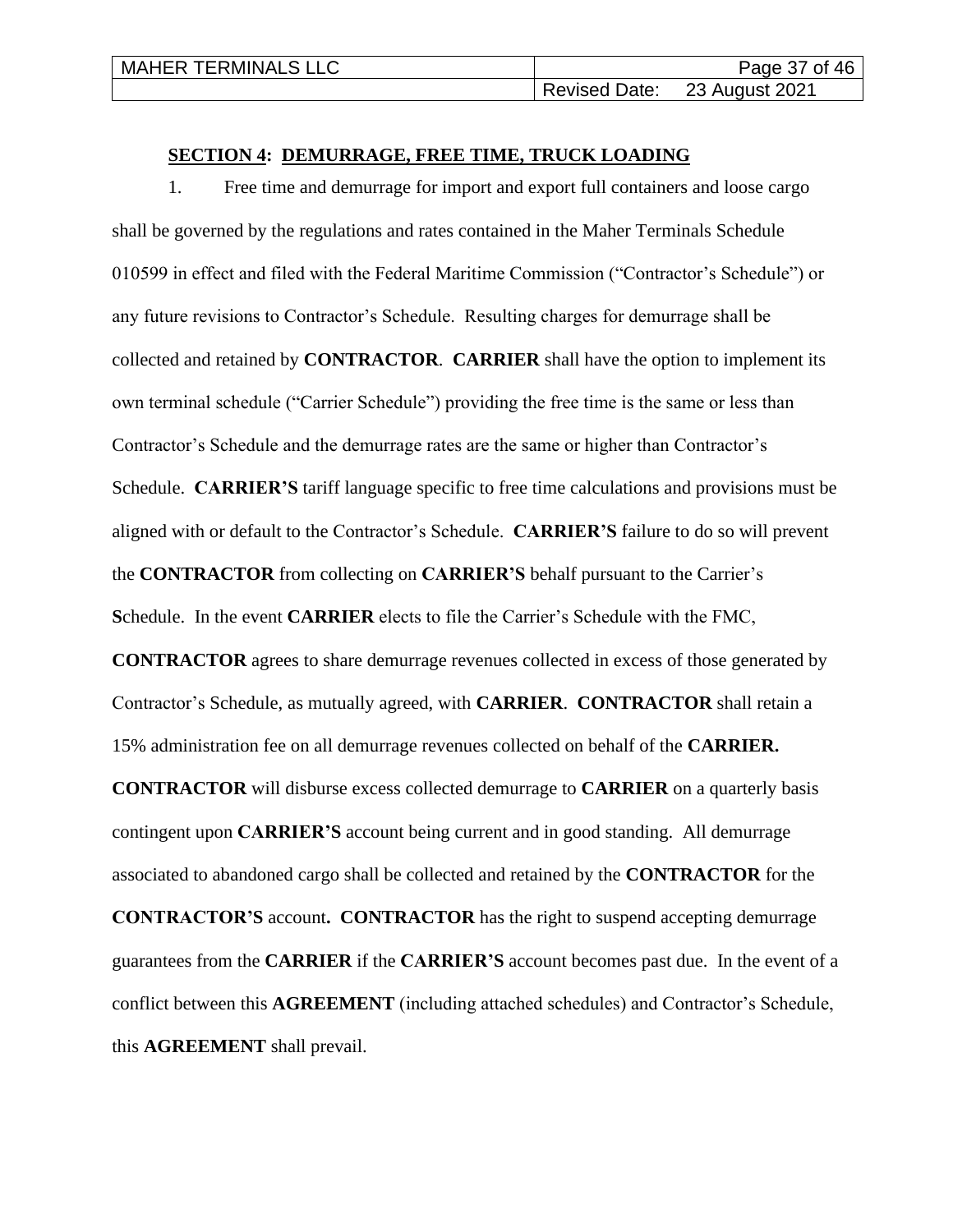| <b>MAHER TERMINALS LLC</b> | Page 38 of 46                |
|----------------------------|------------------------------|
|                            | Revised Date: 23 August 2021 |

2. All revenues for services provided in connection with the loading and discharging of railroad cars, lighters, barges, scows, and motor truck carriers, and any other service provided for in the Terminal Schedule shall be collected and retained by **CONTRACTOR**.

## **SECTION 5: WATCHING SERVICE**

1. **CONTRACTOR** will provide twenty four (24) hours per day unarmed watching service.

2. In the event increased Local, State and/or Federal Maritime security requirements result in further increased security costs for the **CONTRACTOR, CARRIER** will not unreasonably withhold approval of a terminal security fee, whether for physical or cyber security.

# **SECTION 6: OBLIGATIONS OF CARRIER**

1. Engage **CONTRACTOR** during the term of this Agreement, as its exclusive contractor in the Port for the performance of any and all of the services enumerated herein in connection with all container stevedoring and terminal services provided for **CARRIER'S** services calling the Port.

2. In receiving services from the **CONTRACTOR**, the **CARRIER** shall comply with this **AGREEMENT** and all applicable laws; observe applicable safety rules and regulations; and act in accordance with any lawful and reasonable directions given from time to time by the **CONTRACTOR** within the scope of this **AGREEMENT**.

3. To promptly remove its vessel from berth, weather permitting, upon request of **CONTRACTOR** if the vessel has completed loading and/or discharging and berth is required by **CONTRACTOR**.

4. Before operations commence, to provide **CONTRACTOR**, via EDI transmission, with all necessary information, instructions and forms covering vessel and container, including container load plan, loading, discharging, stowage, vessel's trim, reefer temperature control, humidity settings, hazardous containers, condition of containers, cargo requiring special handling and marking, routing, manifests, and billing instructions to enable **CONTRACTOR** to provide efficient and economical service;

5. To submit to **CONTRACTOR** all necessary documents pertaining to the discharge and loading of vessels as soon as possible but in any case not later than three (3) full normal working days prior to arrival of vessel;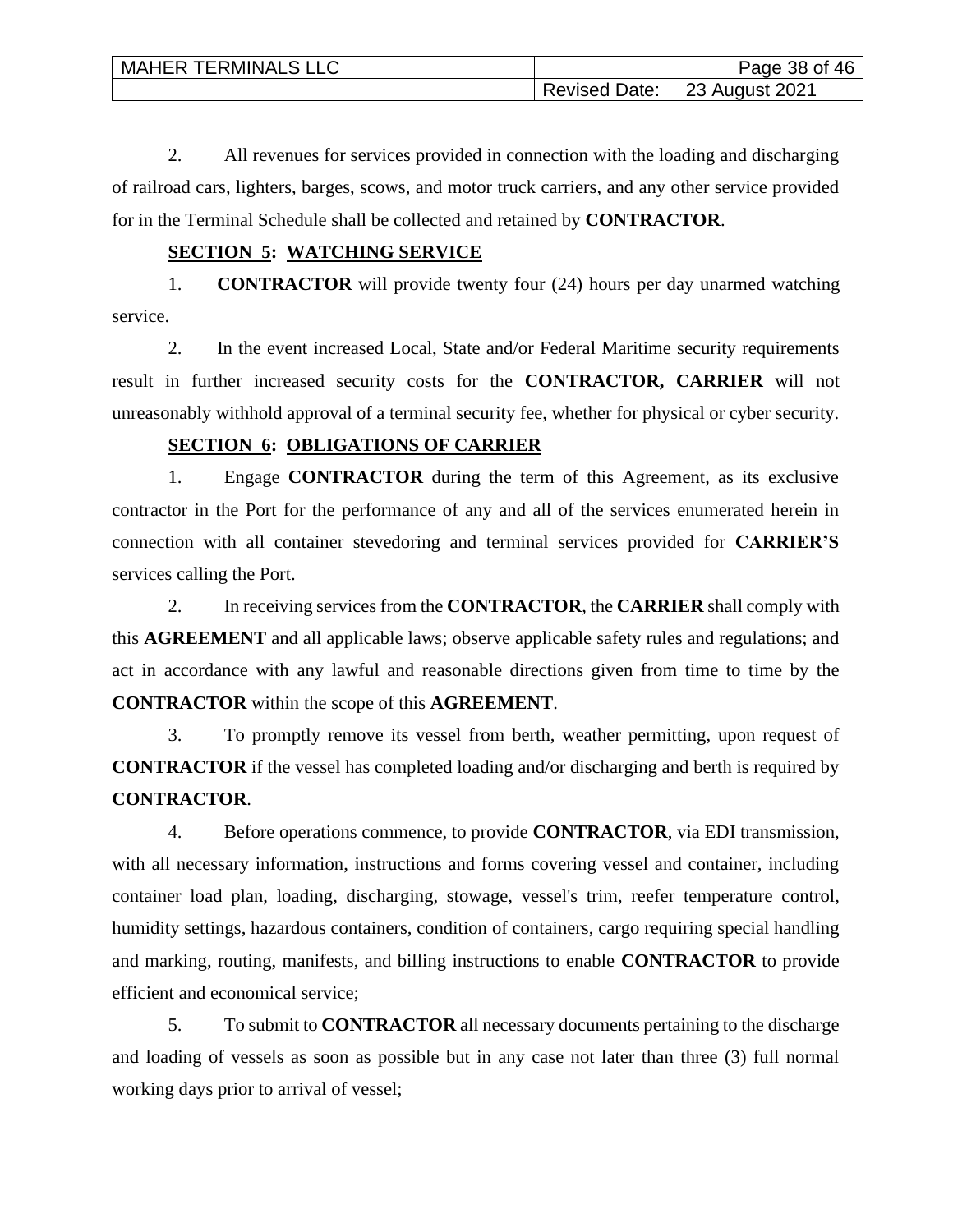| <b>MAHER TERMINALS LLC</b> | Page 39 of 46                |
|----------------------------|------------------------------|
|                            | Revised Date: 23 August 2021 |

6. To deliver export FCL containers and documentation at the Terminal not later than one (1) full normal working day;

7. To provide hazardous and label cargo lists pursuant to International, Federal and Local regulations and to arrange that such cargoes be delivered to Terminal not more than fortyeight (48) hours prior to arrival of vessel. **CARRIER** must ensure that all hazardous cargo containers are properly placarded in accordance with existing IMDG International Maritime Dangerous Goods Code and/or U.S. Department of Transportation and/or Coast Guard regulations, for which the **CONTRACTOR** will verify the proper placarding in accordance with the applicable regulations. **CONTRACTOR** shall not handle hazardous cargo that is prohibited by law;

8. To provide three (3) weight categories (light, medium, heavy), as determined by the vessel operator, for the receiving and handling of export loads and to stevedore vessels within these weight parameters;

9. To sign the NYSA/ILA Labor Agreement and/or be a member of the United States Maritime Alliance (USMX) for the period covered by this **AGREEMENT** and to pay the prevailing tonnage assessments and container royalties which may be due under those labor agreements;

10. Any and all costs for services to be provided by the **CONTRACTOR** will be paid in advance of labor being ordered and said services being arranged.

11. To limit its receiving of empty containers at **CONTRACTOR'S** Marine Terminal to only those empties specifically booked for loading to the first scheduled vessel per service. Empty containers not specifically booked for loading to **CARRIER'S** vessel may be received at **CONTRACTOR'S** designated satellite facility; and

12. To remit any funds assessed by the Port Authority of New York & New Jersey or any other governmental agency with jurisdiction against cargo or containers. As party to this **AGREEMENT**, **CARRIER** acknowledges and confirms that they are directly responsible for payment of any such funds.

#### **SECTION 7: RESPONSIBILITY FOR DAMAGE OR LOSS**

1. The **CONTRACTOR** shall be liable for loss of or physical damage to the vessels and their equipment and appurtenances as well as containers and for loss of or physical damage to cargo, including loss of cargo overside, through the negligence of the **CONTRACTOR**, its employees, agents or servants, provided that **CONTRACTOR'S** attention is called to such loss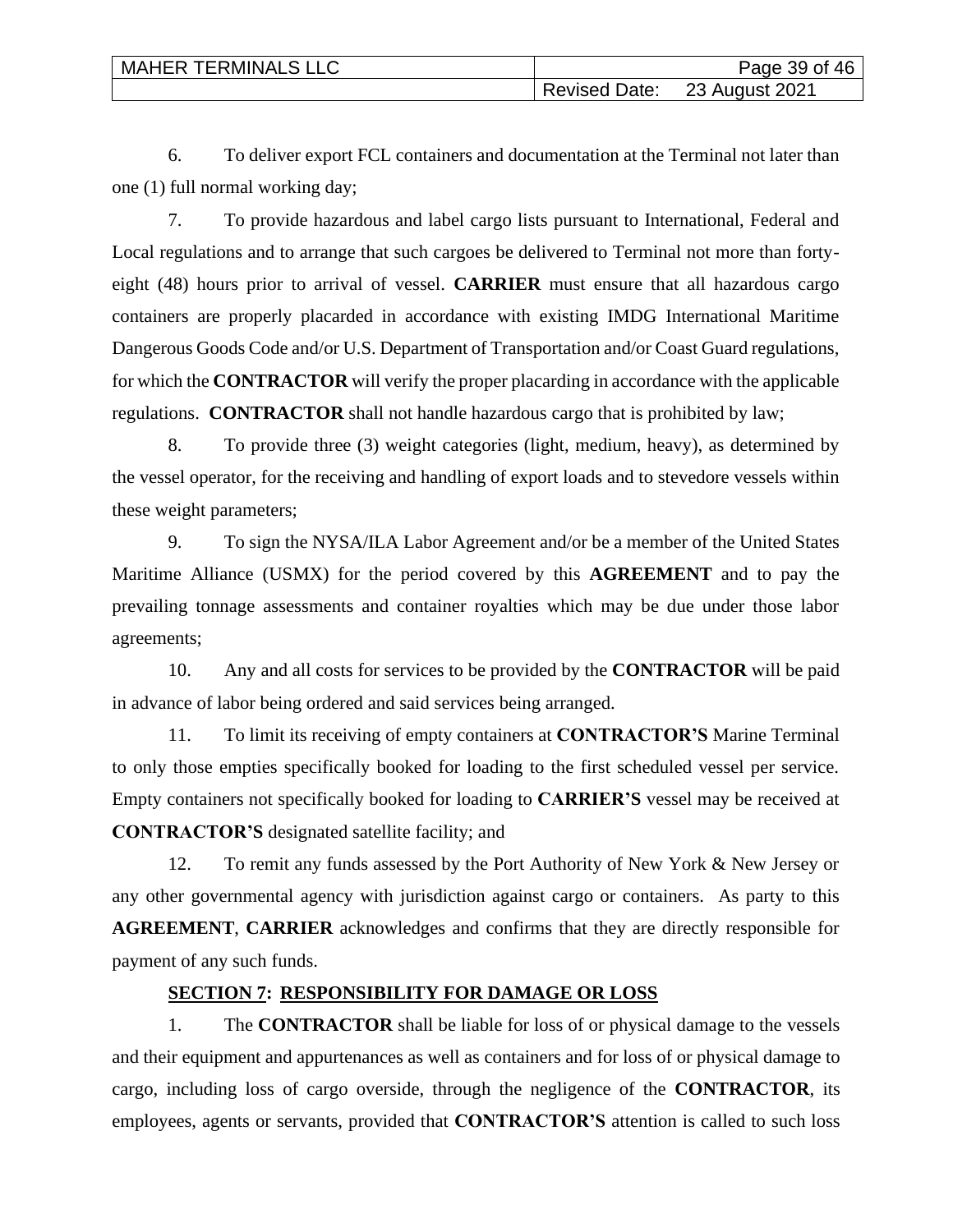| <b>MAHER TERMINALS LLC</b> | Page 40 of 46                |
|----------------------------|------------------------------|
|                            | Revised Date: 23 August 2021 |

or damage as soon as practicable but in case of damage to vessel, such notice must be given prior to vessel's departure. With respect to claims for loss or damage to cargo, the liability of the **CONTRACTOR** will be limited to physical damage or loss caused by the negligence of the **CONTRACTOR**, its employees, agents or servants and to such claims that result from fraud or breach of trust on the part of employees, agents or servants of the **CONTRACTOR** engaged in the delivery, receiving and watching of such cargo.

2. Containers furnished by the **CARRIER** for loading and/or unloading will be sound, watertight, seaworthy and in compliance with all legal and statutory safety standards. All containers and hatch covers to be hoisted must have **ISO** fittings. The **CARRIER** agrees to inspect the stowage of containers to ensure adequacy of stowage prior to the vessel's departure.

- 3. It is mutually agreed that the **CONTRACTOR** will not be responsible for:
	- a. Claims due to spoilage to perishable goods carried in containers, unless the **CONTRACTOR** failed to render the services customarily required for such cargo, under proper information from the **CARRIER**;
	- b. Loss of or damage to containers and/or cargo where it is found that the container is damaged, has holes, sprung doors, broken seals or locking devices, unless such damages to container are caused by the negligence of **CONTRACTOR**;
	- c. Loss of or damage to cargo in containers found upon discharge not to have been properly blocked, chocked and/or secured;
	- d. **CARRIER'S** clerical errors or omissions in the dispatch of the cargo; and
	- e. Loss of, or damage to, containers and/or cargo caused by a force majeure as defined in Section 10 hereof.

4. The **CARRIER** agrees to set forth its Bill of Lading a provision which will effectively make available to the **CONTRACTOR** all rights, protections and limitations of liability available to the **CARRIER** under the Carriage of Goods by Sea Act of the United States including but not limited to the \$500 package limitation. The **CARRIER'S** Bill of Lading shall contain a proper "Custody Clause" (Period of Responsibility Clause) which will protect the **CARRIER/CONTRACTOR** from the time the goods are received at the port of loading until delivered at the port of discharge.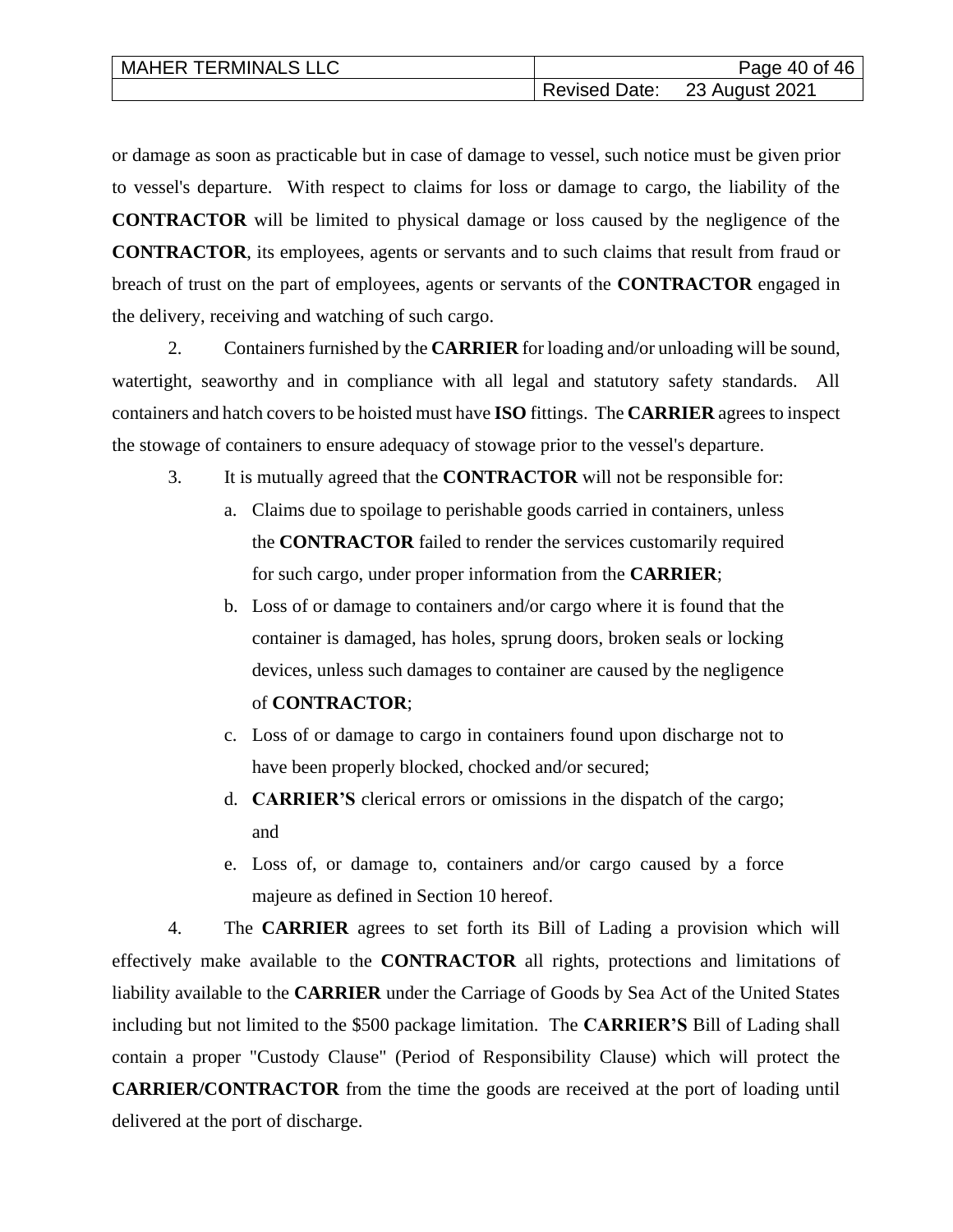| <b>MAHER TERMINALS LLC</b> | Page 41 of 46                |
|----------------------------|------------------------------|
|                            | Revised Date: 23 August 2021 |

5. **CARRIER** expressly agrees that should such Bill of Lading provisions not extend the application of the COGSA defenses to the **CONTRACTOR**, the **CARRIER** will indemnify **CONTRACTOR** for those sums that it is liable for over and above the limitation of liability defenses.

6. When **CARRIER** accepts cargo on an *ad valorem* basis, the **CONTRACTOR** shall not be responsible for increased liability unless **CARRIER** gives written notice in advance to the **CONTRACTOR** in sufficient time for the **CONTRACTOR** to provide special handling and/or supervision; and extra charges therefore shall be agreed upon between the parties at the time such notice is given. Such notice shall include a description of the quantity, nature and location of the goods.

7. Except as may otherwise be explicitly provided herein, in no case shall one party to this Agreement be liable to any other party to this Agreement for special, indirect, exemplary, punitive or consequential damages suffered by such other party to this Agreement.

8. **CONTRACTOR** and **CARRIER** agree to use reasonable efforts to give prompt written notice to one another of any loss, damage, injury, death, delay or other incident that may give rise to a claim under this Agreement, as soon as it is practicable to do so under the circumstances. However, any notice of claims not submitted in writing within 3 months of the occurrence shall be time barred by either the **CONTRACTOR** or **CARRIER** and as such not considered for reimbursement. The Parties agree and understand that the three (3) month notice requirement shall apply and control in any legal action that may be taken as a result of such loss, damage, injury, death, delay or other incident giving rise to a claim under this Agreement, and the lack of having provided the required written notice may be raised as a defense in any such legal action. The Parties shall reasonably cooperate in exchanging information and evidence as may be required in the defense of cases filed by third party plaintiffs.

## **SECTION 8: INSURANCE**

1. The **CONTRACTOR** shall maintain insurance coverage and furnish to the **CARRIER** certificates of insurance as set forth below:

- a. Workers' Compensation Insurance for its employees as required by applicable Federal and State Laws.
- b. Comprehensive General Liability Insurance in the amount of \$20,000,000 for bodily injury.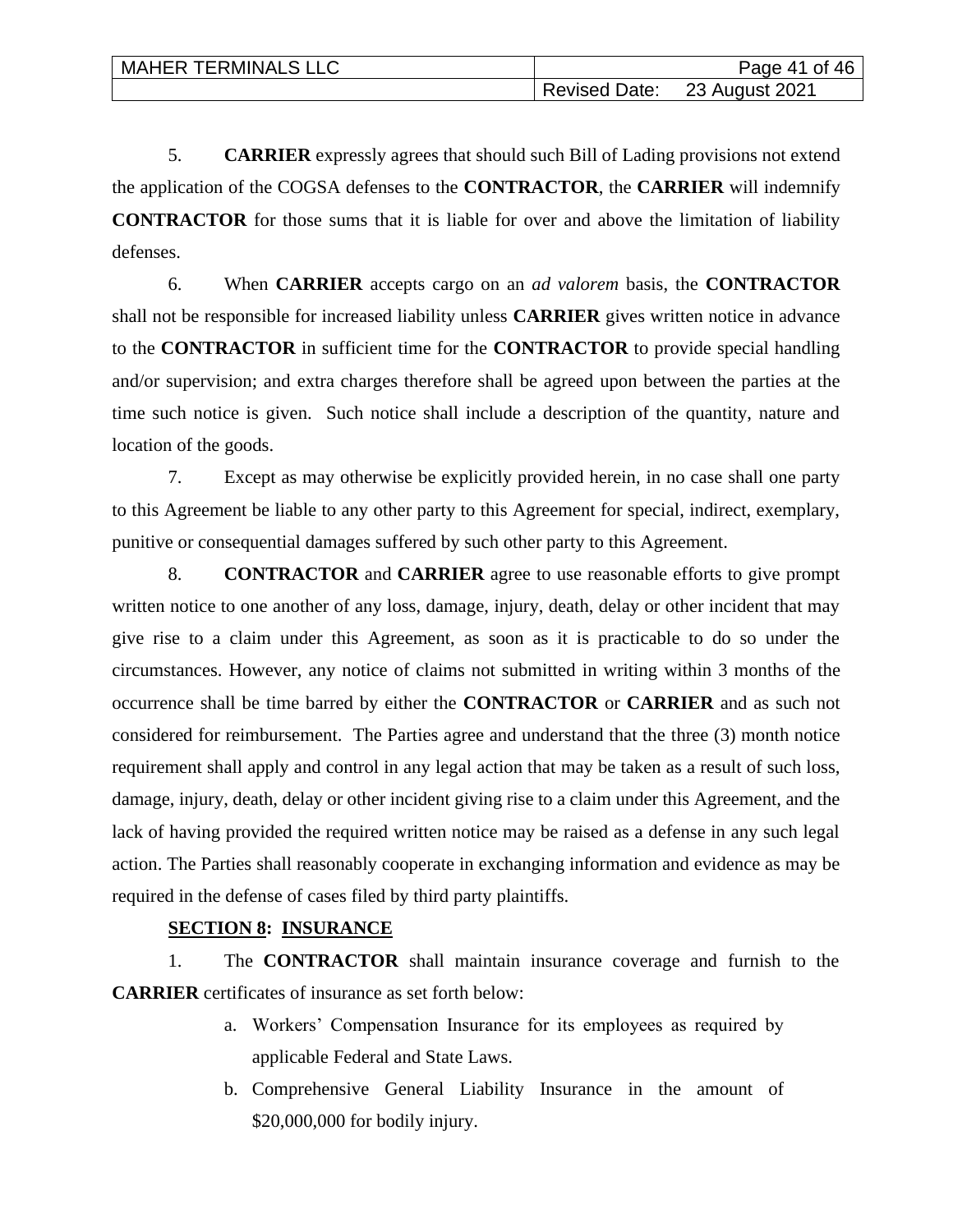c. Liability Insurance for loss of or physical damage to vessels, chassis, containers and cargo in the amount of \$20,000,000.

2. Whenever **CARRIER** through its agents, employees or servants invite or permit persons who are not employees of the **CARRIER** to enter Terminal premises or board vessels at the Terminal, the **CARRIER** agrees to defend, indemnify and hold harmless the **CONTRACTOR**  from and against any and all claims, demands, actions, suits, proceeding costs, expenses, damages and liability, including attorney's fees, arising out of, connected with or resulting from said persons being permitted on the Marine Terminal premises or on board vessels.

3. **CARRIER'S** vendors will not be permitted access to **CONTRACTOR's** Marine Terminal without first signing **CONTRACTOR'S** Terminal Access Agreement and comply with all of the insurance requirements thereof.

4. **CARRIER** shall maintain insurance coverage and furnish to the **CONTRACTOR** certificates of insurance as set forth below:

- a. Workers' Compensation Insurance and insurance for liabilities arising under the Jones Act for its employees. Workers' compensation insurance shall have statutory limits as required by applicable Federal and State Laws. Jones Act Insurance shall have limits in an amount of not less than \$20,000,000 for each occurrence.
- b. Comprehensive General Liability Insurance in the amount of \$20,000,000 for bodily injury with an endorsement for terrorism.
- c. Liability Insurance for loss of or physical damage to property in the amount of \$20,000,000 with an endorsement for terrorism.
- d. Auto Liability insurance to cover any owned, leased, borrowed or otherwise used by the **CARRIER'S** or its agents' employees in the amount of not less than \$2,000.000.

The above insurance policies shall remain in full force and effect and shall not be cancelled, allowed to lapse or allowed to expire without at least 30 days' prior notice to the Risk Management Department of **CONTRACTOR.**

# **SECTION 9: FORCE MAJEURE**

Should unusual conditions occur, without any negligence or fault of the **CONTACTOR,** including without limitation, damage or destruction to premises or facilities, including vessels or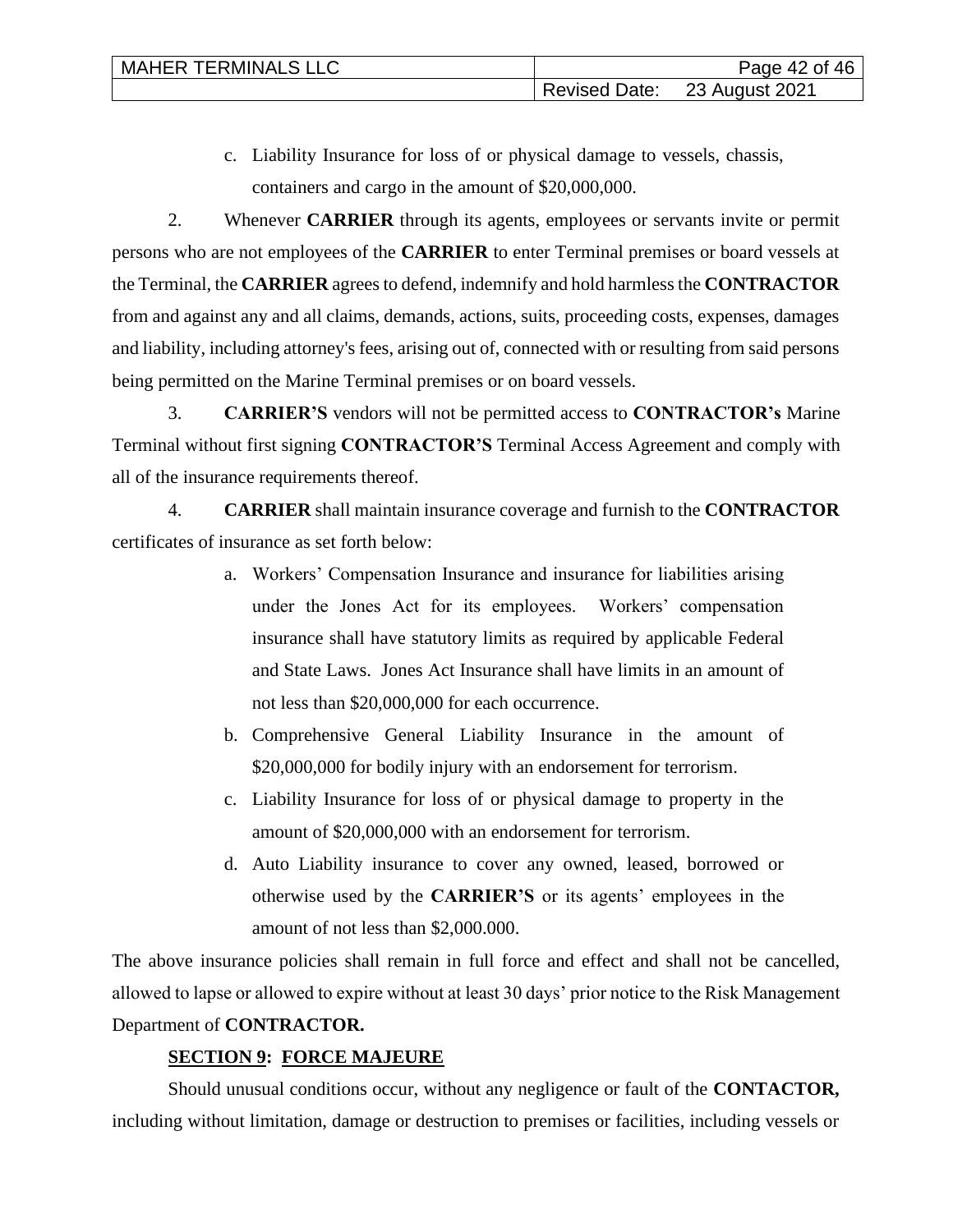| <b>MAHER TERMINALS LLC</b> | Page 43 of 46                |
|----------------------------|------------------------------|
|                            | Revised Date: 23 August 2021 |

containers, by fire, flood, riot, earthquakes, wind gusts, tidal wave, explosion, Acts of God, the public enemy or other casualty, or should the operation by the **CONTRACTOR** be suspended, abated, prevented, or impaired by reason of war, war-like operations, seizure, marine casualty, Governmental decree of regulation, strikes or other labor disputes, lockout or other work stoppage or by reason of any other condition beyond the control of **CONTRACTOR** or vessel so as to render the Terminal wholly or partially untenable or unfit for use or so as to make it impractical for the vessel or **CONTRACTOR** to make reasonable or full use thereof, then **CONTRACTOR** may suspend or reduce services without responsibility for any claim by **CARRIER** and/ or others arising out of such service suspension or reduction. Under such circumstances or otherwise, **CARRIER** will have the right to operate at a terminal other than the Terminal.

#### **SECTION 10: OVERTIME AND MEAL HOUR**

Overtime and meal hour time in the CY and Lanes, when worked at the specific request and authorization of the **CARRIER** in writing, will be charged and paid at the rates set forth in the Rate Schedule. Vessel overtime, ILA deadtime in overtime or for meal hour, please refer to Rate Schedule.

#### **SECTION 11: EXTRA LABOR**

Whenever **CONTRACTOR** is requested in writing by the **CARRIER** to supply extra labor and/or equipment, charges will be made as provided in Rate Schedule attached hereto.

#### **SECTION 12: PENALTY WAGES FOR HANDLING OF DISTRESSED CARGO**

Whenever penalty wages are to be paid pursuant to the provisions of the NYSA/ILA Agreement, such additional penalty costs shall be charged to the **CARRIER** in addition to the rates applicable in Rate Schedule together with the costs of protective accessories, gear and equipment at the rates contained in Rate Schedule.

#### **SECTION 13: ADJUSTMENTS**

1. The composite increase or decrease in labor elements pursuant to the applicable NYSA/ ILA and MMMCA/ ILA collective bargaining agreements such as wages, fringe benefits, payroll related items, assessments, taxes and insurance, coupled with non-labor elements governed by changes in the annual Consumer Price Index (CPI) shall provide the basis for the adjustment to all rates contained in this **AGREEMENT**. In the event that there are multiple adjustments to the ILA wages and/ or benefits in a twelve month period between October 1 and September 30, then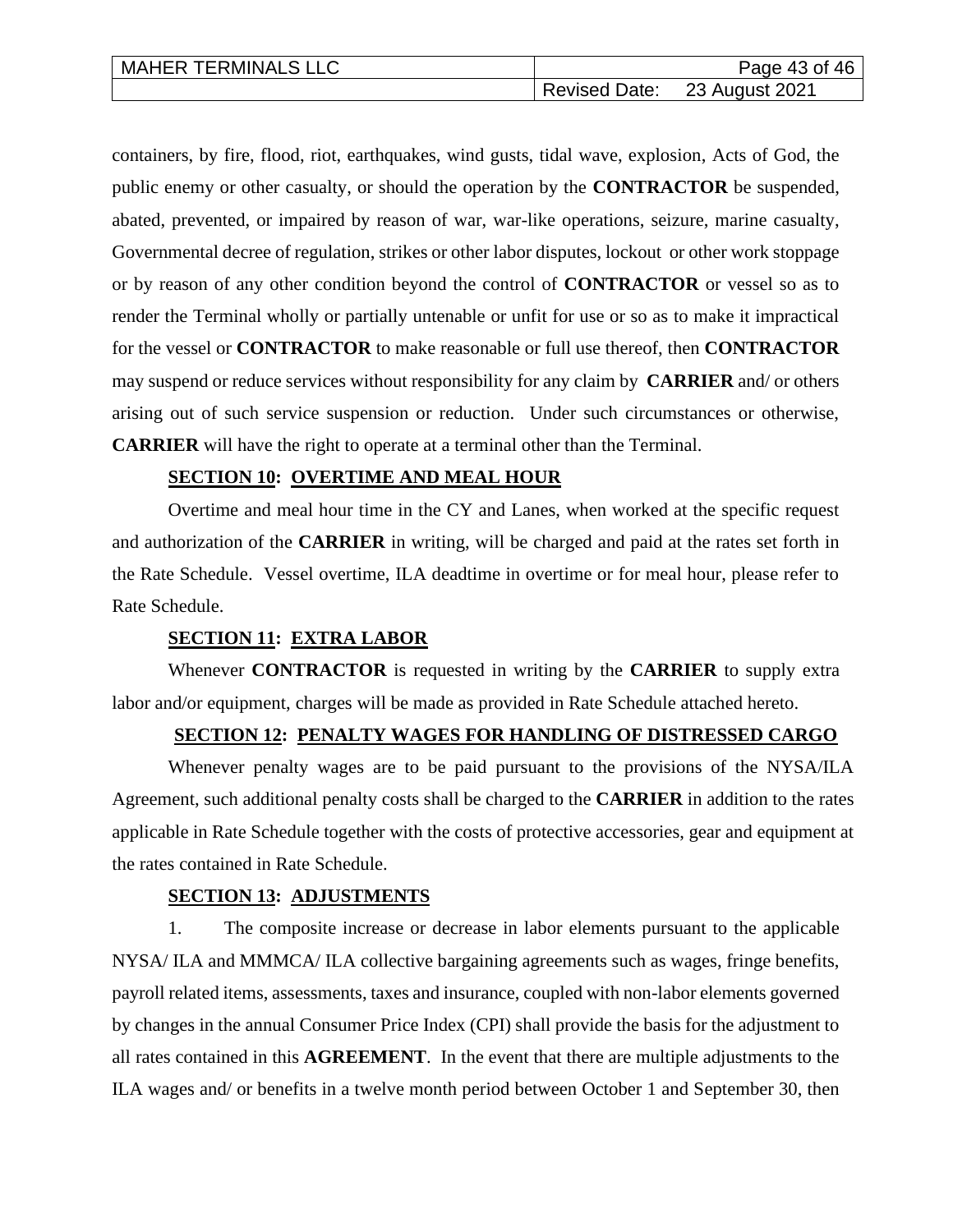| <b>MAHER TERMINALS LLC</b> | Page 44 of 46                |
|----------------------------|------------------------------|
|                            | Revised Date: 23 August 2021 |

those adjustments shall apply when they are effective under the applicable collective bargaining agreement.

2. Sixty percent (60%) of the container rate shall be subject to a labor cost increase or decrease. The remaining forty percent (40%) of the container rate shall be subject to adjustment as per CPI Northeast Region as published annually by the U.S. Department of Labor.

3. All other rates shall be subject to an increase or decrease of one hundred percent (100%) of the combined net effect of the percentage between labor and non-labor costs. To offset the significant increase in fuel prices **CONTRACTOR** may assess a fuel related surcharge for each throughput handled at its facility. Such a fuel surcharge will be supported by a U.S. East Coast fuel price index published by the Department of Energy (East Coast #2 Diesel

#### **SECTION 14: SAFETY REGISTERS AND CERTIFICATES**

Retail Sales by All Sellers) WWW.EIA.GOV/PETROLEUM/GASDIESEL/.

It is expressly understood that in the event any vessel fails to comply with the provisions of Public Law 91-596 (OSHA) or fails to have on board any other certificates required by law, all charges and penalties arising out of such failure shall be for the account of the **CARRIER**. **CARRIER** will ensure that its employees, servants, sub-contractors and agents follow the health and safety regulations and instructions in place on the Terminal by the **CONTRACTOR**.

#### **SECTION 15: ROADABILITY REPAIRS AND MAINTENANCE AND REPAIRS**

**CARRIER** agrees to engage **CONTRACTOR** for all roadability repairs performed at the terminal upon **CARRIER**'s containers, as per terms, conditions and rates mutually agreed upon. **CARRIER** further agrees that it will engage only **CONTRACTOR** for any other repairs or maintenance performed at the Terminal and that **CONTRACTOR** will follow **CARRIER'S** instructions for such repairs.

#### **SECTION 16: TERMINAL PREMISES RULES AND REGULATIONS**

To ensure safety and security **CONTRACTOR** has promulgated regulations governing persons and equipment on the Terminal and the **CARRIER** agrees to cooperate in enforcing such regulations with respect to its agents, employees, servants, contractors, guests and invitees.

#### **SECTION 17: PERIOD OF AGREEMENT**

This **AGREEMENT** is effective with the receiving of the first cargo for **CARRIER'S** vessel or prior to ordering any labor for **CARRIER'S** vessel and will remain in full force until a separate agreement with the **CARRIER** has been fully executed by all parties.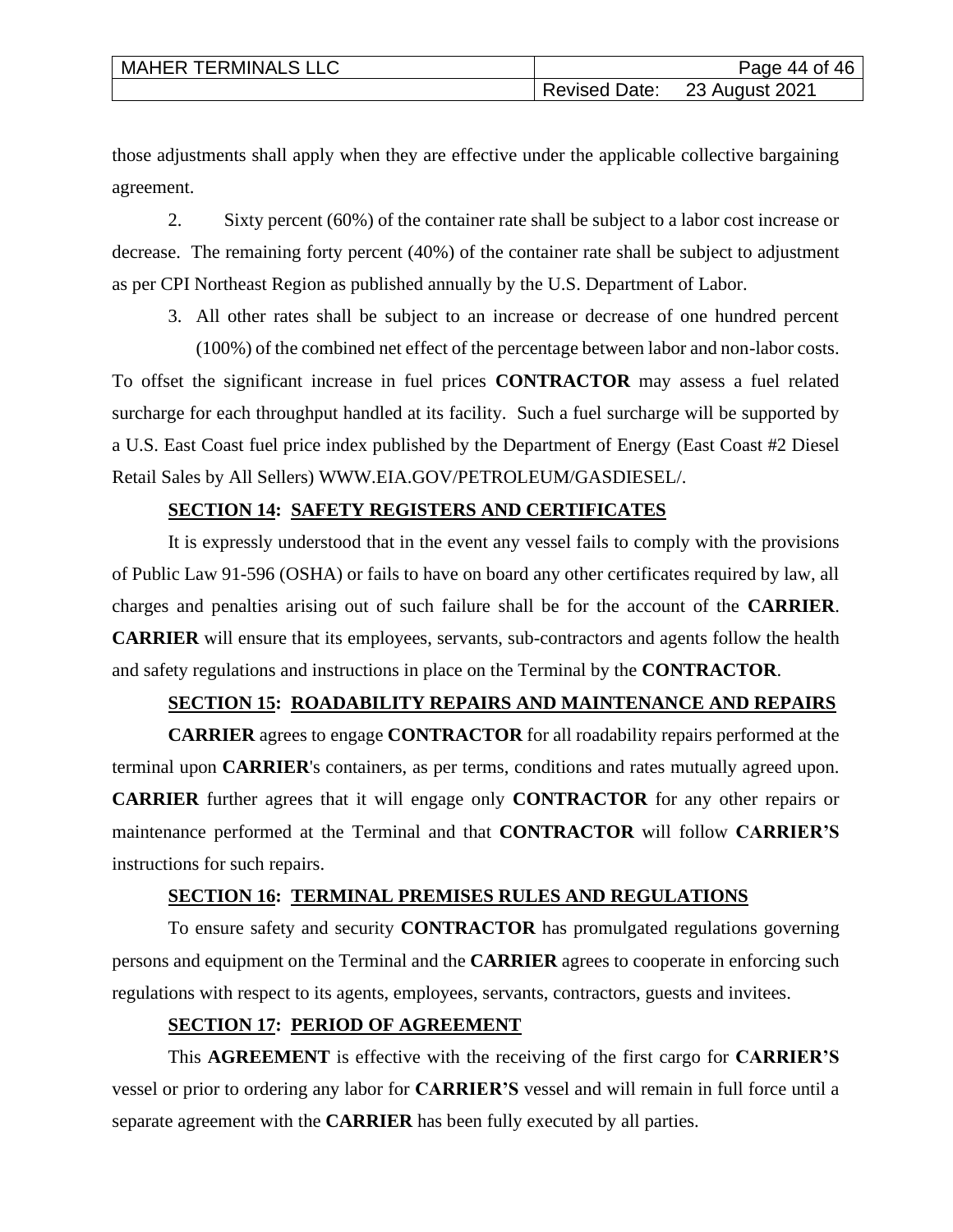#### **SECTION 18: FORUM SELECTION**

Any dispute arising under and in connection with this **AGREEMENT** shall be determined by the courts located in the State of New Jersey, both State and Federal. The **CARRIER** states that it is not its intention to bind **CONTRACTOR** to the forum selection clause in any of its bills of lading pursuant to cargo which moves through the Terminal.

#### **SECTION 19: ENTIRE AGREEMENT**

This **AGREEMENT** contains the entire understanding between the **CARRIER** and **CONTRACTOR** and supersedes and replaces any written or verbal prior agreement, representation, understanding, quotation or response to tender, or except for as expressly provided for herein any standard terms or conditions of the **CONTRACTOR**, including any terms or conditions printed on the documents of the **CONTRACTOR**. The **CARRIER** and **CONTRACTOR** agree that neither Party has entered into this **AGREEMENT** in reliance upon any representation, warranty or statement made by the other Party which is not set out or referred to in this **AGREEMENT**.

#### **SECTION 20: MODIFICATION OF AGREEMENT**

This **AGREEMENT** may be amended, modified or supplemented at any time by mutual consent expresses in writing by the parties hereto.

#### **SECTION 21: REPRESENTATION**

Both parties shall, at all times, comply fully with all applicable laws and regulations issued by any authority having jurisdiction. Both parties expressly warrant that the individual executing this **AGREEMENT** on its behalf is a duly authorized representative of the party and has full authority to execute this **AGREEMENT** on the party's behalf.

## **SECTION 22: CONFIDENTIALITY**

The parties agree not to make use of or disclose to third parties any and all data concerning and information and/or any terms contained herein without first securing the written consent of the other party, except where such data is required by authority of law.

## **SECTION 23: NOTICES**

Notices by either party to the other, pursuant to this **AGREEMENT** shall be in writing (including electronic mail) and directed to the following respective addresses, or such addresses as the parties may from time to time designate: